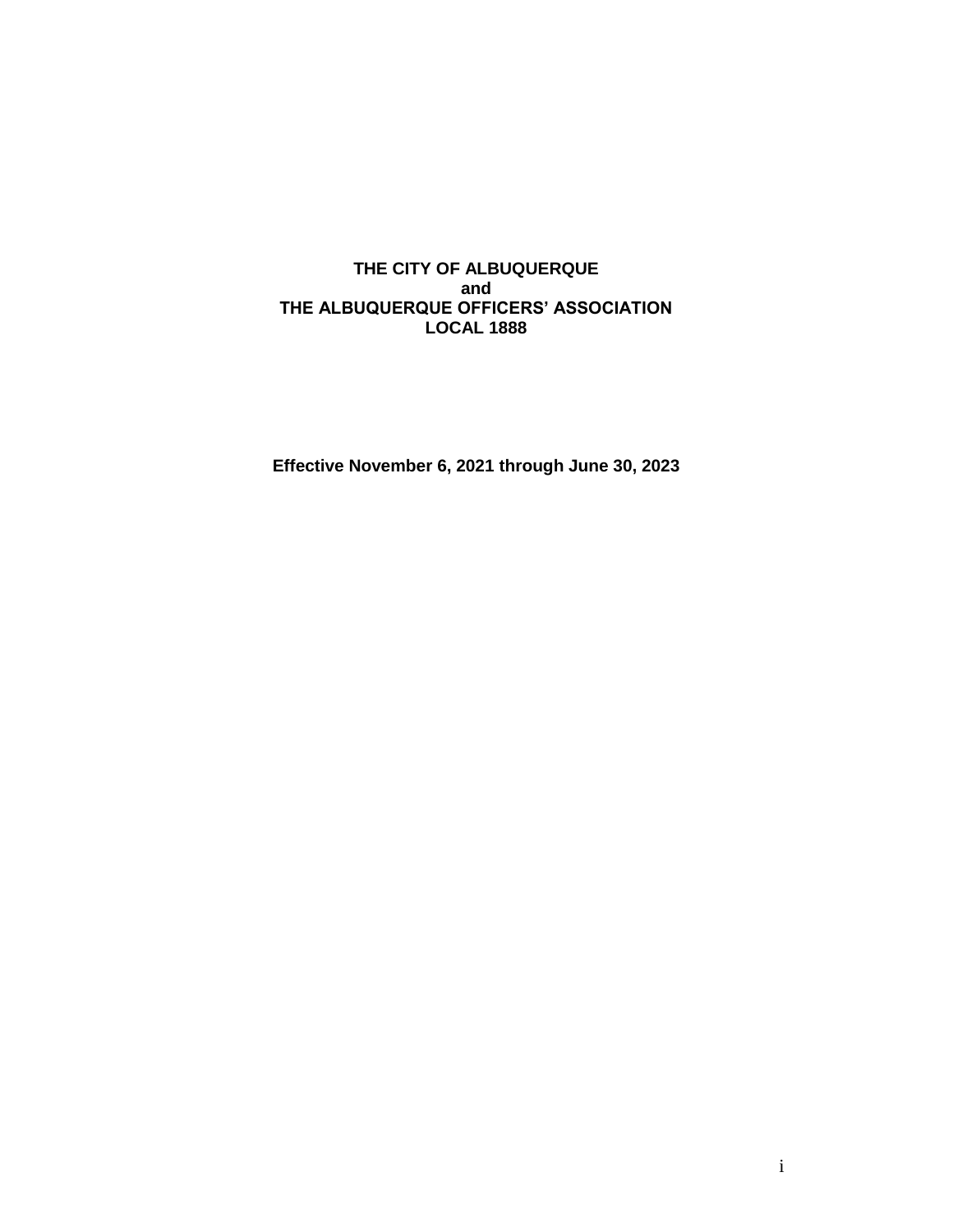| 0.1 |                                                                    |    |
|-----|--------------------------------------------------------------------|----|
| 0.2 |                                                                    |    |
| 0.3 |                                                                    |    |
| 0.4 |                                                                    |    |
|     |                                                                    |    |
| 1.1 |                                                                    |    |
| 1.2 |                                                                    |    |
| 1.3 |                                                                    |    |
| 1.4 |                                                                    |    |
| 1.5 |                                                                    |    |
| 1.6 |                                                                    |    |
|     |                                                                    |    |
| 2.1 |                                                                    |    |
| 2.2 |                                                                    |    |
| 2.3 |                                                                    |    |
| 2.4 |                                                                    |    |
|     |                                                                    |    |
| 3.1 |                                                                    |    |
| 3.2 |                                                                    |    |
| 3.3 |                                                                    |    |
|     |                                                                    |    |
| 4.1 | NM Public Employees Retirement Association  12                     |    |
| 4.2 |                                                                    |    |
|     |                                                                    |    |
| 5.1 |                                                                    |    |
| 5.2 |                                                                    |    |
|     |                                                                    |    |
| 6.1 |                                                                    |    |
| 6.2 |                                                                    |    |
| 6.3 |                                                                    |    |
|     |                                                                    |    |
| 6.4 |                                                                    |    |
| 6.5 |                                                                    |    |
| 6.6 |                                                                    |    |
| 6.7 |                                                                    |    |
|     |                                                                    |    |
| 7.1 |                                                                    |    |
| 7.2 |                                                                    |    |
|     |                                                                    |    |
| 8.1 |                                                                    |    |
| 8.2 | Vacation and Sick Leave Accruals While in Military Active Duty     |    |
|     |                                                                    | 20 |
| 8.3 | Health Insurance Benefits While in Military Active Duty Status. 20 |    |
| 8.4 |                                                                    |    |
| 8.5 |                                                                    |    |
| 8.6 |                                                                    |    |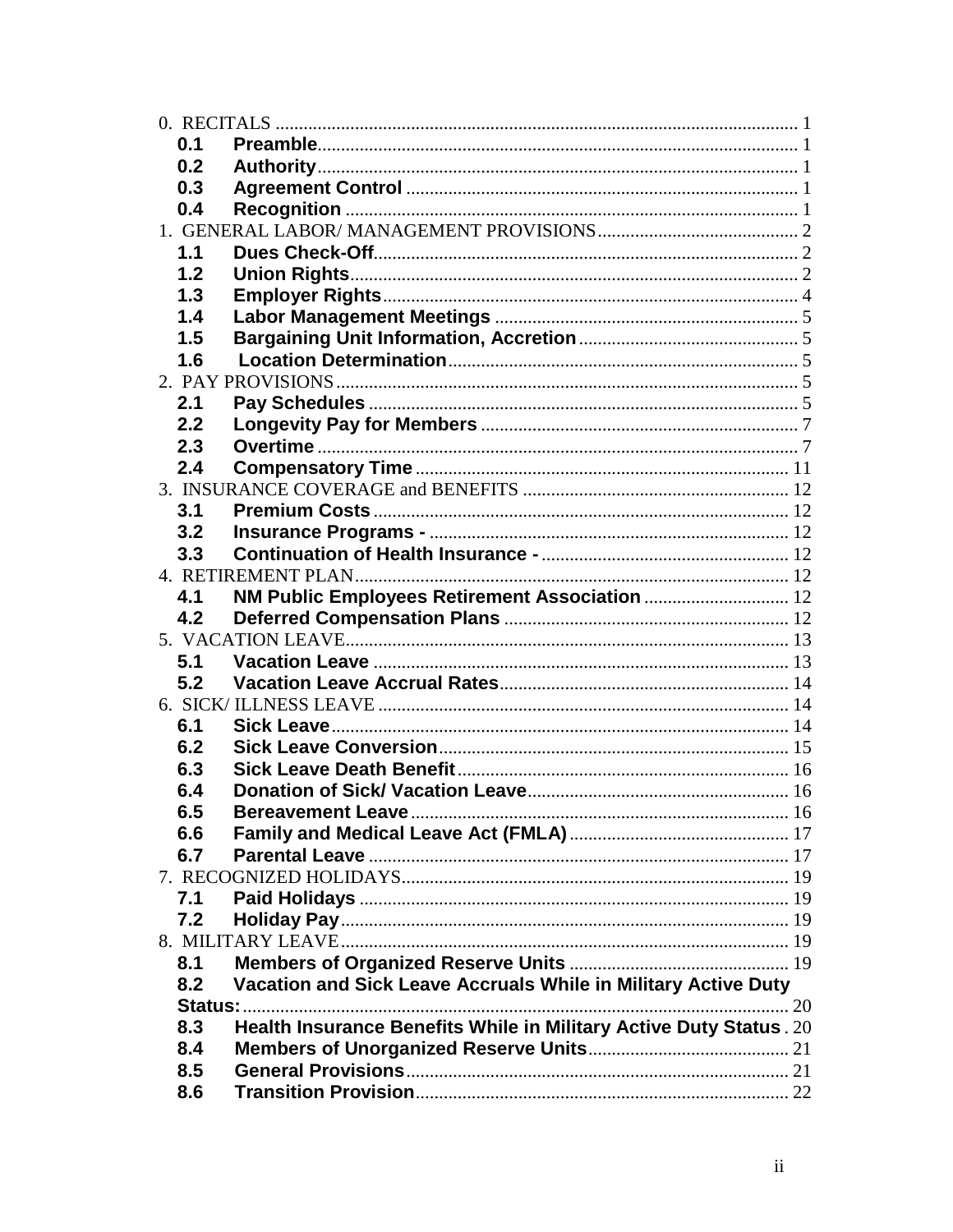| 9.1  |                                                                           |  |
|------|---------------------------------------------------------------------------|--|
| 9.2  |                                                                           |  |
| 9.3  |                                                                           |  |
| 9.4  |                                                                           |  |
| 9.5  |                                                                           |  |
| 9.6  |                                                                           |  |
| 9.7  |                                                                           |  |
| 9.8  |                                                                           |  |
| 9.9  |                                                                           |  |
| 9.10 |                                                                           |  |
|      |                                                                           |  |
| 10.1 |                                                                           |  |
| 10.2 |                                                                           |  |
| 10.3 |                                                                           |  |
|      |                                                                           |  |
|      | 11.1 Fair Labor Standards Act (FLSA) Non-Exempt Employees 24              |  |
| 11.2 |                                                                           |  |
|      |                                                                           |  |
| 12.1 |                                                                           |  |
| 12.2 |                                                                           |  |
| 12.3 |                                                                           |  |
| 12.4 |                                                                           |  |
|      |                                                                           |  |
| 13.1 | Working Outside Classification - This section intentionally left blank 26 |  |
| 13.2 |                                                                           |  |
| 13.3 |                                                                           |  |
| 13.4 |                                                                           |  |
|      |                                                                           |  |
| 14.1 |                                                                           |  |
|      |                                                                           |  |
| 15.1 |                                                                           |  |
|      |                                                                           |  |
|      |                                                                           |  |
|      |                                                                           |  |
|      |                                                                           |  |
| 17.1 |                                                                           |  |
|      |                                                                           |  |
|      |                                                                           |  |
|      |                                                                           |  |
|      | 18. TRAINING, EDUCATION, LICENSURE and CERTIFICATION  33                  |  |
| 18.1 |                                                                           |  |
| 18.2 |                                                                           |  |
|      |                                                                           |  |
| 19.1 |                                                                           |  |
|      |                                                                           |  |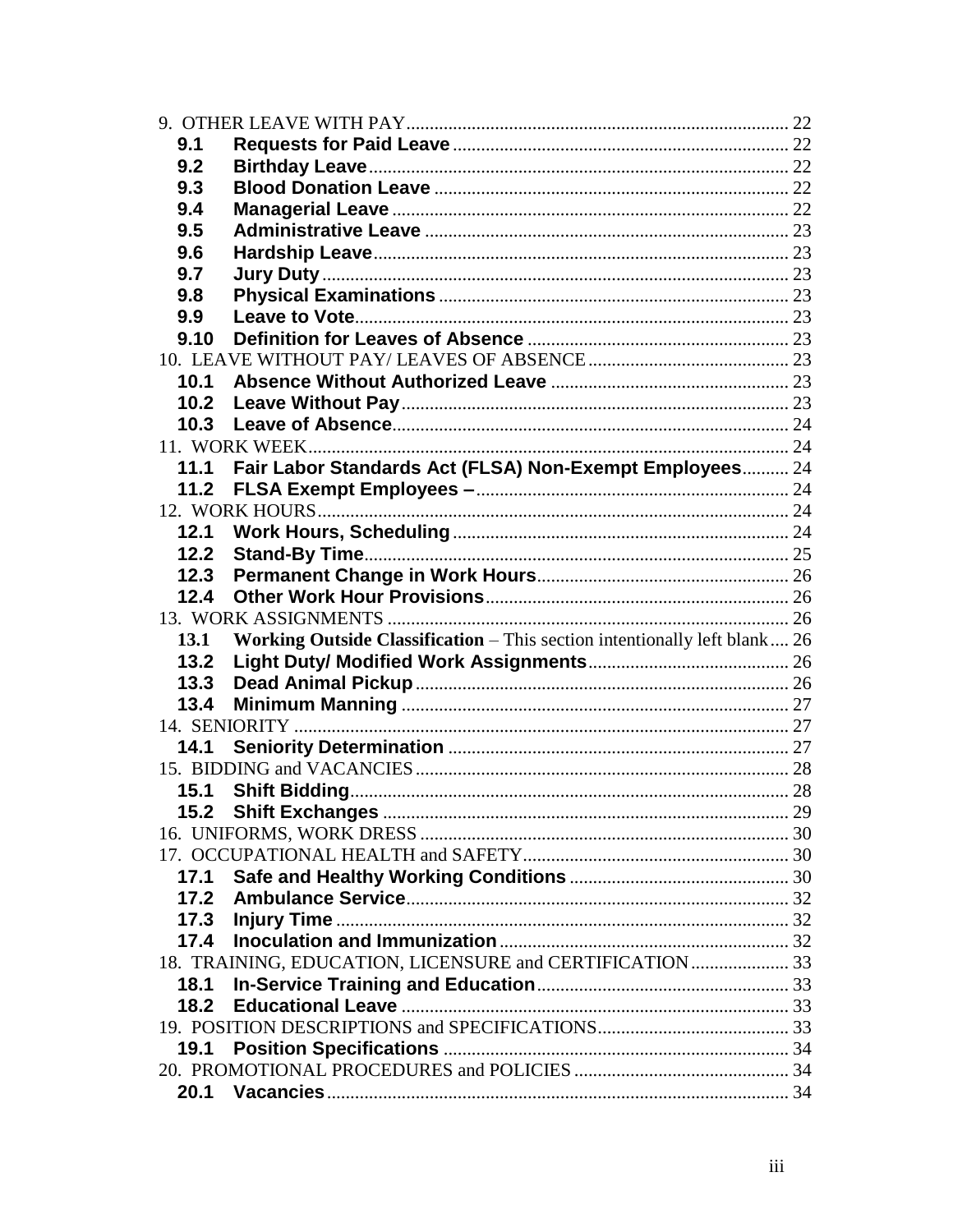| 22.1 |                                                     |  |
|------|-----------------------------------------------------|--|
|      |                                                     |  |
| 23.1 |                                                     |  |
|      |                                                     |  |
| 24.1 |                                                     |  |
|      |                                                     |  |
|      |                                                     |  |
| 25.1 |                                                     |  |
| 25.2 |                                                     |  |
|      |                                                     |  |
| 26.1 |                                                     |  |
| 26.2 |                                                     |  |
|      |                                                     |  |
| 27.1 |                                                     |  |
| 27.2 |                                                     |  |
| 27.3 | Employee Liability Coverage/ General Provisions  42 |  |
|      |                                                     |  |
| 28.1 |                                                     |  |
|      |                                                     |  |
| 28.3 |                                                     |  |
|      |                                                     |  |
|      | 30. EMPLOYEE/ EMPLOYER PROVIDED TRANSPORTATION  43  |  |
|      | 31. FIREARMS                                        |  |
| 31.1 |                                                     |  |
|      |                                                     |  |
|      |                                                     |  |
| 32.1 |                                                     |  |
| 32.2 |                                                     |  |
|      |                                                     |  |
| 33.1 |                                                     |  |
| 33.2 |                                                     |  |
|      |                                                     |  |
|      |                                                     |  |
| 35.1 |                                                     |  |
|      |                                                     |  |
| 36.1 |                                                     |  |
| 36.2 |                                                     |  |
|      |                                                     |  |
|      |                                                     |  |
| 38.1 |                                                     |  |
|      |                                                     |  |
|      |                                                     |  |
| 40.1 |                                                     |  |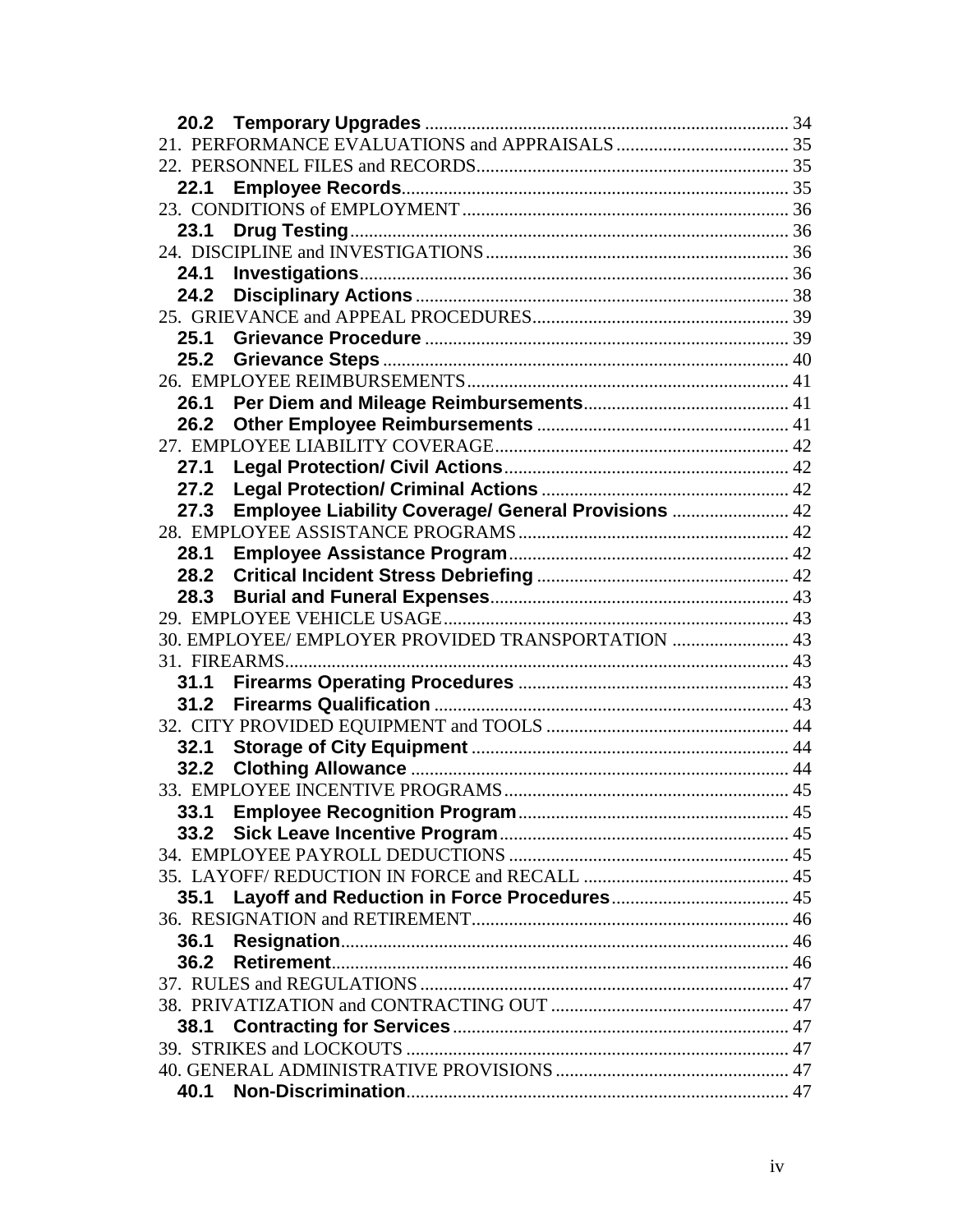| 40.2 |  |
|------|--|
| 40.3 |  |
|      |  |
|      |  |
|      |  |
|      |  |
|      |  |
|      |  |
|      |  |
| 24.3 |  |
|      |  |
| 25.1 |  |
|      |  |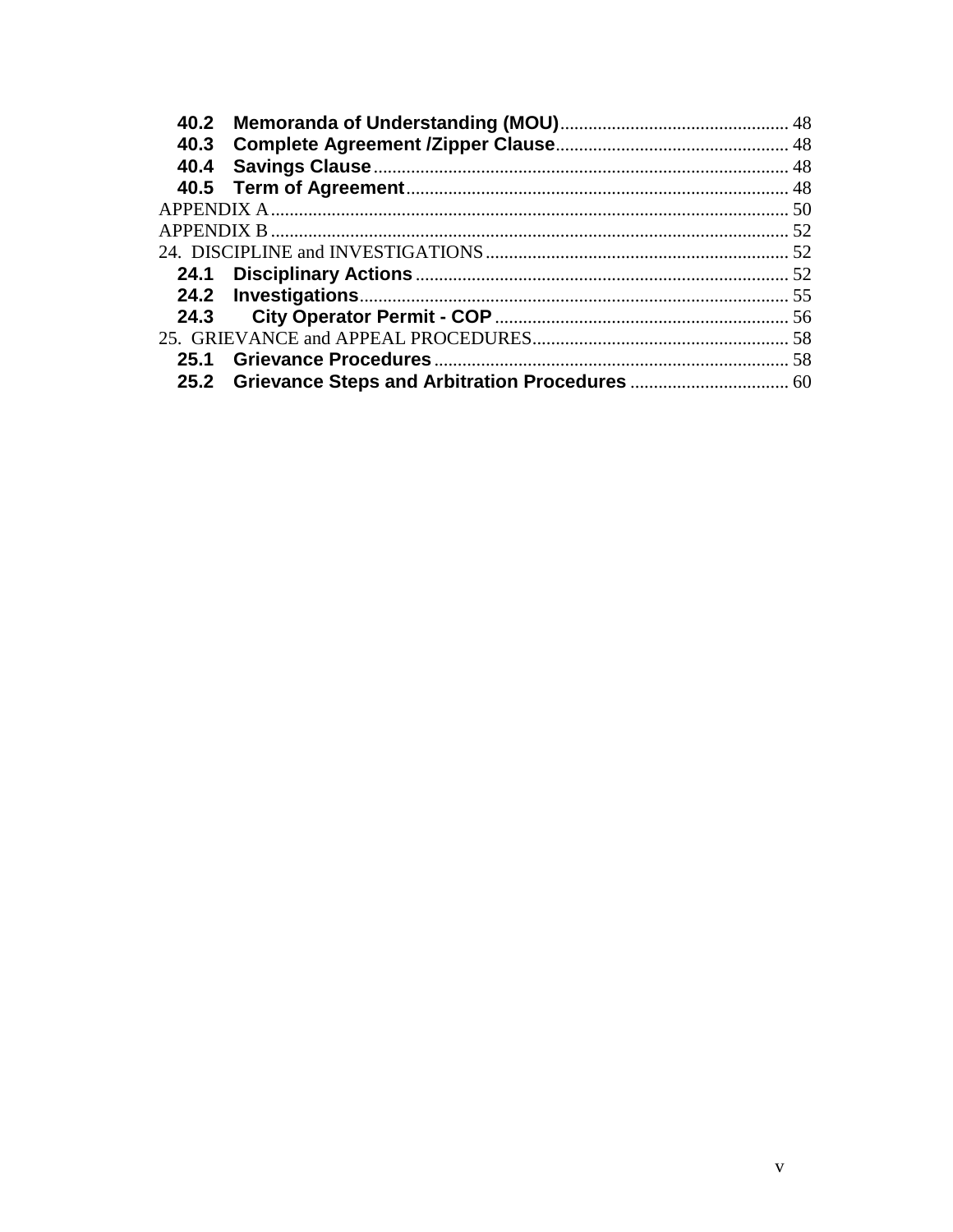### **AGREEMENT**

### **0. RECITALS**

### **0.1 Preamble**

0.1.1 The general purpose of this Agreement is to provide for orderly and constructive employee relations in the public interest and in the interest of the employees herein covered and the City of Albuquerque, as Employer; to maintain harmony, cooperation and understanding between the Employer and the Employees in the bargaining unit; and to afford protection of the rights and privileges of all Employees in the bargaining unit and the Employer.

0.1.2 The Employer, the Union and its members agree to work cooperatively to comply with this Agreement and to administer this Agreement in accordance with its terms and provisions to the end of maintaining sound labor relations. The Union staff representatives and Local labor representatives may meet with the Human Resources Department, upon reasonable notice, to prevent, clarify or resolve problems with contract interpretation.

### **0.2 Authority**

0.2.1 This Agreement is hereby made and entered into by and between the City of Albuquerque (hereinafter referred to as Employer) and the American Federation of State, County and Municipal Employees, AFL-CIO, Local 1888, as representatives of the employees of the Albuquerque Officers Association (AOA) employed by the City of Albuquerque (hereinafter referred to as Local 1888 or Union).

#### **0.3 Agreement Control**

0.3.1 This Agreement has been negotiated in accordance and compliance with the Employer's Labor-Management Relations Ordinance and the laws of the State of New Mexico. If there is any conflict between the Agreement and the Labor-Management Relations Ordinance, the Ordinance shall control. If there is any conflict between this Agreement and the Employer's Merit system Ordinance, department standard operating procedures, policies or Personnel Rules and Regulations, this Agreement shall control.

#### **0.4 Recognition**

0.4.1 The Employer recognizes AFSCME Council 18, Local 1888 A.O.A., AFL-CIO, as the exclusive bargaining agent for all non-probationary employees of the City of Albuquerque in the following public safety classifications as defined in the declaration signed by the Chief Administrative Officer and the Chief Public Safety Officer:

- 0.4.1.1 Department of Municipal Development Security Officers
- 0.4.1.2 Animal Services Officers
- 0.4.1.3 Parking Enforcement Officers
- 0.4.1.4 Transit Security Officers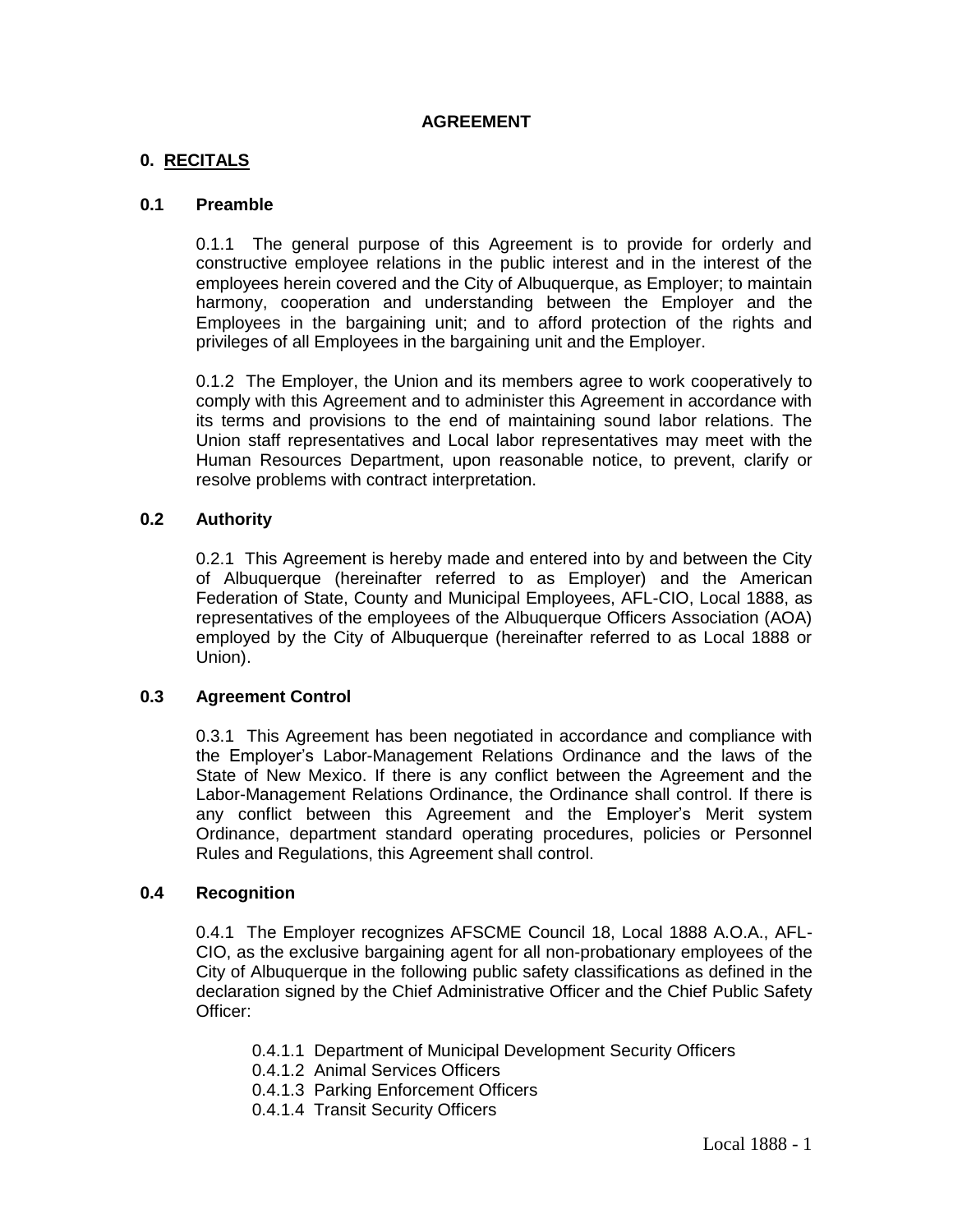## **1. GENERAL LABOR/ MANAGEMENT PROVISIONS**

### **1.1 Dues Check-Off**

1.1.1 During the life of this Agreement and upon receipt of a voluntary authorization for dues deduction card, the City will deduct from the pay of each Employee who has executed an authorization card, membership dues levied by the Union in accordance with its constitution and by-laws. The Union will provide dues deduction and termination cards. Termination cards must be signed by the Union President or designee. An Employee wishing to terminate their dues may do so during the first seven (7) business days of January.

1.1.2 The City agrees to forward to the Local 1888 Treasurer all dues withheld pursuant to valid authorization cards. Dues withheld will be forwarded to the designated Union Treasurer for each payroll period. The City will be notified in writing as to whom the designated Union Treasurer is by elected Union President.

1.1.3 The Union shall indemnify, defend and save the City harmless against any and all claims, demands suits or other forms of liability that shall arise out of or as a result of any conduct taken by the City for purpose of complying with this section.

1.1.4 Employees may authorize for payroll deduction amounts over the minimum dues levied by the Union by submitting a written voluntary request on an approved form.

1.1.5 Employees promoted to a position outside the bargaining unit will be withdrawn from Local 1888 membership provided the employee notifies the City and the Union in writing. Notice will be given to the Union President within ten (10) City Business Days when a bargaining unit employee's employment status has changed to outside the bargaining unit, including a change to retirement status.

1.1.6 On request of Local 1888, the employer agrees to furnish the Union a list of bargaining unit members on an annual basis. This list shall include the pay, grade, name, address, phone number, date of hire, classification and work location. The addresses and phone numbers shall be provided and used in accordance with the settlement agreement on this issue between the City and AFSCME.

## **1.2 Union Rights**

1.2.1 The employer agrees that Union Officers, staff representatives, and stewards shall have reasonable access to the premises of the Employer after giving appropriate notice and obtaining approval from management in charge of the specific work areas. Such visitations shall be for the purpose of administering this Agreement. The Union agrees that such activities shall not interfere with the operational requirements of the Employer. The Employer will designate a meeting place or will provide a representative to accompany Union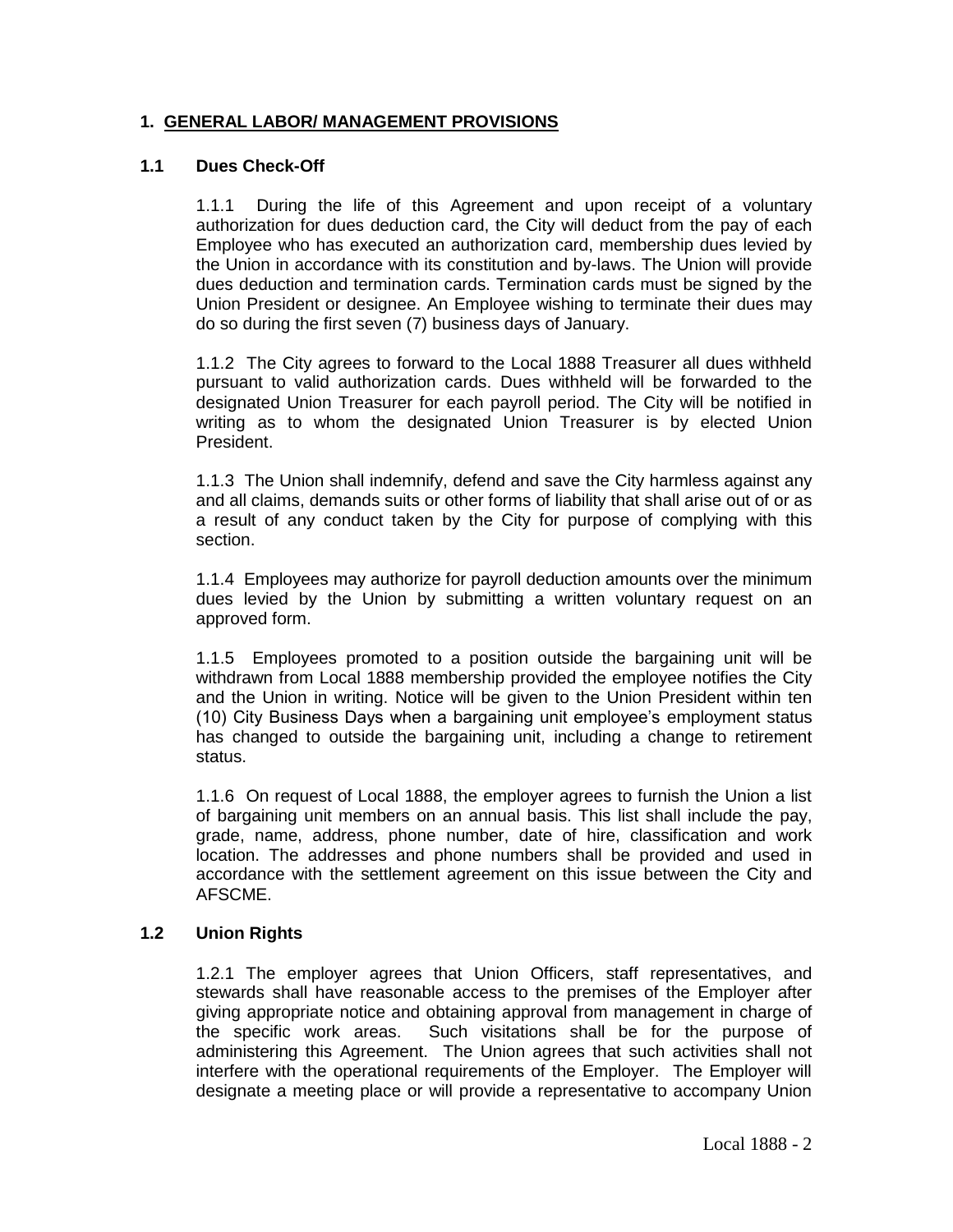officials where significant security requirements exist. Union staff representatives or local Union representatives may request meets as needed to prevent, clarify or resolve a problem.

1.2.2 The funds to cover the cost of Union Time in the amount of \$131,000.00 for use among AFSCME Locals 624 Blue, 624 Transit, 1888 J-Series and 2962- Clerical shall be set aside from the three percent (3%) appropriated by the City for salary increases in FY 2015, in order to fund the recurring cost of Union Time for the above listed AFSCME collective bargaining units. Deductions from this pool shall be calculated using the actual burdened wage rate of the union representative using the time (to include employee insurance, PERA, Retiree Health, Employer FICA portion, Life Insurance, Insurance Admin Fee, and Unemployment Compensation). The Employer shall provide the Union with a monthly accounting of funds disbursed.

The hours spent to perform union business as defined under this section will count as hours worked for the computation of overtime. Only union representatives identified and authorized by the union in advance are allowed to draw on the pool of union time. Such time will be deducted from the pool at the burdened wage rate. The union shall maintain a current list of authorized union representatives with the City. In extenuating circumstances the parties may authorize the addition of representatives to draw from the pool. An authorized representative shall request the use of Union Time at least a minimum of five business days in advance from their respective department; such requests are subject to approval by their supervisor. Requests for Union Time will be accepted verbally, text, email, or by a phone call to their immediate supervisor and entered in KRONOS before the end of the pay period. Approval shall not be unreasonably denied and shall be denied only in cases of emergency. Where the employer sets a meeting for which Union Time may be used (for predetermination hearings and grievance hearings), but provides the employee with less than six business days notice, the Employer shall allow the Union to use Union Time for such an event. Where the Employer sets an investigatory meeting for which Union time may be used, 24-hours advanced notice will be provided by the Employer. The Employer shall grant Union Time for Union Representatives to attend· these meetings. Parties may waive these deadlines upon mutual agreement.

At any time funds allocated for Union Time become exhausted, authorized union representatives may utilize vacation, compensatory time or elect to take leave without pay to conduct union business with the appropriate amount of advanced notice subject to the supervisor's approval.

For Union Presidents. Union business is defined as business performed by designated union representatives which facilitates the applications of this agreement, assists in employee management matters, resolves conflicts, assists in positive labor/management relations between Employees and the City or which involves matters directly related to representation of the bargaining unit members which are also beneficial to the City of Albuquerque. This shall include preparation for and attendance of pre-determination hearings, grievances, meetings scheduled between the Union and the City, Labor Board filings, and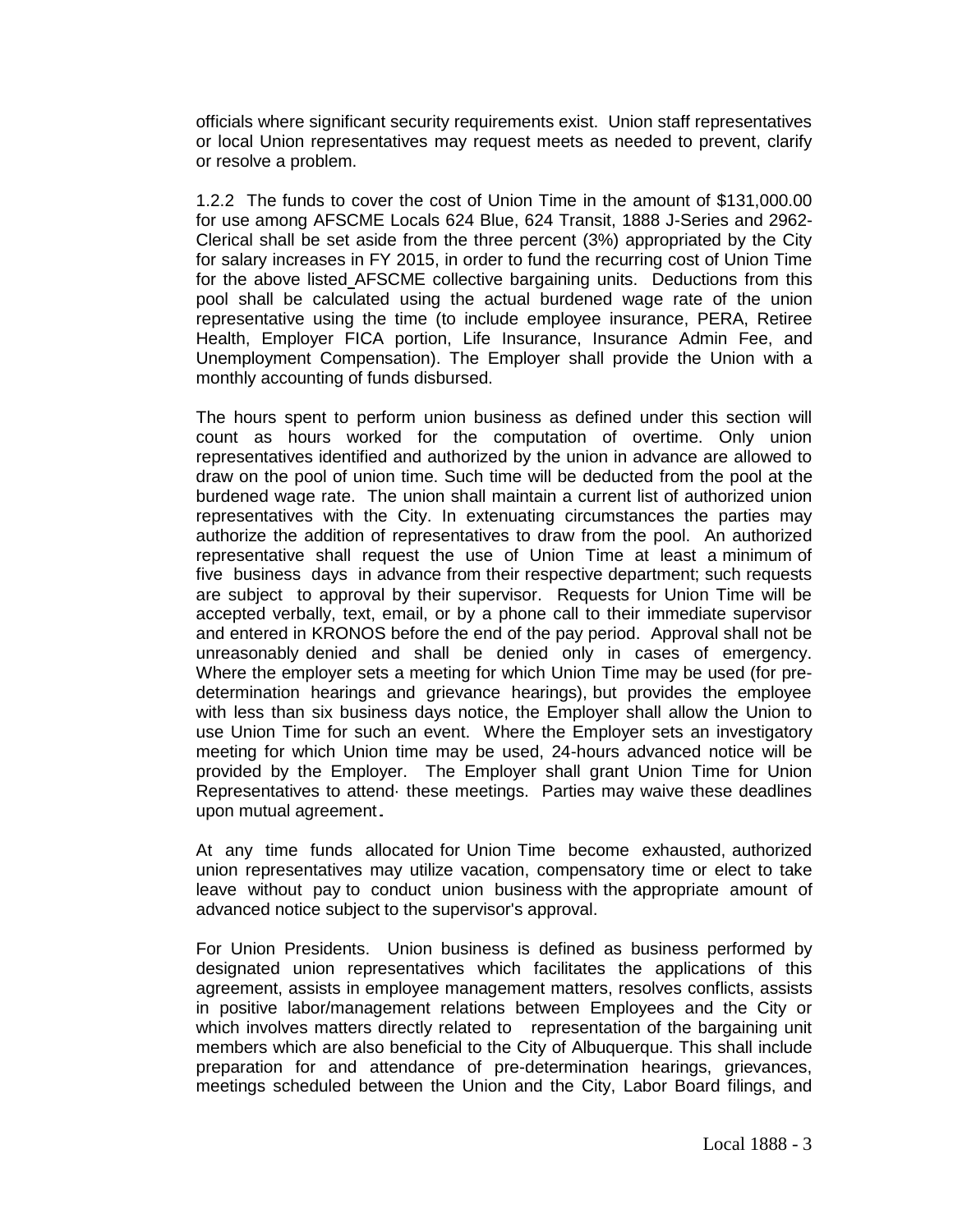Personnel Board filings. In their absence, Union Presidents may designate persons to use president's time.

For an authorized union representative designated by the Union President, Union business is defined as attending a predetermination hearing requested by a bargaining unit employee, a grievance hearing when requested by a bargaining unit employee or an arbitration/Labor board hearing, or other matters directly affecting employees represented by the union. Unless otherwise approved by the Human Resources Officer, one (1) steward shall be granted Union time leave with pay for any single hearing. Unless otherwise approved by the Human Resources Director, the steward shall be a bargaining unit employee assigned to the same department to which the affected employee is assigned.

President's Time for Local 1888. The Union President or his/her designee shall be allowed a total of up to 16 hours per week to perform Union business.

1.2.3 Union Steward Appointments.

1.2.3.1 The Union shall appoint stewards and provide the employer with a list of such stewards designated by division, shifts or work units. Local 1888 hereby reserves the right to make any changes of Union stewards at any time so long as the affected department within the bargaining unit is informed within a reasonable period of time.

1.2.3.2 The Union will furnish the employer with a list of all Union non-City employee officials who would have reason to visit the work site. All visits will require that the department heads, division heads or shift supervisor involved have prior notification. Access to premises by non-City Employee Union personnel will have prior approval from the director or designee.

1.2.4 Elections and Appointments. The City will notify the Union of elections or appointments to the City's Labor Relations Board and the Personnel Board.

1.2.5 Bulletin Board

1.2.4.1 The Employer will provide and post a secured, four foot by four foot (4'X4') bulletin board in a location mutually agreed upon by the parties for the display of official Union literature, correspondence or notices. The Union will provide a lock for the board and a key for the lock to the director.

1.2.4.2 The bulletin board will not be used to criticize the Union, any of the Union's policies or any of the Union Officers or management. Literature pertaining to management will be given to the director or designee prior to posting.

#### **1.3 Employer Rights**

The parties incorporate by reference all rights reserved to the City as set forth in Sections 3-2-5 and 3-2-7 of the City's Labor-Management Relations Ordinance.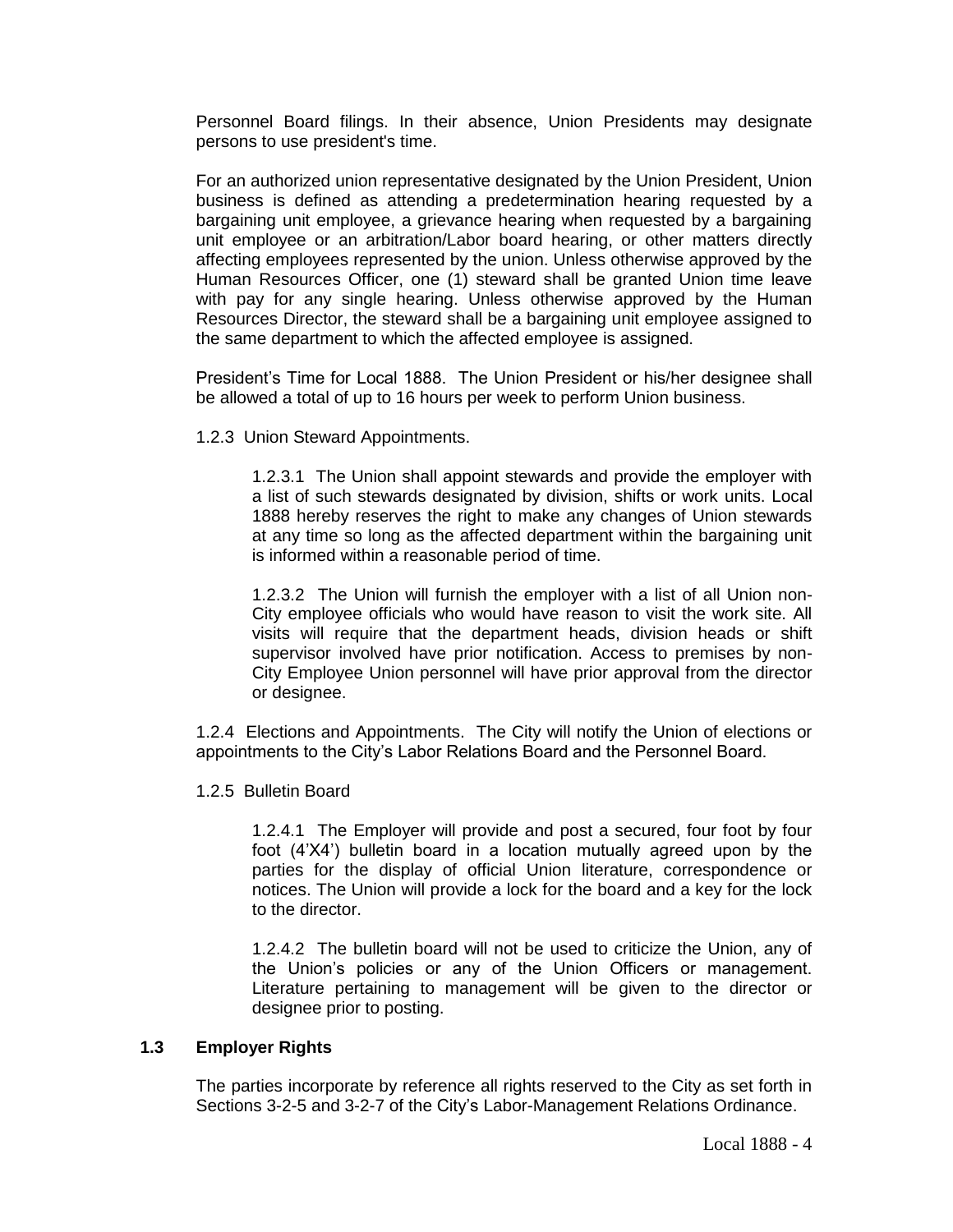# **1.4 Labor Management Meetings**

1.4.1 The Union and the Employer shall conduct Labor-Management meetings at mutually agreed upon times and places.

1.4.2 Labor-Management Committee meetings shall consist of at least two (2) Union representatives in each department. On or off duty time shall be utilized and will be designated upon mutual agreement prior to a meeting. The Committee shall normally meet on a monthly basis.

## **1.5 Bargaining Unit Information, Accretion**

1.5.1 If the City creates a new job classification that the Union believes should be incorporated into the Union's bargaining unit, the Union may request the opportunity to meet with the City to discuss the Union's intent. If the parties do not agree on the issue, the Union may appeal the issue to the City's Labor Board in accordance with the City's Labor-Management Relations Ordinance and the Labor Board's Rules and Regulations.

## **1.6 Location Determination**

1.6.1 The City utilizes GPS in its operations. The City, in its sole discretion, may take steps to corroborate GPS data with additional supporting evidence. During an investigation, if GPS data indicating an alleged violation of City rules or regulations is corroborated with other evidence verifying the GPS data, then the City may rely on the GPS data and the corroborating information in further action, including discipline. The Union may contest the imposition of discipline consistent with this contract.

## 2. PAY PROVISIONS

## **2.1 Pay Schedules**

2.1.1 The hourly rate of pay below is in addition to a settlement agreement entered in June 2021, in which the Parties moved all non-probationary J12 employees to Step 3. As a result, Step 2 will be eliminated. Thus, J12 employees have one non-probationary hourly wage. For the fiscal year 2022, bargaining unit employees' hourly rate of pay will be increased to \$18.55, effective on the pay period immediately following ratification and signature of the agreement.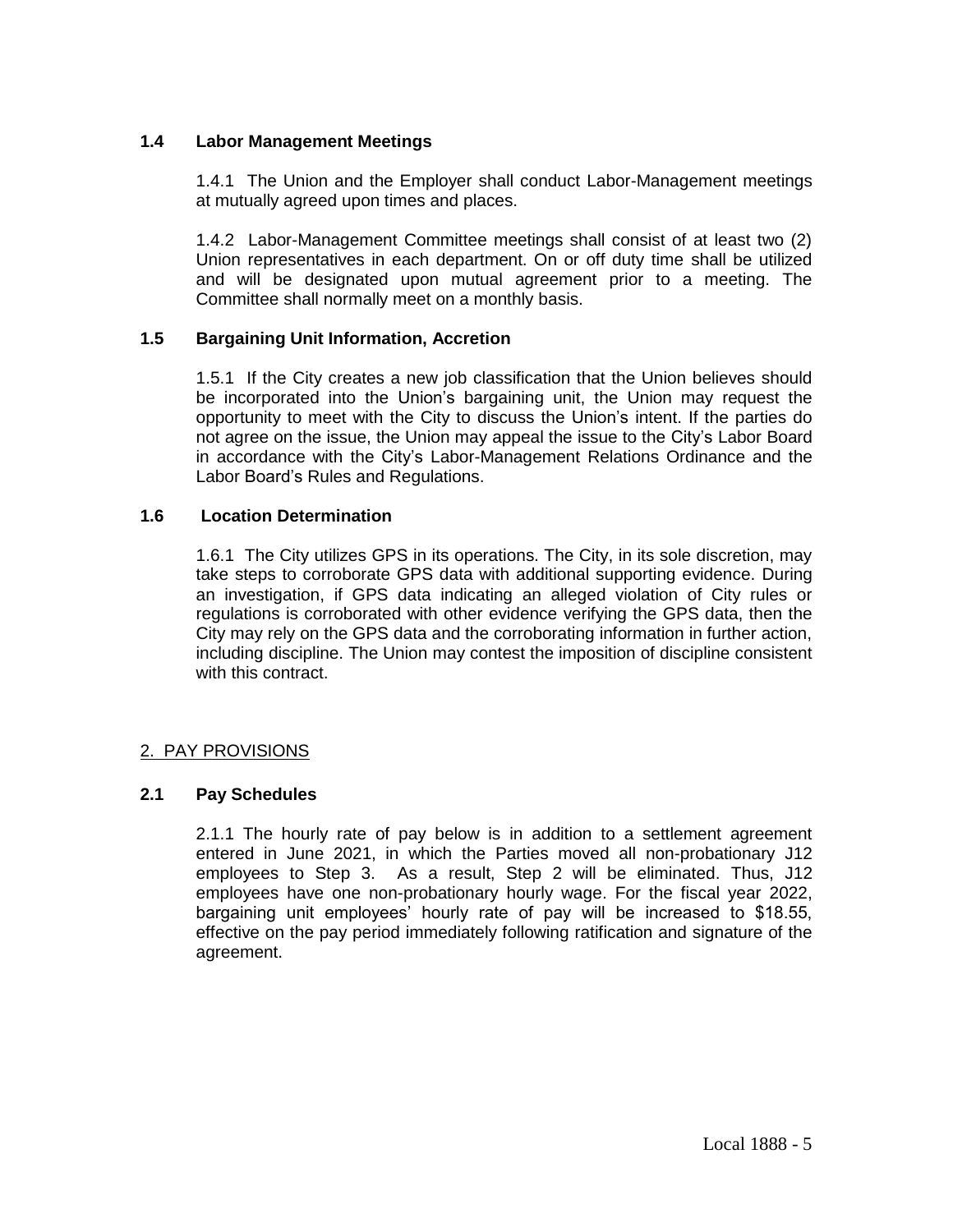2.1.2 Unless the Union invokes the wage and PERA reopener under Section 40.5.1 of this Agreement, bargaining unit employees' hourly rate of pay may increase by the amount, if any, appropriated and approved by the City Council, and any increase effective the first full pay period after July 1, 2022.

2.1.3 As required by law and ordinance, all economic terms are subject to annual appropriation of the amounts set forth in the Agreement by the City Council, including but not limited to appropriation in the Budget Resolutions for the Fiscal Year in which an increase in compensation is set forth in this Agreement. There shall be no retroactive compensation benefit in this Agreement.

## 2.1.4 Pay Equity

The City and the Union (the Parties) desire to ensure that employees, including bargaining unit members, are compensated equitably for their work and have a process to recommend to the Chief Administrative Officer (CAO) changes in pay rates. The final decision to change pay rates is with the CAO. If one or more bargaining unit employee(s) is paid less than one or more employee(s) who holds the same job title, the CAO may increase, but not decrease, the pay rate of the lesser paid employee(s) at the CAO's discretion. Increases shall be only at the steps set forth in this Contract. Failure to provide such an increase shall not be grievable, except as below.

When the Wage Review Committee makes a recommendation for a bargaining unit employee(s) to the CAO to increase the pay rate of one or more bargaining unit employee(s) the Wage Review Committee's recommendation, comparable employee information, and supporting documentation, excluding any privileged material, will be provided at the same time to the Local President and AFSCME Staff Representative by email. For ten (10) business days, the Local President or Staff Representative may provide written comments or a recommendation to the CAO or her designee regarding the recommended increase. After receiving the written comments or recommendation from the Local President and/or Staff Representative, or the expiration of the ten (10) business days, the CAO may decide in her discretion to implement or not implement a wage increase. The time limit herein for the Union to submit its comments may be extended by mutual agreement of the Parties.

If the Union does not offer written comments or a recommendation within the 10 business days, and the CAO accepts or denies the recommendation, the Union has waived its right to grieve. If the Union offers a written recommendation and the CAO accepts, the Union will not file a grievance. If the CAO does not increase any employee's pay, the Union will not file a grievance. If the CAO's decision differs from the Union's recommendation and results in an increase, the Union President or Staff Representative may grieve. If the CAO decides to increase the pay of some employees but not others in one decision, and the Union recommended an increase in pay for the employees that did not receive an increase in that decision, then the Union President or Staff Representative may grieve. The only grievance procedure applicable for this provision is FMCS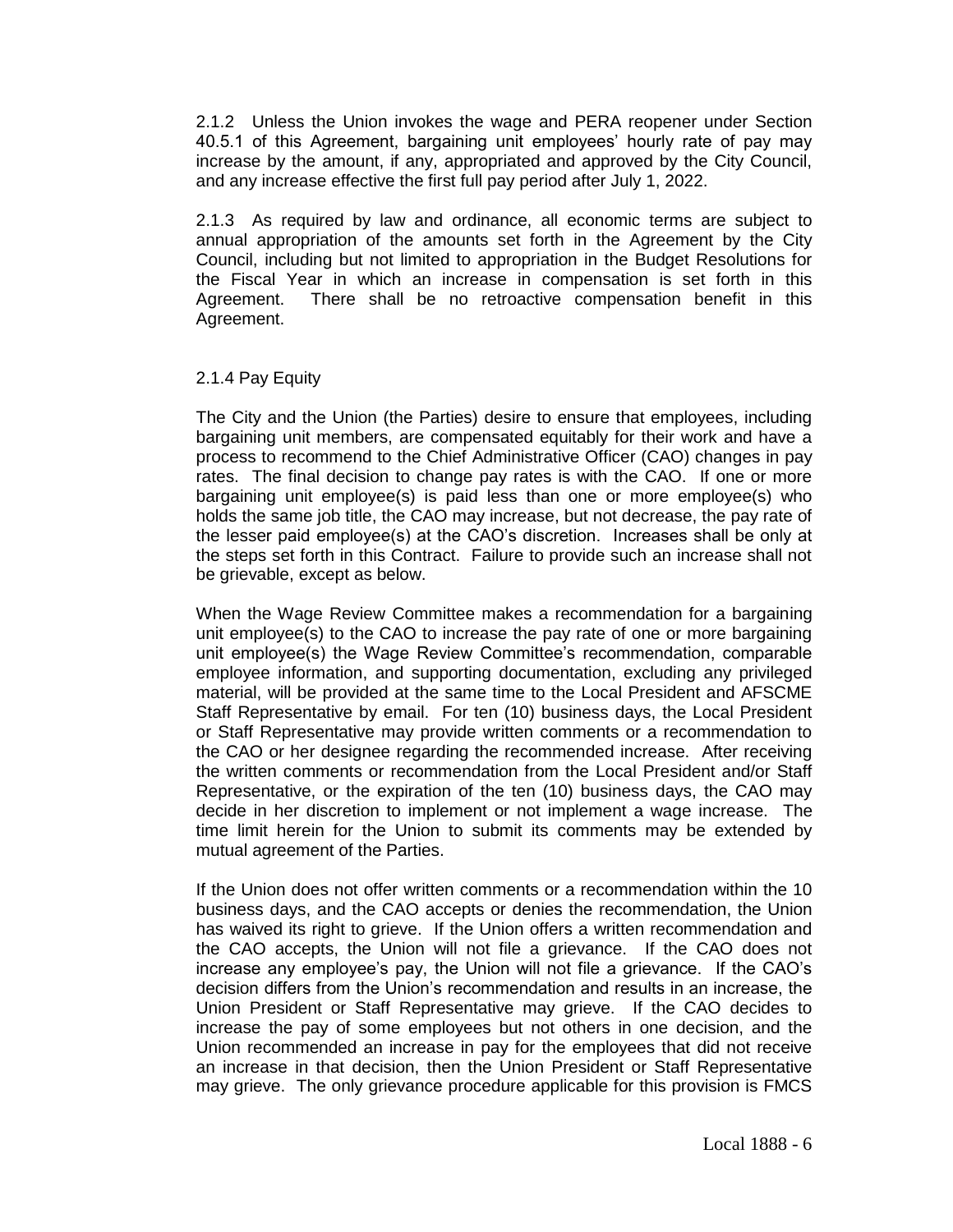arbitration. The Union will have thirty (30) days to make a request for a panel from FMCS. The Parties will share equally the costs of arbitration.

This provision is not an admission that any law or policy has been violated. This provision does not change an employee's right, if any, to challenge a decision of the CAO in a lawsuit.

### 2.1.5 Bilingual Pay

2.1.5.1 Only those languages recognized by the City of Albuquerque Human Resources Department shall qualify for Bilingual Pay.

2.1.5.2 An officer shall qualify for Bilingual Pay upon demonstrating an acceptable level of conversational proficiency, as determined by the City of Albuquerque Human Resources Department.

2.1.5.3 An officer who passes the conversational portion of the test administered by the City's Human Resources Department shall receive \$10.00 of Bilingual Pay per pay period. The test will be job related as determined by the City's Human Resources Department.

2.1.6 Employees permanently assigned to the Swing Shift will receive twenty cents (.20) per hour shift differential pay and thirty cents (.30) per hour shift differential pay for permanent assignment to Graveyard Shift.

2.1.6.1 Swing and Graveyard Shifts will be defined by each department.

### **2.2 Longevity Pay for Members**

#### **2.2.1 Employees will receive longevity pay as follows:**

| <b>Period of Service</b>                  |     | <b>Pay Period</b> |  |
|-------------------------------------------|-----|-------------------|--|
| 5 through 9 years of continuous service   | S   | 28.07             |  |
| 10 through 14 years of continuous service | S   | 50.00             |  |
| 15 through 19 years of continuous service | S   | 120.00            |  |
| 20 through 24 years of continuous service | S   | 135.00            |  |
| 25+ years of continuous service           | \$. | 155.00            |  |

2.2.2 Employees with 0 to 14 years of continuous service will receive a one-time, non-recurring payment of \$400.00 in lieu of an increase in longevity pay. Employees reaching new longevity thresholds during the contract will be paid the rates printed in the contract.

### **2.3 Overtime**

The bargaining unit currently consists of all and only J12 Graded City employees (and may be amended by the parties by MOU). Separate seniority lists will be maintained for the following classifications: Security Officers, Animal Service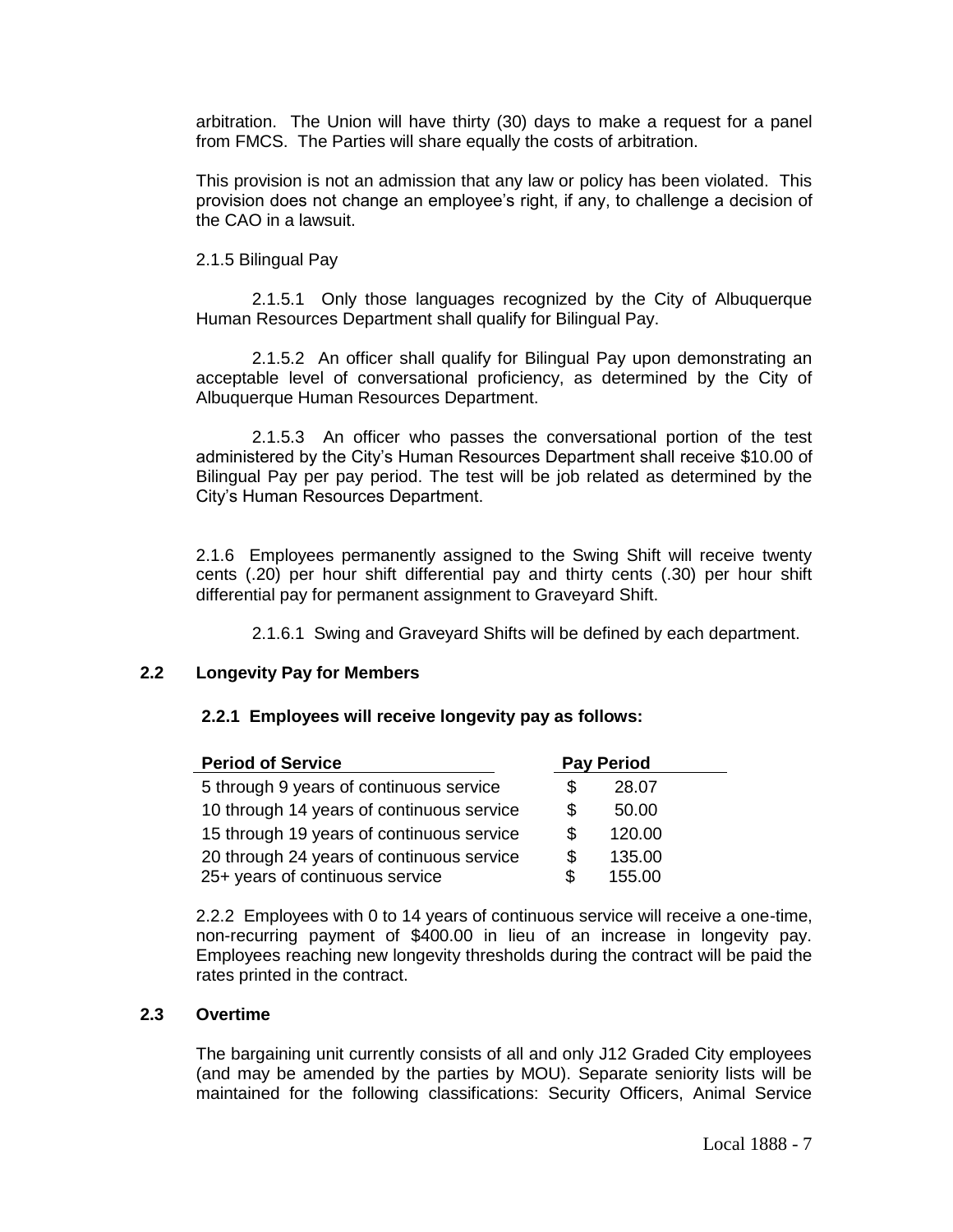Officers, and Parking Enforcement Officers. For each classification one overtime list will be maintained for Special Event (Journal Voucher (JV)) overtime and minimum manning overtime. Employees will be offered voluntary overtime by seniority and mandatory overtime will be by reverse seniority.

2.3.1 The City shall prepare, maintain and post up-to-date voluntary lists by seniority order within each department within the bargaining unit. It will be the responsibility of each Employee to provide two (2) current phone numbers for the purposes of being contacted for overtime work. Employees may use pagers or cell phones for their point of contact. In the Security Division, an Employee shall be provided five (5) minutes to respond to the contact prior to the time the supervisor offers the overtime to another employee.

2.3.2 Each Employee will be allowed to sign up for voluntary overtime during the regular shift bid. The voluntary overtime lists shall remain in effect until the next scheduled shift bid. Names shall not be added after the bid unless the name(s) is approved in writing by the Union President. Names will be 'penciled in' by the Employee until new lists are generated.

2.3.3 There shall be a voluntary list(s) for each shift in each department.

2.3.4 Employees may sign up for overtime on any and all overtime shift list(s) within their respective department.

2.3.5 If no Employee on the overtime list is available, involuntary overtime will be required. Involuntary overtime will be assigned in reverse order of seniority from the master seniority list. Officers already on duty will be required to remain on duty until a replacement is obtained. If no replacement is obtained within three hours of the start of the shift, the holdover Officer may be required to work the remainder of the shift. The City shall not order an Officer to work more than two (2) overtime assignments Saturday through Friday, which include minimum manning and JV overtime.

2.3.6 When there is ordered overtime, the department will keep a list of Employees contacted during the shift. This will insure to the Employee that was ordered that the department attempted to obtain relief in accordance with section 2.3.5 of this article. If the Union provides reasonable notice to the Department, a Union request to receive a copy of the list will be honored in a timely manner.

2.3.7 For the purpose of computing overtime, paid leave will be considered time worked.

2.3.8 Voluntary overtime will be assigned on straight seniority order. Although the City may determine that it is necessary to assign a second shift to an Officer who is assigned overtime on the Officer's day off, the City shall attempt to avoid this circumstance. Should such a circumstance arise, the City shall attempt to work an Officer no more than one of the two consecutive days off. An Officer's assignment to a second shift on the Officer's day off shall not be subject to the grievance procedure unless the assignment violates another provision of this Agreement. If an Officer has approved vacation adjoining her/his regular days off, then s/he shall not be ordered overtime for any of these days.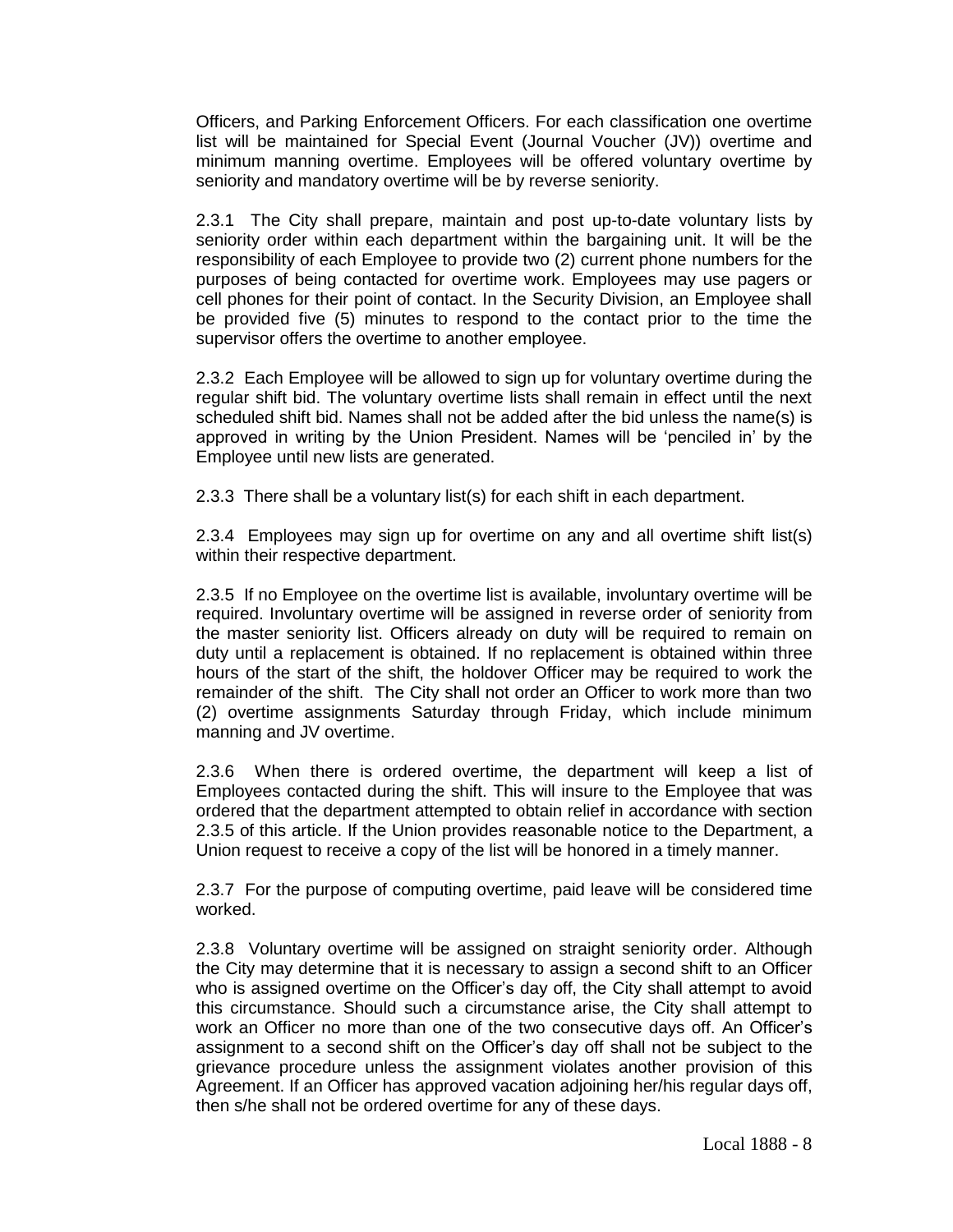2.3.9 Employees will not work more than sixteen (16) hours straight time except for declared emergency situations.

2.3.10 Employees who are off duty and called in for a minimum manning overtime assignment shall receive a minimum of two (2) hours pay at the applicable rate. If overtime is to be worked on the same day as contacted, time shall commence two (2) hours prior to the start time of the assignment and shall comply with Section 2.3.12 of this Agreement. The City agrees to pay the assigned overtime employee two (2) hours of pay at the applicable rate: time and one-half (1.5X) for all hours worked in excess of forty (40) hours per week; straight time for all hours worked at forty (40) hours or less. For the purpose of computing overtime, paid leave will be considered time worked.

2.3.11 Employees assigned to a minimum manning post may request a specific work assignment when working overtime. Management will attempt to accommodate these requests. Minimum manning is defined as manning all posts, areas, or assignments with the least number of officers to cover each shift.

2.3.11.1 When volunteering or assigned to a minimum manning overtime, City Security Officers and Animal Control Officers on the voluntary overtime list will be allowed to "bump" an officer who is assigned to a post that the Overtime Officer requests for overtime. Bumping rights do not expire. Security Officers with 15 or more years of services, as of July 1, 2021 ("protected employees") may refuse to be bumped from a bid position serving DMD, by a security officer by bid serving Transit called to an overtime position in DMD, or vice versa. No additional employees will qualify as protected employees, and this protection will end on July 1, 2026.

2.3.11.2 The parties recognize the Union's right to meet and confer with the City's Chief Administrative Officer and Chief of Public Safety on public safety issues concerning the Union and its members.

2.3.12 An Employee who accepts voluntary minimum staffing overtime shall have the option of canceling such overtime six (6) hours prior to the start of the overtime assignment except in an emergency situation. The City will have the ability to cancel minimum manning overtime assignments for employees up to six (6) hours prior to the start of the overtime assignment pursuant to Section 2.3 of the CBA.

2.3.12.1 The City may cancel minimum manning overtime at least six (6) hours prior to the start of an overtime assignment. Should the City cancel minimum manning overtime assignments for employees at least six (6) hours prior to the start of the overtime assignment, the City will not compensate the affected employee(s).

2.3.12.2 If the City cancels a minimum manning overtime assignment less than six (6) hours prior to the start of the scheduled overtime, the City agrees to pay the assigned overtime employee two (2) hours of pay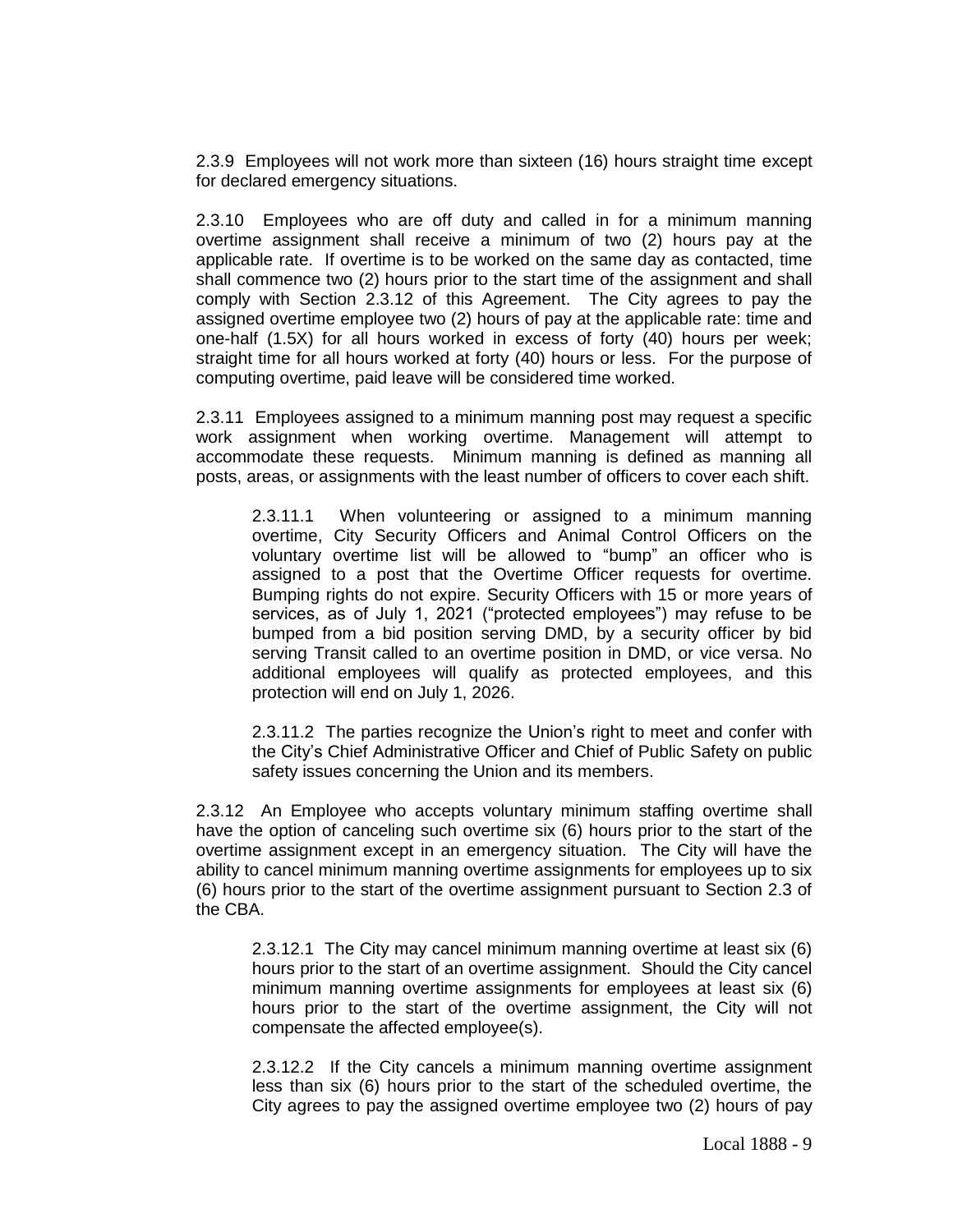at the applicable rate: time and one-half (1.5X) for all hours worked in excess of forty (40) hours per week; straight time for all hours worked at forty (40) hours or less. For the purpose of computing overtime, paid leave will be considered time worked.

2.3.13 Captains, lieutenants, sergeants and corporals shall be the only personnel authorized to order overtime. In case of an emergency, captains, lieutenants and sergeants may delegate responsibility for placing calls for overtime to Officers. However, the captains, lieutenants and sergeants ordering the overtime shall be responsible for assuring compliance with the required contractual overtime procedure. Calls for overtime shall be placed from a secure area that is not open to residents or the public.

2.3.14 This policy is hereby implemented to establish the conditions under which Journal Voucher (JV) Overtime assignments will be offered to Security Officers and Parking Enforcement Officers employed by the City of Albuquerque's Municipal Development Department.

2.3.14.1 Any department that offers Journal Vouchers (JV) will call such overtime in Seniority Order from the seniority lists from each Department. If no volunteers accept the overtime voluntarily in seniority order, then the department will call involuntary Overtime, in reverse seniority order, from each department list that requires Journal Voucher (JV) Overtime.

2.3.14.2 Officers shall be authorized to apply for and accept JV Overtime assignments for themselves only. An Officer may not apply for or accept a JV Overtime assignment for another Officer.

2.3.14.3 An Officer who is unable to work a scheduled JV Overtime assignment shall be responsible for finding a replacement Officer and communicating this action in writing via email for hard copy to the JV Overtime supervisor, with a copy to the Union President. Officers shall be limited to giving away five (5) Overtime assignments during each bid period. A secondary list containing names and contact numbers of officers wishing to have an opportunity to accept a JV assignment that had been previously assigned will be created and given to all officers covered by the agreement. The officer and his replacement officer shall be held accountable in accordance with § 2.3.14.7, below, if the overtime assignment is not fulfilled by either the officer or the replacement officer.

2.3.14.4 Parking Enforcement Officers will be called in seniority order to accept Journal Voucher (JV) Overtime assignments for UNM Football games and basketball games. Officers can give away up to five (5) overtimes per bid period. If the accepting officer cannot find a replacement officer to work the overtime, except for purposes of an emergency, he or she must work the overtime.

2.3.14.5 A Security Officer or Parking Enforcement Officer who does not comply with this Policy, written or verbal directives related to this Policy or the JV Overtime assigned duties as directed by the Security supervisor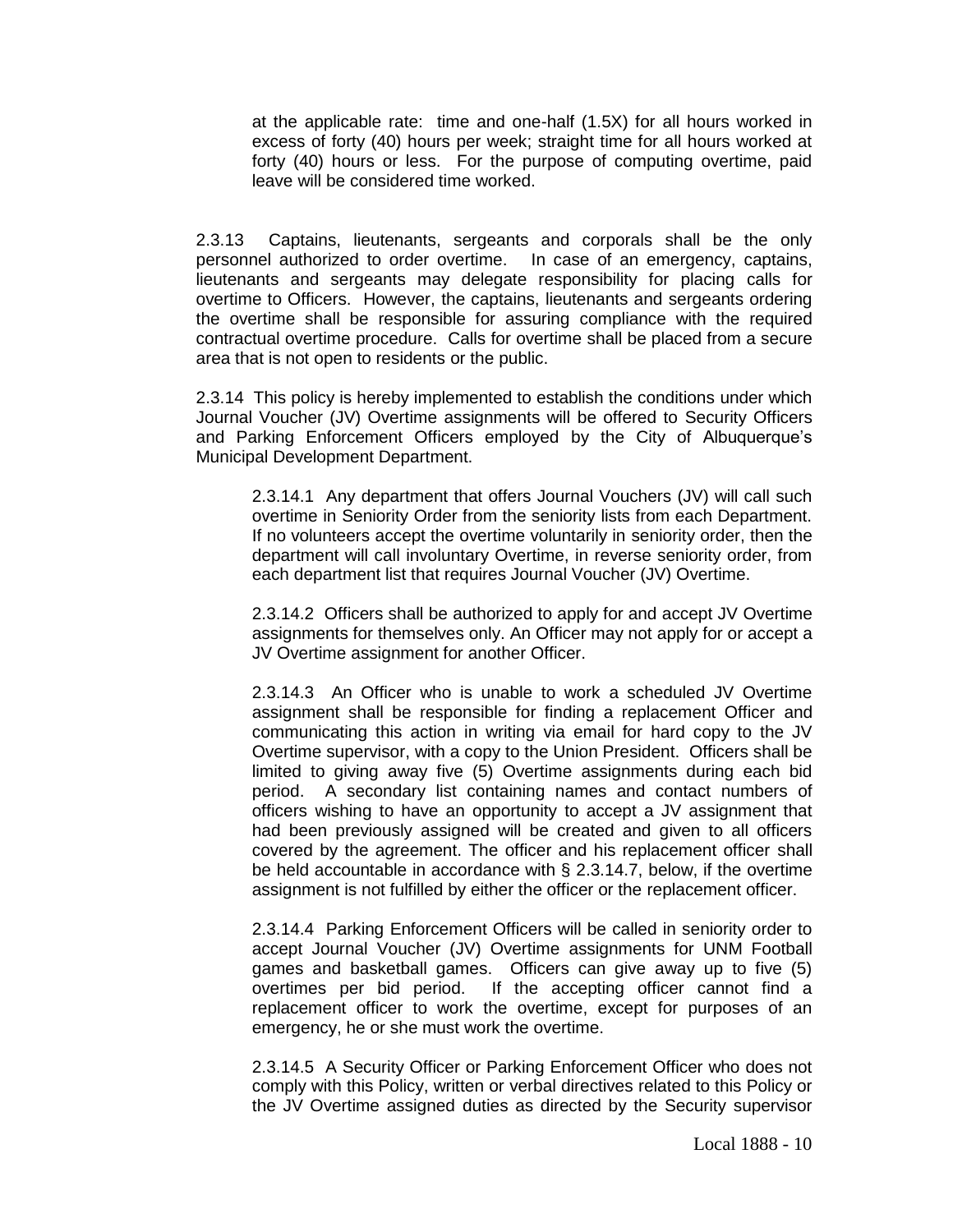will be subject to the JV Overtime Suspension as set forth in §2.3.14.7 below.

2.3.14**.**6 While assigned to JV Overtime, an Officer shall comply with reasonable requests and directives from Vendor representatives. The assigned Officer shall at all times work cooperatively with Vendor representatives. In the event a conflict arises between the Officer and the Vendor representative, the Officers on duty or the on-site Supervisor will be notified.

2.3.14.7 An Officer who fails to comply with this Policy, written or verbal directives related to this Policy or the JV Overtime assigned duties shall be subject to the following suspension/disqualification guidelines:

2.3.14.7.1 First offense: letter of advisement.

2.3.14.7.2 Second offense within one (1) calendar year of the date of a missed assignment or other infraction: thirty (30) day suspension from JV Overtime eligibility.

2.3.14.7.3 Third Offense within one (1) calendar year of the date of the first missed assignment or other infraction: six (6) month suspension from JV Overtime eligibility.

2.3.14.7.4 The Department reserves the right to impose a discipline other than the disciplines or progressive discipline order set forth above if an Officer commits an infraction egregious enough to warrant stronger disciplinary measures.

2.3.14.7.5 The Department further reserves the right to impose disciplinary measures set forth in the City's Rules and Regulations provided these measures are also imposed in accordance with the City's Merit System Ordinance.

2.3.14.8 This Policy shall not be interpreted as a commitment from the Department or Vendors who contract to fund JV Overtime with the Department to continue offering JV Overtime to Department employees.

2.3.14.9 Management reserves the right to review a violation of this policy on a case by case basis and agrees to notify the Union prior to implementing a suspension or removal of an Officer from JV Overtime eligibility.

2.3.14.10 An Employee's removal from the JV Overtime assignment calling procedure shall not be subject to this Agreement's grievance procedures.

#### **2.4 Compensatory Time**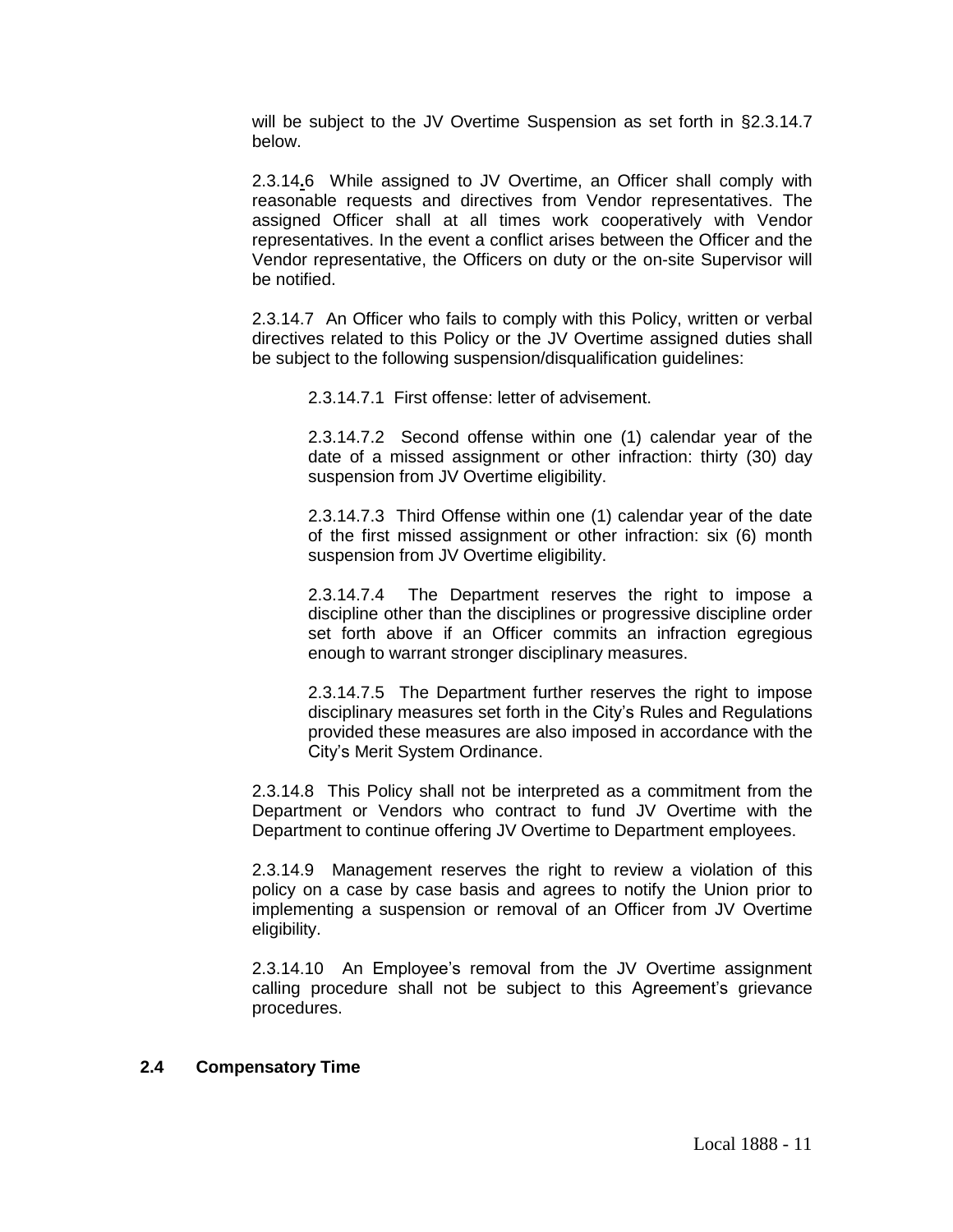2.4.1 Employees who are required to work minimum staffing overtime in excess of their normal forty (40) hour work week may choose one and one-half time payment or one and one-half compensatory time. The Employee must make this choice prior to working the overtime assignment.

2.4.2 Employees will be allowed to accrue a maximum of one hundred twenty (120) hours of compensatory time. Approved compensatory time will be used on a first-in, first-out basis with a maximum retention time of twelve (12) months. Compensatory time not used within twelve (12) months of the time it was accumulated will be cashed out at the Employee's regular hourly rate.

2.4.3 Employees with accrued compensatory time shall, upon termination, be paid for the unused compensatory time at the Employee's regular hourly rate.

# **3. INSURANCE COVERAGE and BENEFITS**

## **3.1 Premium Costs**

3.1.1 The City will pay 80% of the premium for the health insurance plans offered by the City and the employee will pay the remaining 20%.

3.1.2 The City will pay 80% of the premium for the dental plan offered by the City and the employee will pay the remaining 20%.

# **3.2 Insurance Programs -**

This section intentionally left blank

**3.3 Continuation of Health Insurance -** This section intentionally left blank

## **4. RETIREMENT PLAN**

# **4.1 NM Public Employees Retirement Association**

4.1.1 The City will abide by the Public Employees Retirement Act of New Mexico as it is now in effect. Employees of the City of Albuquerque covered by this bargaining agreement are by State Law members of P.E.R.A.

4.1.2 The City will continue to pay 9.86% of the employees' PERA statutory contribution.

4.1.3 Should state legislation be enacted to allow for an increase in the formula for retirement when the increase in cost is to be borne completely by the employee, the parties will meet to negotiate an alternative means of implementation in compliance with P.E.R.A regulations and applicable law.

## **4.2 Deferred Compensation Plans**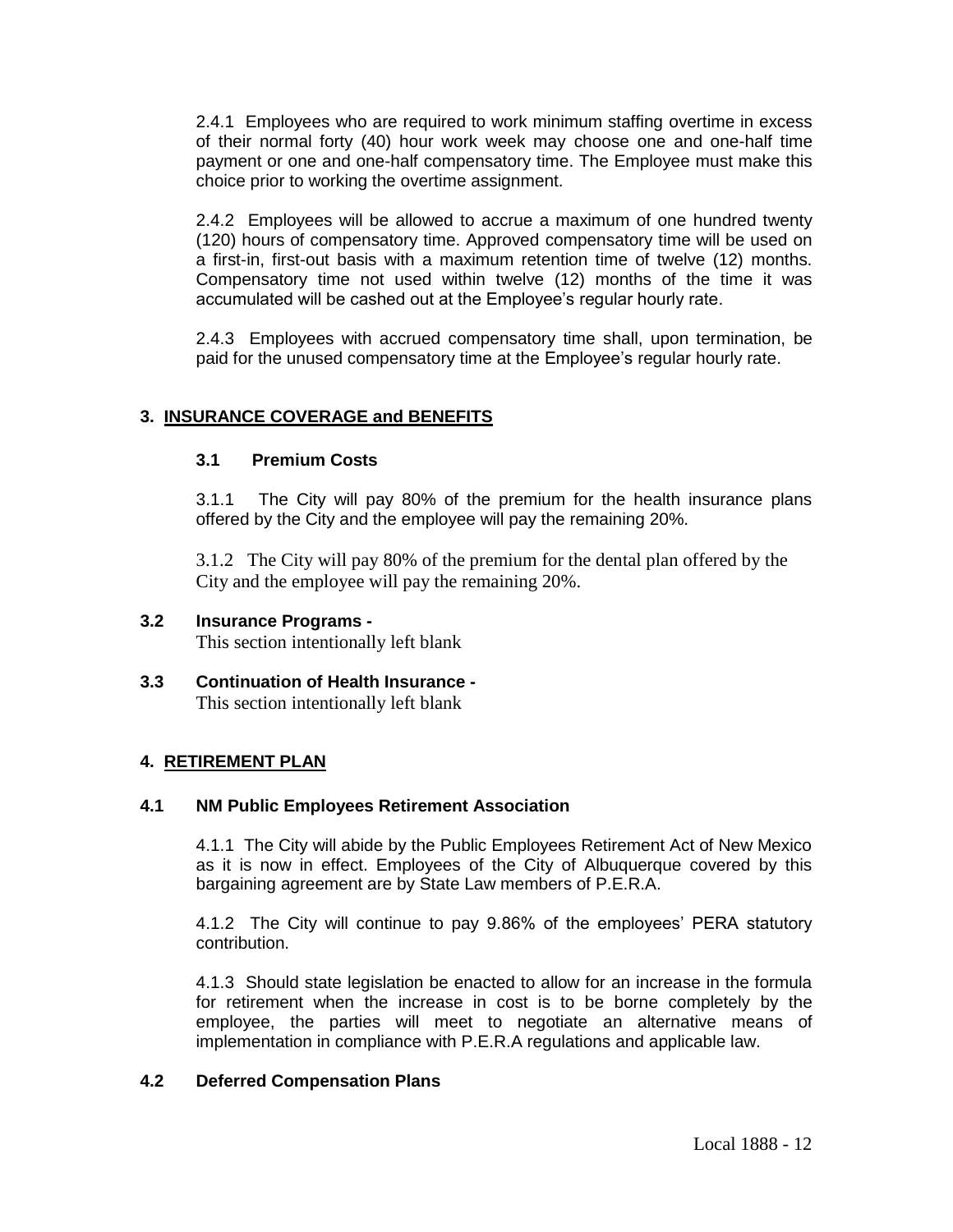4.2.1 The City agrees to continue to allow employees to participate in the Deferred Compensation Program as long as they are available. Details of this program will be available as currently provided.

# **5. VACATION LEAVE**

### **5.1 Vacation Leave**

5.1.1 During the months of April and October each department will provide for Employees the right to bid for vacation scheduling for the following six (6) months. Available vacation days will be bid in seniority order. A calendar for bidding, identifying vacation slots will be provided for Employees to bid for their vacation. It is required that one (1) Union representative on each shift be identified to assist management with the bidding process. Employees will be allowed to bid in conjunction with their days off and will not be required to bid in blocks of three.

5.1.2 Unscheduled vacation is defined as accrued vacation time which was not scheduled during the bidding period. Such vacation time may be requested on an individual basis for available days on a first-come, first-served basis. These requests will be submitted to the employee's immediate supervisor on a Request for Leave (P-30) form and the request will identify the date and time received. A calendar for bidding, identifying vacation slots will be provided for Employees to bid for their vacation. It is required that one (1) Union representative on each shift be identified to assist management with the bidding process. Employees will be allowed to bid in conjunction with their days off, and will not be required to bid in blocks of three (3).

During the bid, Employees will not be allowed to request more than twenty (20) vacation days per bid cycle. A maximum of four (4) Officers, not including the Union President during Union Time, will be allowed a slot per shift from the bid in seniority order; thereafter, each request shall be on a first-come, first-serve basis. Unless denied within thirty (30) days from the completion date of the bid, the bid vacation for the top two senior employees, to include the Union President, shall be deemed approved and the remaining bids denied.

5.1.3 All excess vacation accruals will be paid to the Employee as monetary compensation at the end of the calendar year, on an hour for hour basis.

5.1.4 Requests for vacation will be approved or denied within forty-eight (48) hours except for the months of October and April.

5.1.5 If an Employee is on suspension, injury leave, administrative leave, sick leave or other leave during their scheduled vacation, any other Employee may request such vacation time as unscheduled vacation on a first-come, first-serve basis.

5.1.6 Employees shall be compensated in cash at their regular rate of pay for any unused accumulation of vacation when they are permanently separated from the City.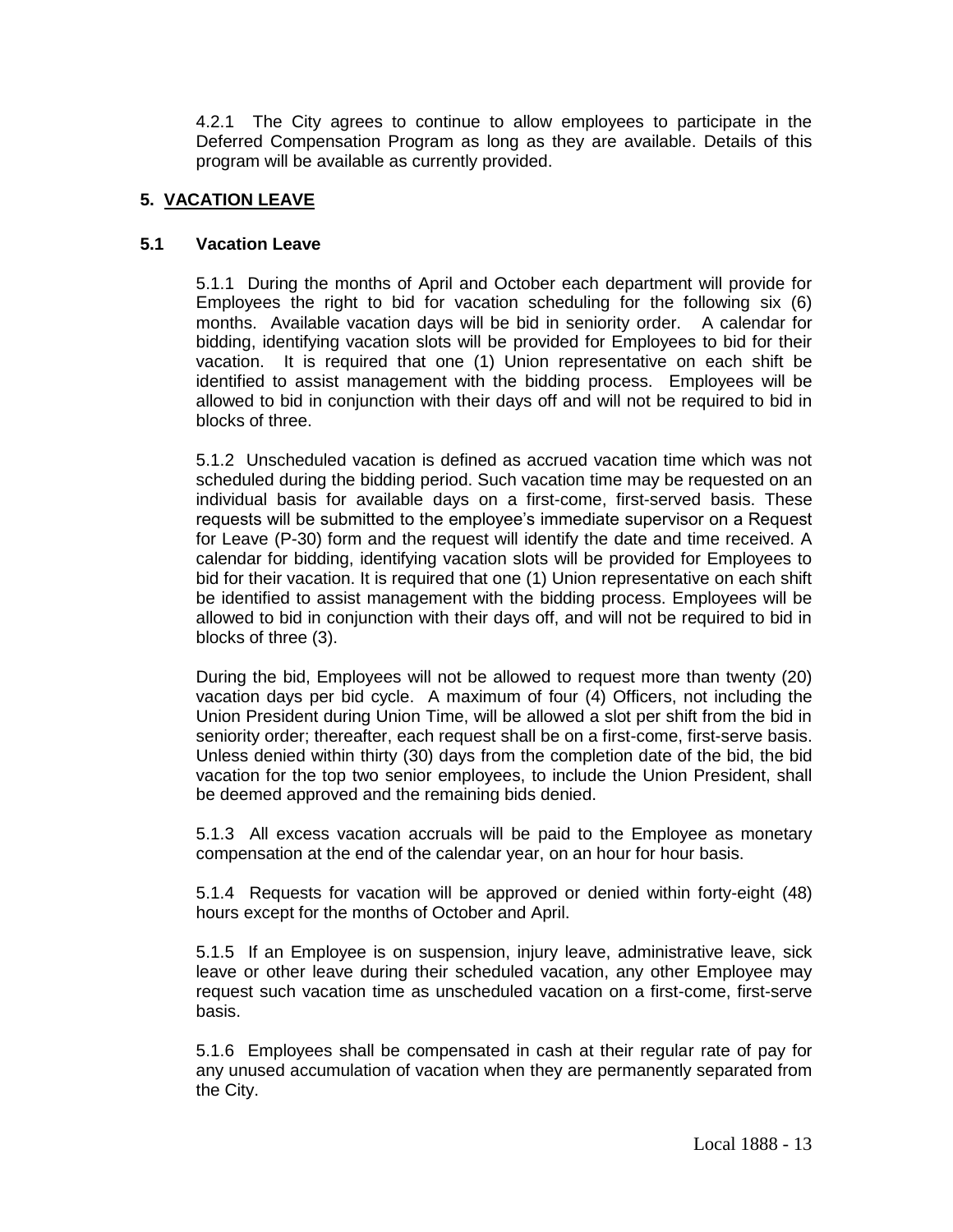5.1.7 An Employee may use accumulated vacation leave to attend physician appointments provided the Employee provides reasonable notice of the appointment to the Employee's supervisor.

### **5.2 Vacation Leave Accrual Rates**

|                            |                     | Accrual Rate per     | <b>Maximum</b>   |
|----------------------------|---------------------|----------------------|------------------|
| <b>Years of Continuous</b> | <b>Regular Work</b> | <b>Bi-Weekly Pay</b> | Accrual per Year |
| Service                    | Week                | Period               |                  |
| 0 through 4 years          | 40 hours            | 3.85 hours           | 100 hours        |
| 5 through 9 years          | 40 hours            | 4.62 hours           | 120 hours        |
| 10 through 14 years        | 40 hours            | 5.54 hours           | 144 hours        |
| 15 years and more          | 40 hours            | 6.16 hours           | 160 hours        |

5.2.1 An Employee shall accrue vacation as follows:

## **6. SICK/ ILLNESS LEAVE**

### **6.1 Sick Leave**

6.1.1 Sick leave: Sick leave shall accrue at the rate of 3.70 hours, bi-weekly. The maximum accumulation is 2000 hours.

6.1.2 Employees who have been absent from work for sick leave on at least three (3) occasions and have missed more than fifty-six (56) hours of personal absence sick leave during the preceding twelve (12) (rolling calendar year) months shall not be granted further personal absence sick leave until their utilization falls below this level. Doctor's certification will only be required after exceeding the fifty-six (56) hour rule or when a pattern of flagrant violations exists. Personal absence sick leave does not include sick leave taken for:

6.1.2.1 Emergency Leave;

6.1.2.2 Hospitalization, out-patient surgical procedure, or serious medical procedures;

6.1.2.3 Leave taken pursuant to the Family Medical Leave Act ("FMLA");

6.1.2.4 Leave taken as a reasonable accommodation pursuant to the American With Disabilities Act (ADA);

6.1.2.5 Serious illness as verified by a physician's statement;

6.1.2.6 Legal quarantine;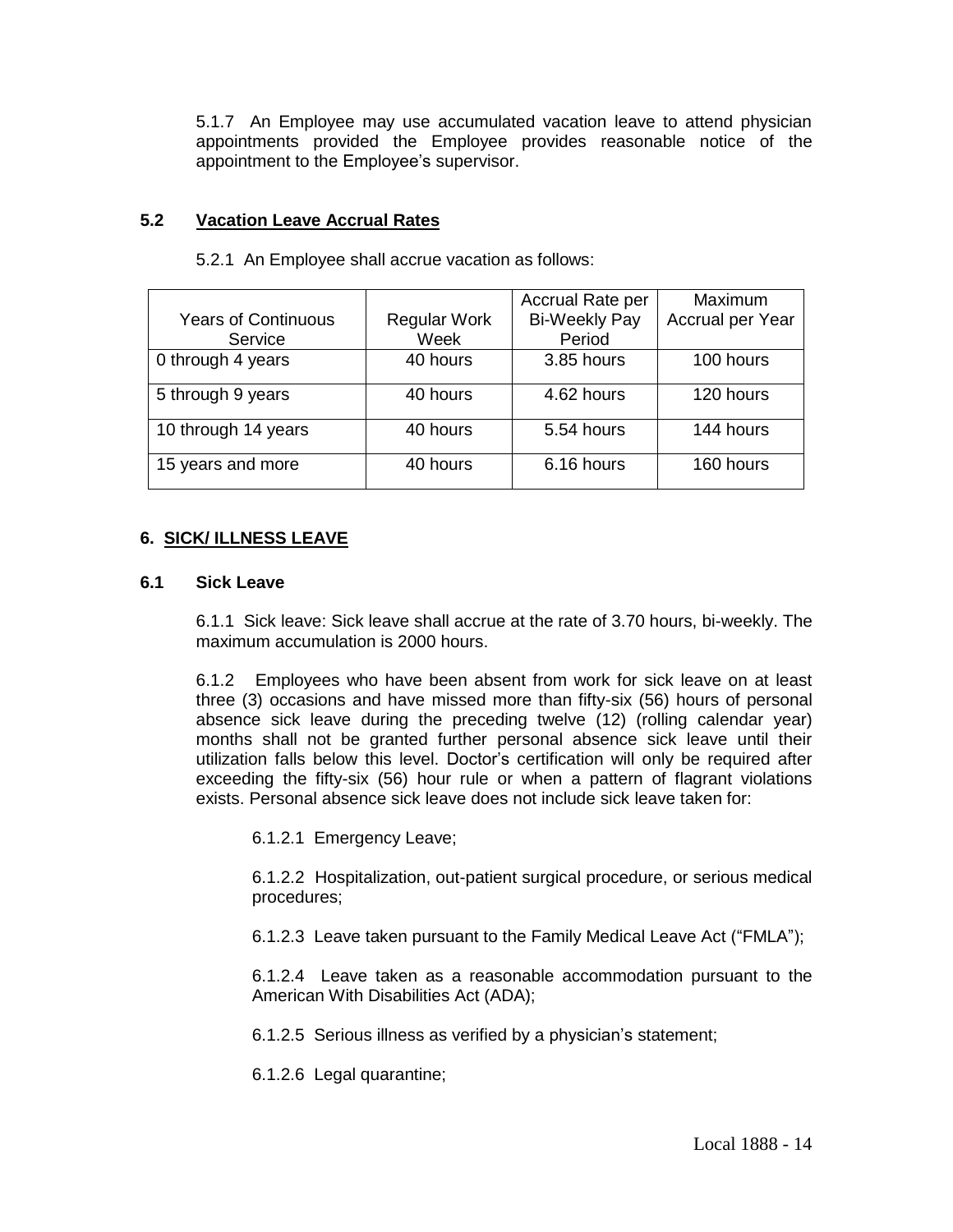6.1.2.7 Childbirth.

Except for flagrant violation, no disciplinary action shall be taken against Employees not in compliance with this subsection.

6.1.3 All Employee sick leave balances within the preceding nine (9) months from the signing of this contract are to be counted. For every month that no sick leave is taken during the first three (3) months of this contract period, eight (8) hours will be exempted from the total used in the previous nine (9) months.

6.1.4 Emergency leave: Emergency leave charged to sick leave for up to three (3) days may be requested when the presence of the employee is required by a physician as a result of a serious illness or injury to the Employee's immediate family. The City will allow as many as five (5) days emergency leave per incident.

### **6.2 Sick Leave Conversion**

6.2.1 Conversion of sick leave may be accomplished in the following manner:

6.2.1.1 Sick leave accumulation over 500 hours may be converted at the rate of (a) three (3) hours of sick leave for one (1) hour's vacation or (b) three (3) hours of sick leave for one (1) hour pay.

6.2.1.2 Sick leave accumulation over 850 hours may be converted at the rate of (a) two (2) hours sick leave for one (1) hour vacation or (b) two (2) hours of sick leave for one (1) hour pay.

6.2.1.3 Sick leave accumulation over 1200 hours may be converted at the rate of (a) three (3) hours sick leave for two (2) hours vacation or (b) three (3) hours sick leave for two (2) hours pay.

6.2.1.4 The Employee must notify the Human Resources Department if he/she wishes to convert at the 500, 850 or 1200 hours accumulation.

#### 6.2.2 Sick Leave Conversion at Retirement

6.2.2.1 Early Retirement Conversion: An Employee with a minimum of ten (10) years of service or who turns sixty (60) years of age, may convert all unused sick leave to early retirement leave. In all cases of early retirement, accumulated sick leave shall be converted to early retirement leave at a ratio of one (1) hour of sick leave for one (1) hour of early retirement leave. The Employee may accrue sick leave up to 2000 hours, may convert accruals up to 2000 hours to early retirement.

6.2.2.2 Regular Retirement Conversion: An Employee may convert one hundred percent (100%) of accumulated sick leave to be applied to early retirement leave immediately prior to the effective date of retirement.

6.2.3 Sick Leave Conversion at Termination –this section intentionally left blank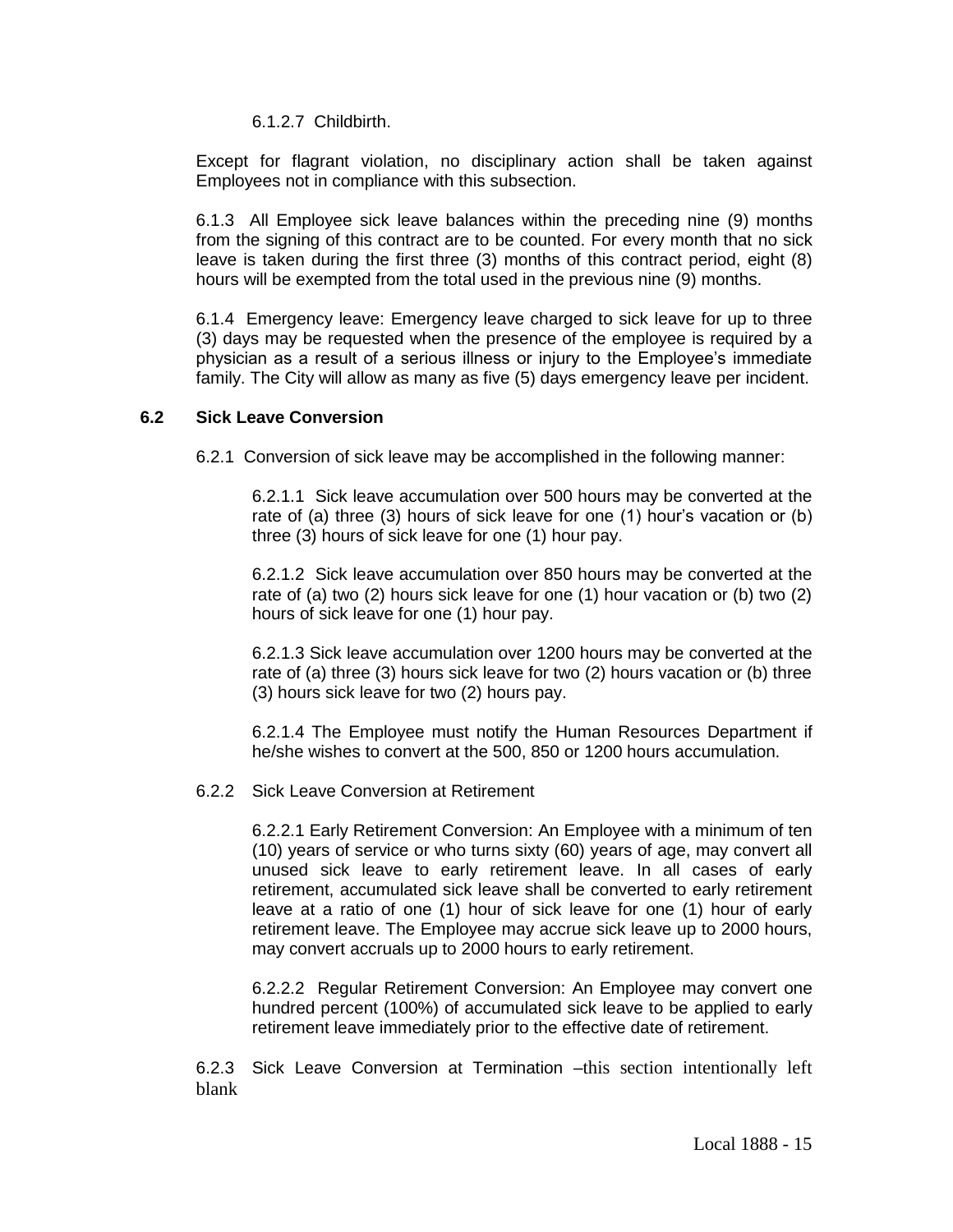# **6.3 Sick Leave Death Benefit**

6.3.1 The City shall pay the designated beneficiary of a deceased Employee the total amount of sick leave accumulated as of the date of the employee's death.

## **6.4 Donation of Sick/ Vacation Leave**

6.4.1 An employee may submit a written request for vacation donation to the employee's immediate supervisor or the Donation Committee. The immediate supervisor or the committee shall decide whether or not to approve the request by considering the Family and Medical Leave Act (FMLA) criteria for serious illness as set forth in the City's Personnel Rules and Regulations. The immediate supervisor or the committee shall have the authority to decide whether or not to approve the request.

6.4.2 If the immediate supervisor rejects the employee's request, the employee may appeal the decision to a Donation Committee comprised of one (1) person appointed by the Union, one (1) person appointed by the Department and a neutral person chosen by the other two (2) appointees. The Union and the Department will exchange lists of pre-approved committee appointees. The neutral shall be chosen from the City's trained panel of mediators. The committee shall meet with the employee or the employee's designee if the employee is unable to attend for good cause and the employee's immediate supervisor or the supervisor's designee if the supervisor is unable to attend for good cause to hear arguments from both individuals pertaining to the request and rejection. The committee shall consider the FMLA criteria as the standard for review of the issue. The committee shall issue a decision on the matter to both parties. The maximum utilization allowed for an employee shall be determined by the committee.

6.4.3 If the committee rejects the employee's request, the employee may appeal the committee's decision to the employee's division manager or the manager's designee. The designee may not be the employee's immediate supervisor or the department's appointee on the committee. The manager or the designee shall issue a decision on the matter that shall be final and binding. There shall be no further administrative review of the matter, and the issue may not be appealed through this Agreement's Grievance Procedure.

6.4.4 The employee collecting the hours shall be compensated four (4) hours City time.

6.4.5 City-wide vacation and sick leave donations will require Chief Administrative Officer (CAO) approval. The employee collecting the hours will be compensated four (4) hours City time.

#### **6.5 Bereavement Leave**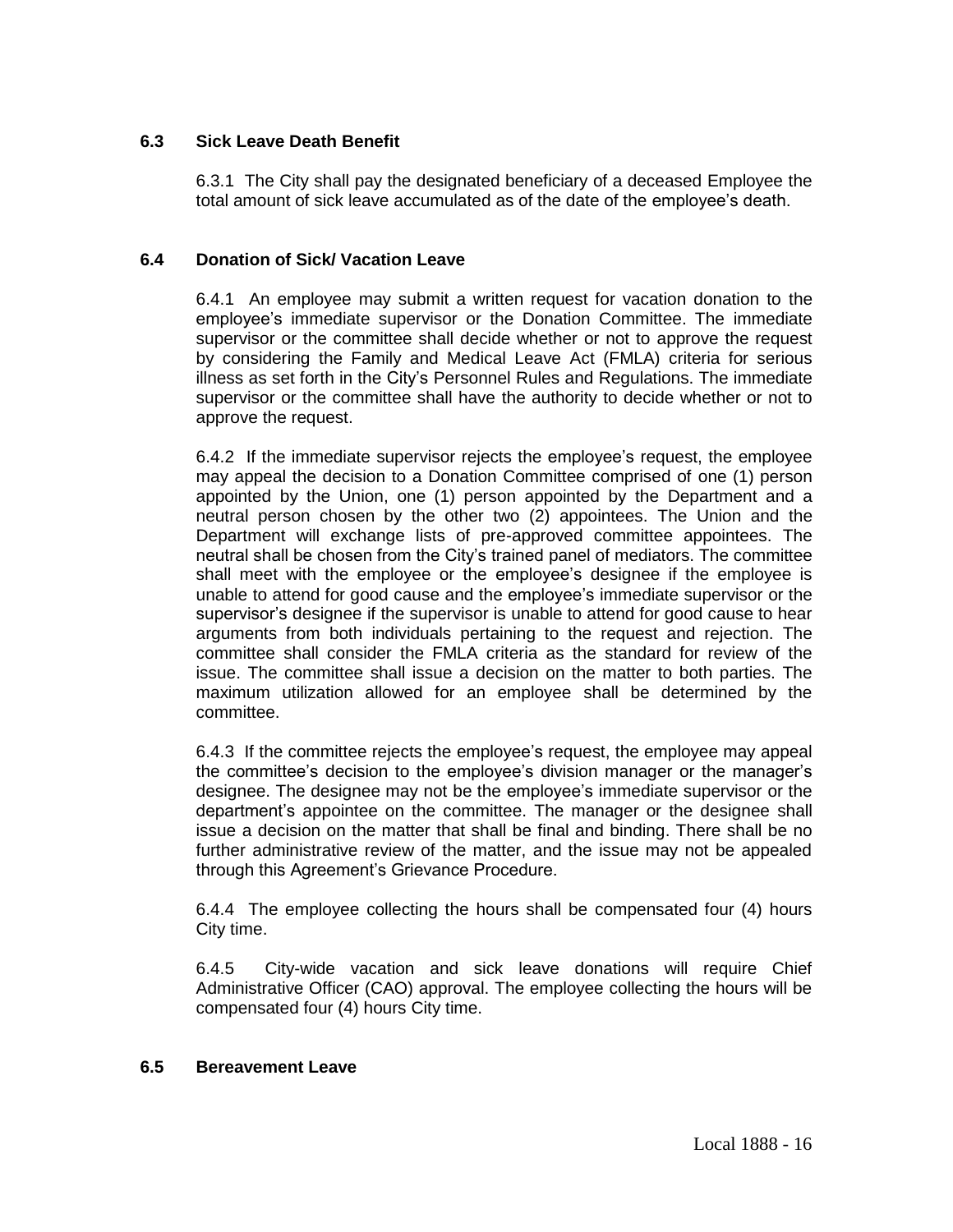6.5.1 Three (3) days of sick leave may be used in case of death in the employee, spouse, or domestic partner's immediate family.As for death in the immediate family, the immediate family for this purpose shall include the Employee's spouse, children, parents, parents-in-law, grandparents, brother and sister, grandchildren and sons and daughters in law. If travel over 500 miles (one way from Albuquerque) is required for a death or illness in the immediate family, one (1) additional leave day may be granted. Employees may elect to use accrued vacation leave instead of sick leave for "emergency leave;" however, they shall still be subject to the conditions of using "emergency leave."

## **6.6 Family and Medical Leave Act (FMLA)**

6.6.1 Family leave will be provided in accordance with the Family Medical Leave Act. The City will notify the Union in writing of any changes to its policy regarding this type of leave. An Employee may choose to use paid vacation leave prior to using paid sick leave when the Employee has been approved for Family and Medical Leave provided this option is not prohibited by law.

6.6.2 Maternity leave will be administered in accordance with the provisions of the Family Medical Leave Act.

## **6.7 Parental Leave**

6.7.1 Officers shall be eligible for Parental Leave with pay subject to the provisions set forth below.

6.7.2 Officers are eligible for Parental Leave if they have completed a year of continuous service and have worked 1250 hours.

6.7.3 **Qualifying Event.** A Parental Leave qualifying event shall include the birth or placement of a minor child for adoption or foster care (excluding the adoption of a stepchild or partner's child) by or with the officer, the officer's spouse, or the officer's domestic partner. When Parental Leave is foreseeable and thirty (30) days' notice has been provided, the officer must provide documented proof of the qualifying event before the leave begins. For birth or placement, the officer must provide documentary proof to support the date of the qualifying event within 30 calendar days. The officer is responsible for any expense connected to the supporting documentation. Failure to provide this documentation may result in a delay or denial of Parental Leave.

6.7.4 **Duration.** An officer approved for Parental Leave shall receive a maximum of 12 standard work weeks at full pay to be used within six (6) months of the qualifying event. If the officer is eligible for Family and Medical Leave Act ("FMLA") benefits, Parental Leave shall be taken concurrently with FMLA leave. (Ord.: 1.2) Any FMLA-qualifying absence will be designated as FMLA leave by the Human Resources Department and will be applied to the twelve (12) weeks paid leave entitlement, even if not requested by the officer.

6.7.5 **Notice.** An officer requesting Parental Leave shall provide at least 30 days written notice to Human Resources and the Department Director. If the 30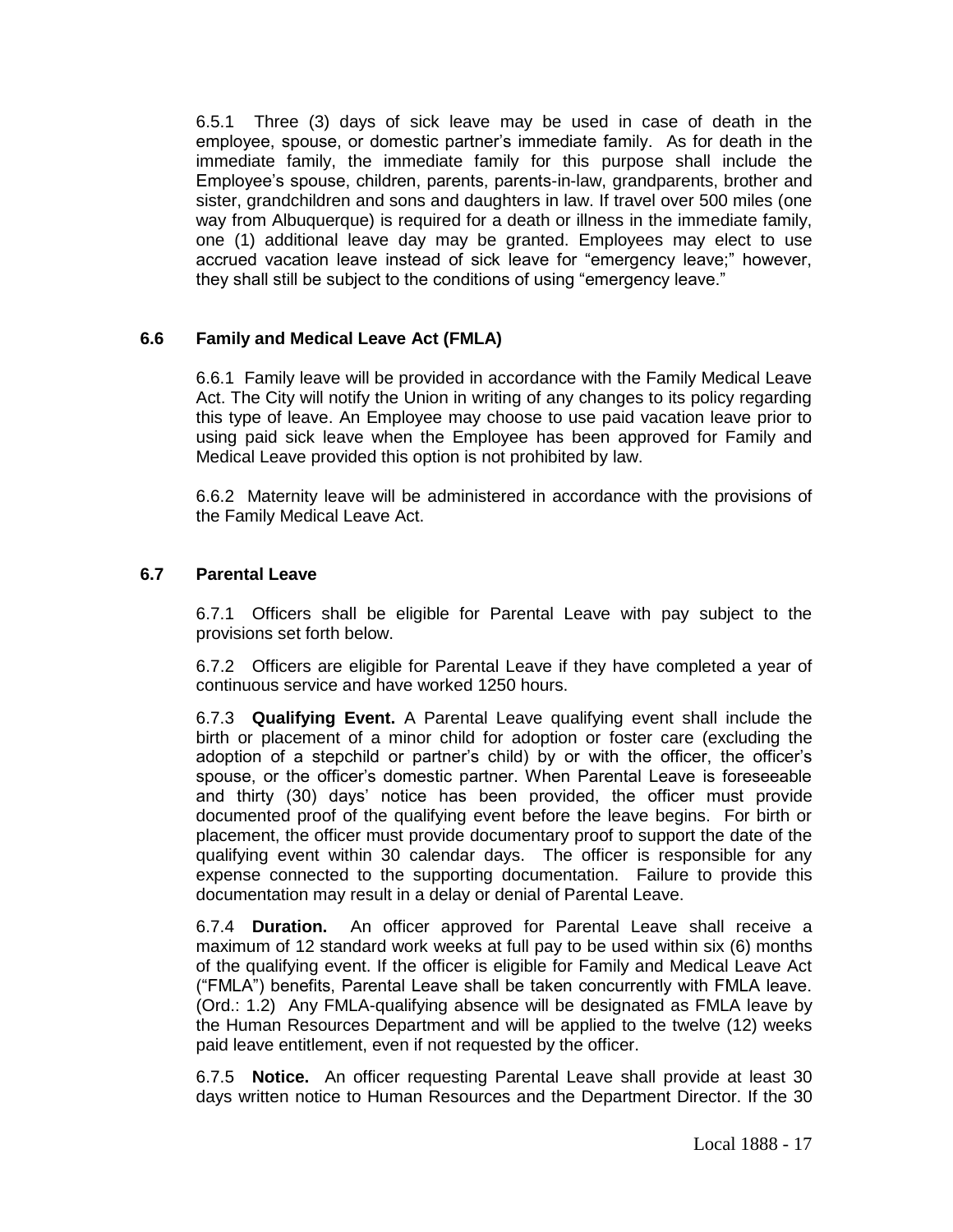days notice is not possible, notice shall be made as soon as practicable (ie., verbal notice within two (2) business days of learning of the need for the leave followed by written confirmation.). Officers must request leave using the Parental Leave Request Form, and must concurrently submit a Family Medical Leave Certification Form.

6.7.6 **Parents.** If multiple officers qualify for Parental Leave based on the birth or placement of the same child, each officer shall be entitled to twelve weeks of Parental Leave.

6.7.7 **Other Leaves.** Parental Leave shall not affect an officer's accrued sick and vacation leave. However, an officer may not receive sick or vacation leave pay simultaneously with Parental Leave. An officer will accrue sick and vacation leave normally while on Parental Leave.

6.7.8 **Retro.** An officer who experienced a qualifying Parental Leave event prior to the enactment of the Parental Leave Ordinance is eligible to receive Parental Leave benefits retroactively, if the event occurred between July 1, 2018, and the Effective Date. The City may designate another type of leave, which has already been taken, as Parental Leave, if the leave was taken within six (6) months of the qualifying event. If such designation occurs, the officer will have the officer's leave balances replenished or receive back pay for any unpaid leave taken.

6.7.9 **Continuous.** Parental Leave shall be granted in a continuous block of time unless the Department Director pre-approves and pre-schedules an intermittent schedule.

6.7.10 **Medical.** While receiving Parental Leave benefits, the City will continue to make its contributions and withhold the officer's contributions toward the officer's selected medical coverage under the group insurance policy in existence at the time of leave.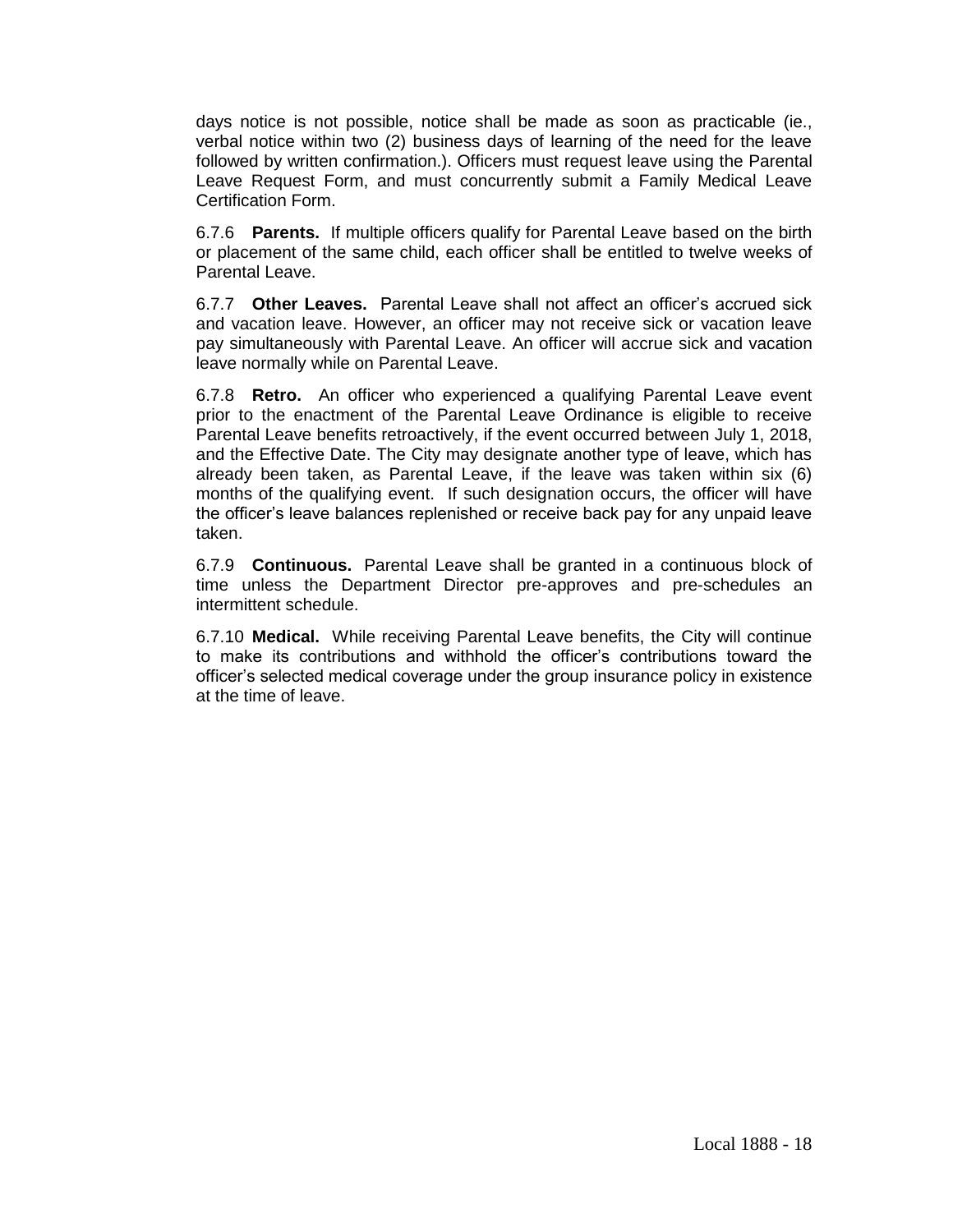# **7. RECOGNIZED HOLIDAYS**

### **7.1 Paid Holidays**

7.1.1 Legal holiday: Legal holidays for the employees of this unit are as follows:

| New Year's Day                | January 1st                      |
|-------------------------------|----------------------------------|
| Martin Luther King's Birthday | Third Monday in January          |
| <b>Presidents Day</b>         | Third Monday in February         |
| Memorial Day                  | Last Monday in May               |
| Juneteenth                    | June 19                          |
| Independence Day              | July 4 <sup>th</sup>             |
| Labor Day                     | <b>First Monday in September</b> |
| Indigenous People's Day       | Second Monday in October         |
| <b>Veterans Day</b>           | November 11 <sup>th</sup>        |
| <b>Thanksgiving Day</b>       | Fourth Thursday in November      |
| The Day After Thanksgiving    | Fourth Friday in November        |
| Christmas Day                 | December 25 <sup>th</sup>        |
| <b>Employee Birthday</b>      | <b>Employee Date of Birth</b>    |

## **7.2 Holiday Pay**

7.2.1 An Employee may, during the month of December, for the following year, specify in writing to the department head which of the holidays the Employee wishes to take on days other than the dates designated above.

7.2.2 Employees shall receive holiday pay at straight time at their hourly rate of pay for eight (8) hours, for all holidays not worked. In the event that an Employee is required to work on a holiday and does not exercise an option to take a floating holiday, the employee shall be paid holiday pay at the rate mentioned above plus time and one half for all hours worked.

7.2.3 Employees who are required to work on a holiday may designate that holiday a floating holiday. If the Employees elect to exercise this option, they will work the designated legal holiday at straight time pay and may opt to receive either time and one-half off duty or time and one-half pay.

## **8. MILITARY LEAVE**

## **8.1 Members of Organized Reserve Units**

8.1.1 Military Leave of Absence: Employees who are members of the National Guard, Air National Guard or any organized reserve unit of the Armed Forces of the United States, including the Public Health Services, are granted:

8.1.1.1 The equivalent of fifteen (15) 8-hour work days of paid military leave per calendar year. This leave, while normally used for annual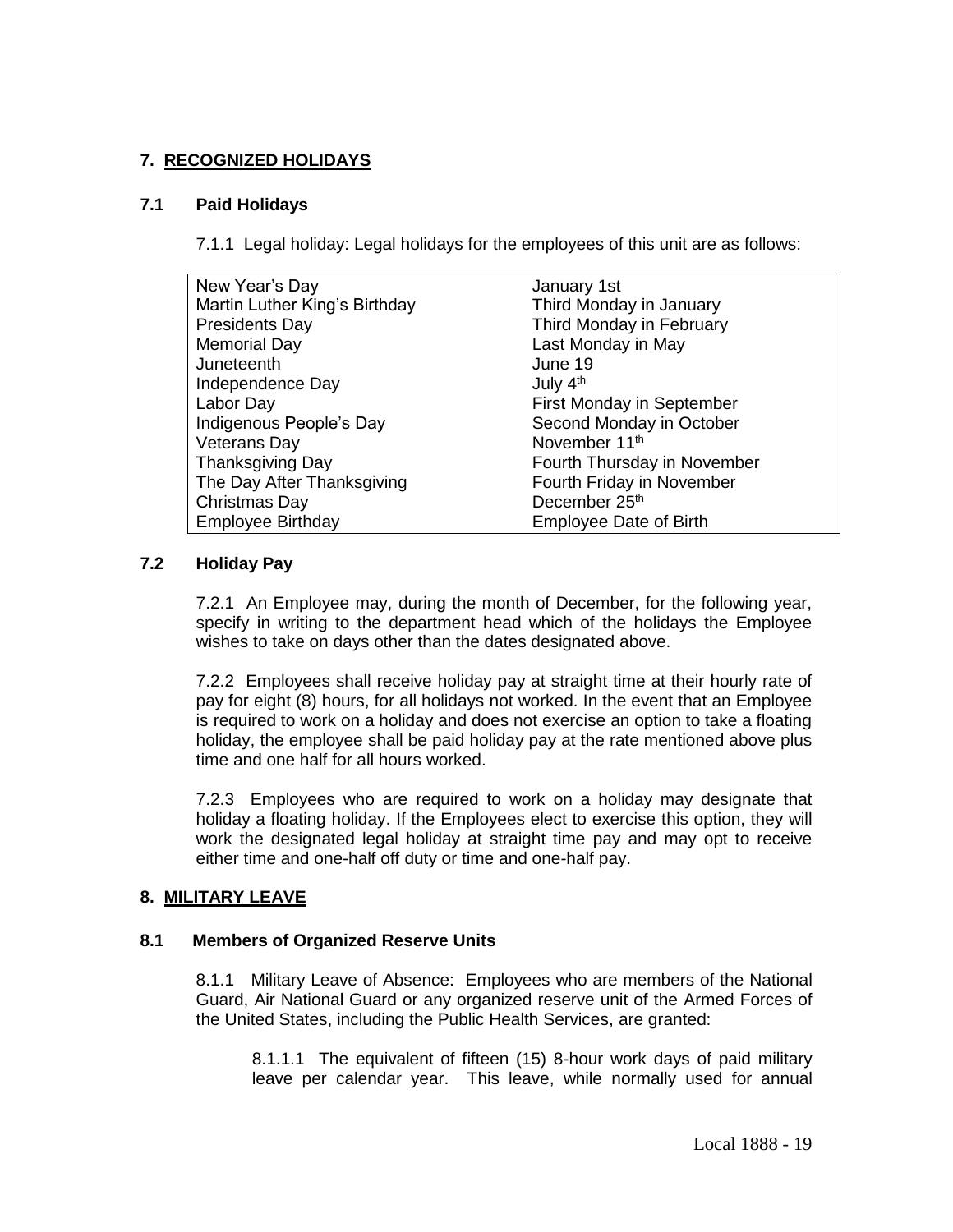training purposes, may also be used for pre-deployment training or active duty service.

8.1.1.2 The equivalent of an additional fifteen (15) 8-hour work days of paid military leave per calendar year if the employee is mobilized to active duty by the President of the United States in support of operations overseas, in defense of our nation, or in response to national disasters, or in response to an emergency declared by the Governor of New Mexico. This additional leave may be used for pre-deployment training or active duty service.

8.1.2 The maximum paid military leave is 240 hours per calendar year for employees, who are members of organized reserve units, regardless of the purpose for which that paid military leave is used.

8.1.3 Employees whose military commitment requires leave time in excess of that granted above may elect to: (1) be placed into unpaid military leave of absence status; or (2) to use accrued vacation leave, in whole or in part, during their period of military leave. When an employee has used all available paid military leave and paid vacation leave, that employee will be placed into unpaid military leave of absence status for the balance of their military leave period.

### **8.2 Vacation and Sick Leave Accruals While in Military Active Duty Status:**

8.2.1 Employees mobilized to active duty by the President of the United States on or after September 12, 2001, in support of operations overseas, in defense of our nation, or in response to national disasters will continue to accrue vacation and sick leave at the same accrual rate as if the employee was not on active military duty during all periods of active military duty, regardless of whether the military leave of absence is paid or unpaid.

8.2.2 This accrual shall continue while the employee is in active military duty status and until the employee returns to City employment, or until the employee notifies the City of their resignation from City employment or their intention not to return to City employment at the end of their active military duty, whichever date is earlier.

8.2.3 Any vacation or sick leave accrual allowed to an employee in active military duty status between September 12, 2001, and October 1, 2004, may not be converted to cash upon the completion of that person's City employment.

## **8.3 Health Insurance Benefits While in Military Active Duty Status**

8.3.1 For employees mobilized to active duty by the President of the United States on or after September 12, 2001, in support of operations overseas, in defense of our nation, or in response to national disasters, the City shall continue to pay the employer portion of health insurance premiums for that employee to the same extent as if that employee were not on active military duty status.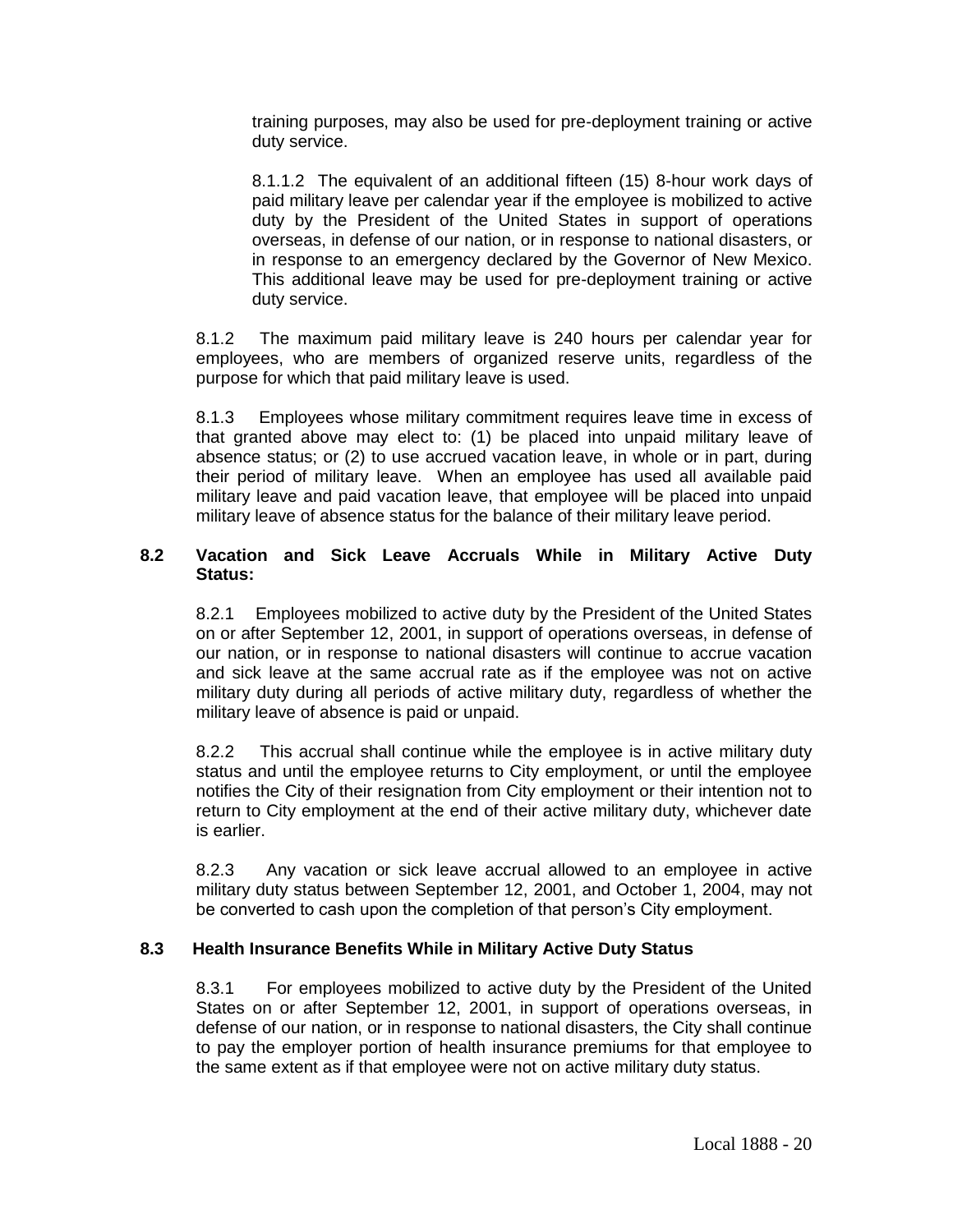8.3.2 The employee in active military duty status must continue to make timely payment of the employee portion of health insurance premiums to the same extent as if that employee were not on active military duty status. Failure to do so will result in termination of health insurance coverage. It is the obligation of the employee on active military duty status to notify the Insurance and Benefits Division of the Human Resources Department how the payments will be made.

8.3.3 Provided the employee is and remains current on all required employee contributions to health insurance premiums, the City shall continue to pay the employer portion of health insurance premiums while the employee is in active military duty status and until the employee returns to City employment, or until the employee notifies the City of their resignation from City employment or their intention not to return to City employment at the end of their active military duty, whichever date is earlier

# **8.4 Members of Unorganized Reserve Units**

8.4.1 Employees who are members of unorganized reserve components, as sanctioned by the State of New Mexico, or the Federal government, are granted:

8.4.1.1 The equivalent of fifteen (15) 8-hour work days of paid military leave per calendar year. This leave is for the purpose of attending organized courses of instruction or training; and or

8.4.1.2 The equivalent of fifteen (15) 8-hour work days of paid military leave per calendar year if the employee is mobilized to active duty by the President of the United States in support of operations overseas, in defense of our nation, or in response to national disasters, or in response to an emergency declared by the Governor of New Mexico. This leave may be used only for active duty service.

8.4.2 The maximum paid military leave is 240 hours per calendar year for employees who are members of unorganized reserve units, regardless of the purpose for which that paid military leave is used.

8.4.3 Employees whose military commitment requires leave time in excess of that granted above may elect to: (1) be placed into unpaid military leave of absence status; or (2) to use accrued vacation leave, in whole or in part, during their period of military leave. When an employee has used all available paid military leave and paid vacation leave, that employee will be placed into unpaid military leave of absence status for the balance of their military leave period.

## **8.5 General Provisions**

8.5.1 In no case shall the hours of paid military leave in a calendar year exceed the maximum number of hours provided above, even though the maximum number of hours is calculated by reference to "work days".

8.5.2 All military leave pay is paid at the employee's straight-time rate of pay.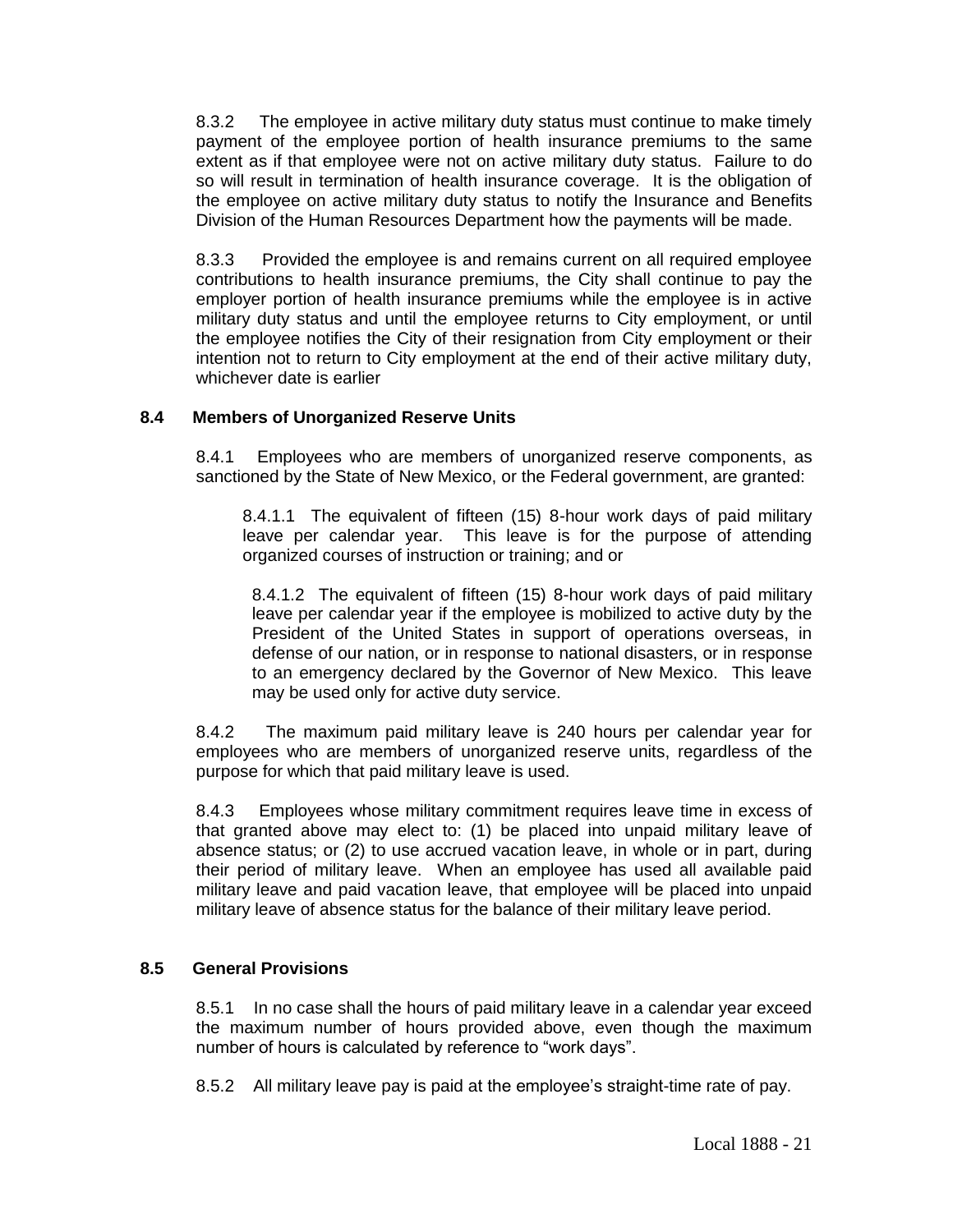8.5.3 Employees working on a part-time basis will be granted paid military leave on a prorated basis.

### **8.6 Transition Provision**

8.6.1 Any employee who has received paid military leave prior to October 1, 2007, in excess of the maximum amount allowable in any calendar year under the terms of this Agreement shall not be required to reimburse the City for the excess.

## 9. OTHER LEAVE WITH PAY

### **9.1 Requests for Paid Leave**

9.1.1 As a benefit of employment with the City of Albuquerque, leave with pay is available for the following reasons: vacation, sickness, injury, emergencies, City business, jury duty, voting, annual military services and education and leave with pay taken in conjunction with the F.M.L.A. policy.

9.1.2 Leave with pay may be granted to elected Union Officials to attend meetings where the good of the City's services is involved, as determined by the Director of Human Resources.

9.1.3 All requests for leave will be submitted for approval on the City Form P-30 and shall have any necessary documentation attached. Employees desiring to be absent from duty before the necessary forms have been submitted and approved must request approval from the supervisors on duty within a reasonable time prior to the start of their shift.

9.1.4 Leave with pay may be authorized for an Employee to attend an official meeting where the good of the City services is involved or to conduct the City's business at a location other than the Employee's normal work site. Leave with pay will also be granted to Employees where their participation is necessary for official City investigations and for court appearances where the Employee's attendance is required on behalf of the City.

#### **9.2 Birthday Leave**

This section intentionally left blank

## **9.3 Blood Donation Leave**

This section intentionally left blank

## **9.4 Managerial Leave**

This section intentionally left blank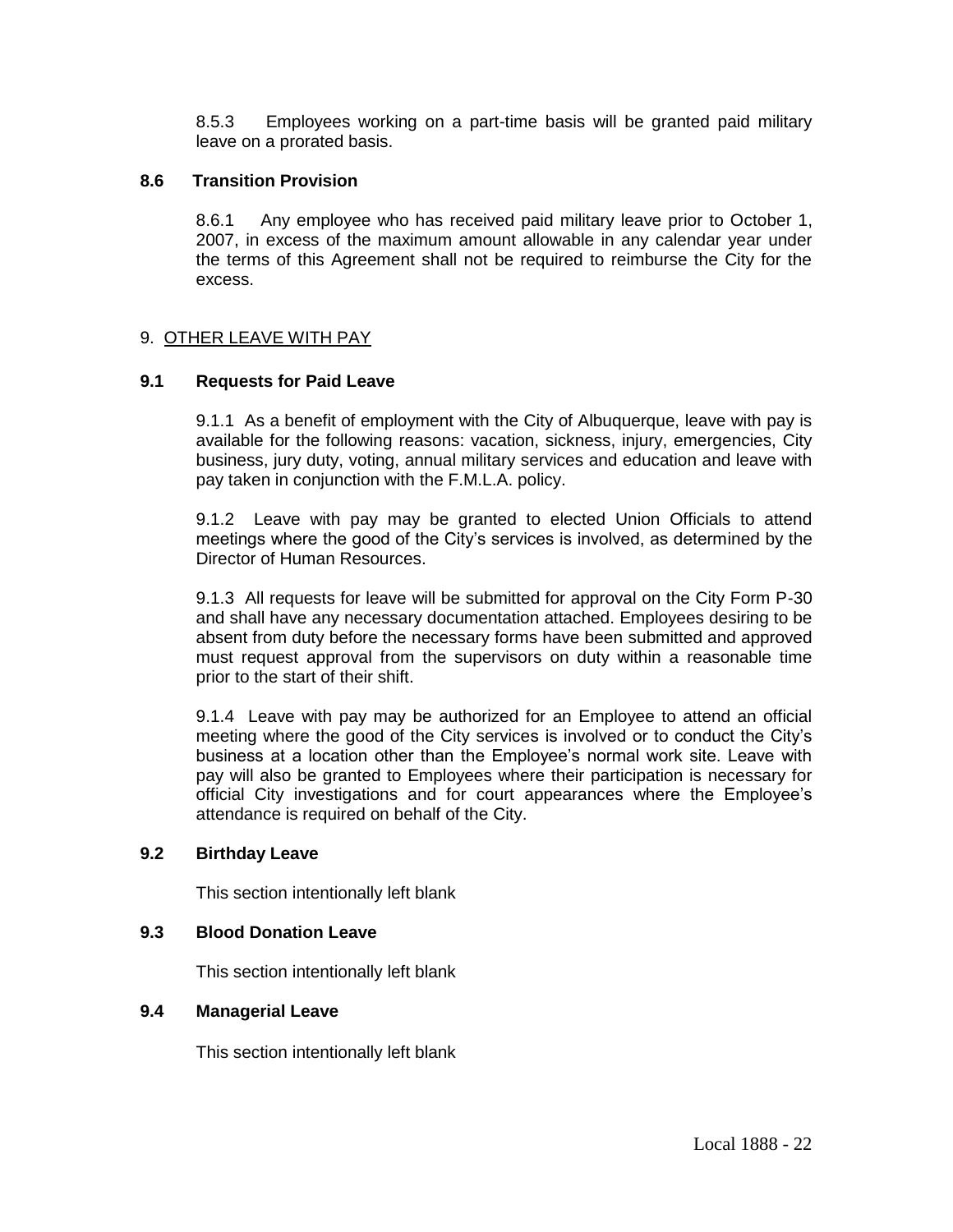### **9.5 Administrative Leave**

This section intentionally left blank

### **9.6 Hardship Leave**

This section intentionally left blank **9.7 Jury Duty** 

This section intentionally left blank

### **9.8 Physical Examinations**

9.8.1 Each employee may utilize one-half (1/2) day paid leave for the purpose of undergoing a physical examination. The leave shall not be deducted from the employee's accumulated paid leave. Medical documentation by the employee will be required.

#### **9.9 Leave to Vote**

9.9.1 Employees will have approved leave to vote as approved in City policy which may be amended during the duration of this contract.

9.9.2 This Article will be administered in accordance with applicable state law.

### **9.10 Definition for Leaves of Absence**

This section intentionally left blank

## **10. LEAVE WITHOUT PAY/ LEAVES OF ABSENCE**

#### **10.1 Absence Without Authorized Leave**

This section intentionally left blank

#### **10.2 Leave Without Pay**

10.2.1 All requests for leave without pay require approval of the Department Head or the Department Head's designee. Any request for leave without pay for two (2) weeks or more requires approval of the Chief Administrative Officer.

10.2.2 An Employee may be granted leave without pay for a period not to exceed one (1) year as a result of sickness or disability when certified by a medical doctor or to run for non-City office.

10.2.3 Leave without pay may be granted for the purpose of attending schools or courses when it is clearly demonstrated that the subject matter is directly job related or for the purpose of preparing for a career with the City service. Training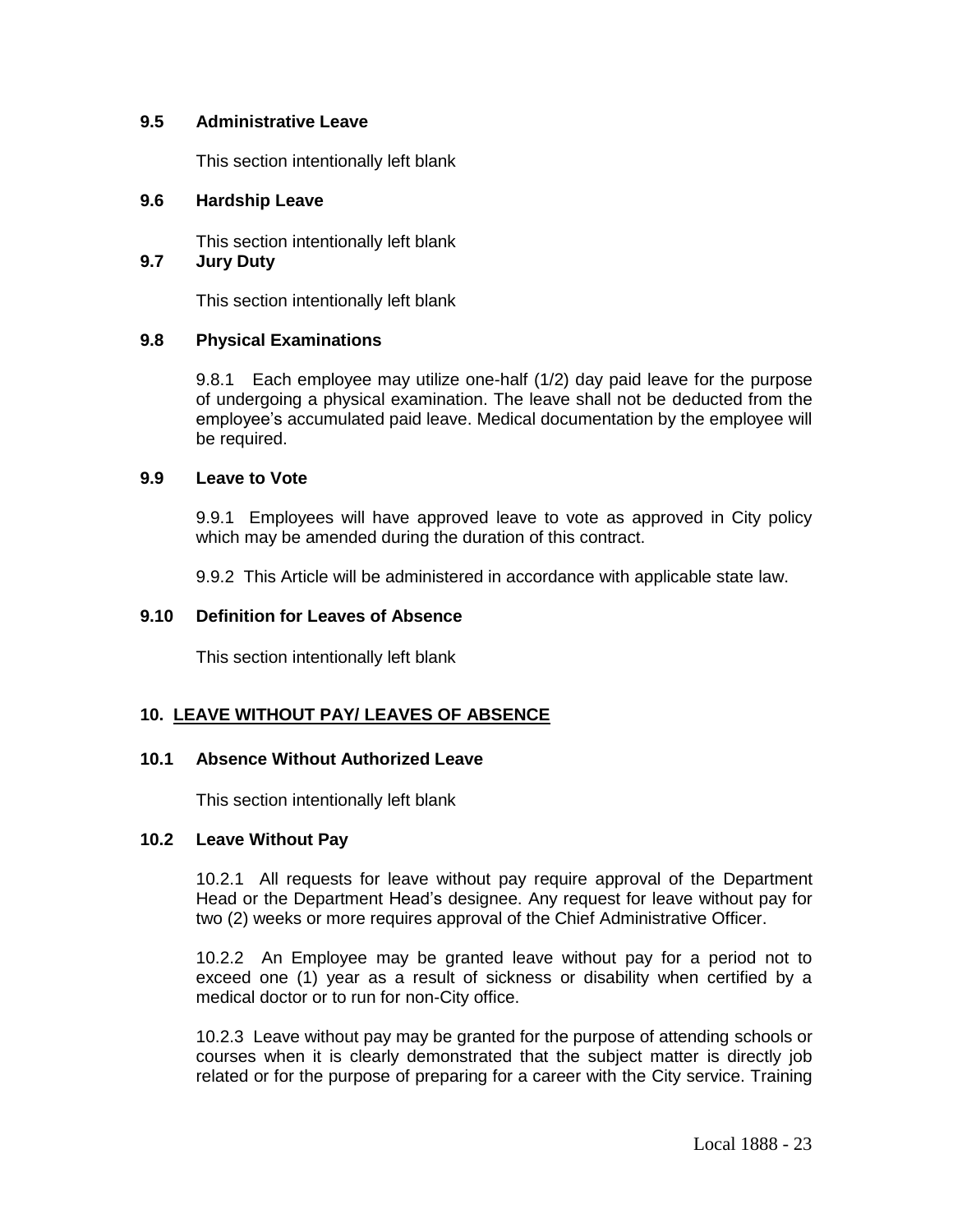provided by technical, vocational trade schools and colleges approved by Veterans Administration will be accepted by the City under this subsection.

10.2.4 Sufficient leave of absence without pay may be granted a permanent Employee to enable him to hold a non-City public office to which he has been elected or appointed.

10.2.5 Union officials will be granted one (1) year leave without pay upon request of the Union for the purpose of performing full-time duties for the Union. Such leave will be renewed yearly upon request of the Union.

10.2.6 Union officers may be granted time off from their normal duties without pay to attend conventions, conferences, seminars, steward trainings, and Union meetings. If such leave is approved, the Employee may utilize accumulated vacation time and/or compensatory time, or the available time from the sixteen (16) union time hours allotted to the Union President. If an employee(s) makes a request for leave ten (10) calendar days or more in advance, approval shall not be unreasonably denied. The City will not prorate, nor eliminate sick and vacation leave accruals for employees on approved paid leave for union activities.

### **10.3 Leave of Absence**

This section intentionally left blank

# **11. WORK WEEK**

## **11.1 Fair Labor Standards Act (FLSA) Non-Exempt Employees**

11.1.1 An Employee's normal work week shall be forty (40) hours per week, being eight (8) consecutive hours per day, five (5) consecutive days; or, ten (10) consecutive hours per day, four (4) consecutive days. The Parties may agree to other shifts by MOU.

## **11.2 FLSA Exempt Employees –**

This section intentionally left blank

## **12. WORK HOURS**

## **12.1 Work Hours, Scheduling**

12.1.1 Employees working eight (8) or ten (10) hour shifts shall be granted a meal period with pay of thirty (30) minutes. Should a disruption occur, which requires the immediate attention of the Employee, the Employee will respond to the disruption and shall later be allowed to resume his/her meal period.

12.1.2 A meal period with pay of up to thirty (30) minutes shall be granted to Employees required to work more than two (2) hours beyond the regular shift. Should a disruption occur which requires the immediate attention of the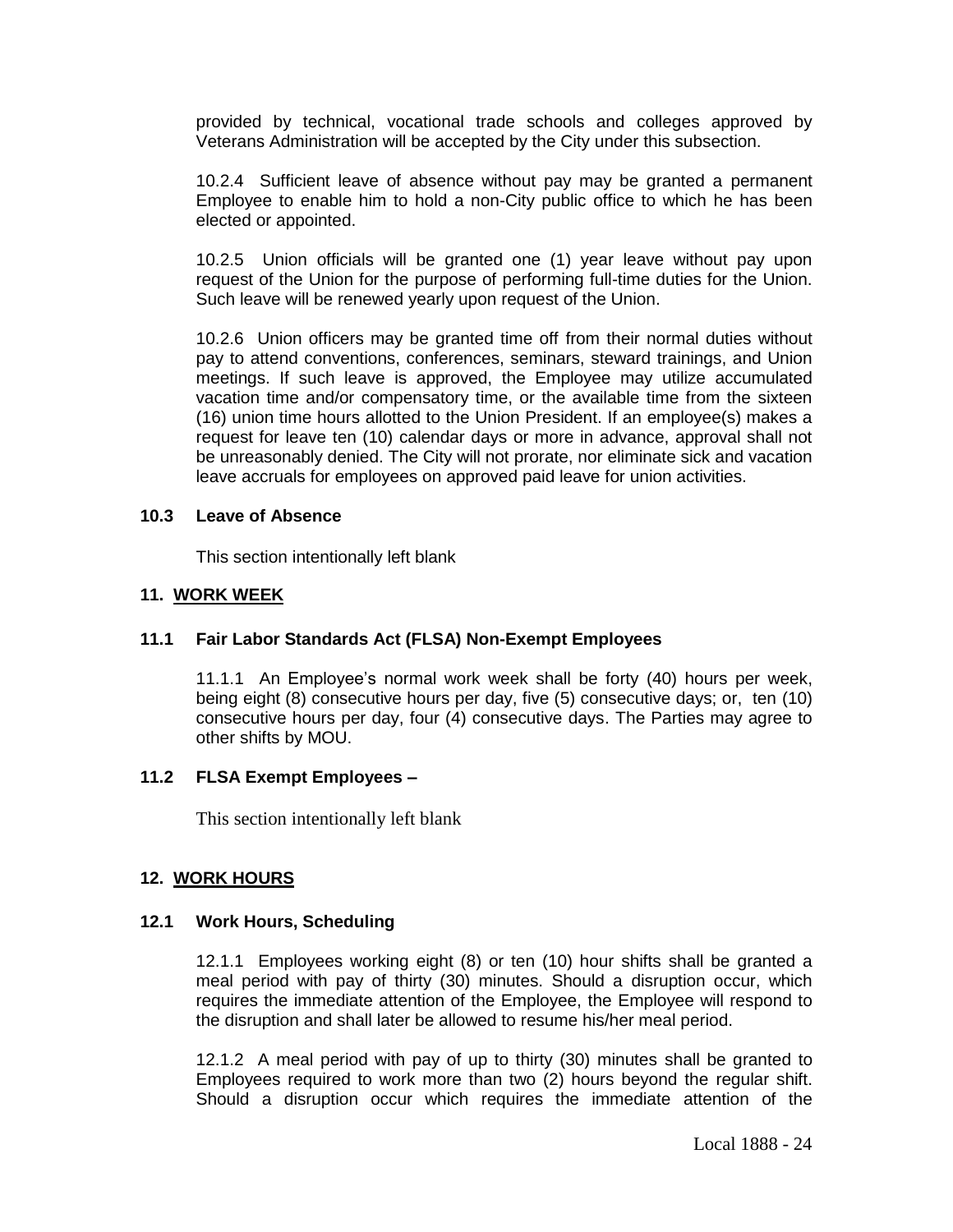Employee during the Employee's meal period, the Employee will respond to the disruption and shall later be allowed to resume the meal period. An Employee who is not provided the opportunity to take a thirty (30) minute meal period shall receive overtime pay for the thirty (30) minutes.

12.1.3 Normally, Employees will be allowed to take their fifteen (15) minute rest breaks during each half shift within the second and third hour of each shift. Rest periods may not be accumulated or normally postponed. Should a disruption occur which requires the immediate attention of the Employee during his/her rest period, the Employee will respond to the disruption and shall later be allowed to resume the rest period.

12.1.4 No Employee will be required to work a split shift.

12.1.5 No Employee shall be required to work two (2) complete consecutive shifts without an eight (8) hour period off work following the two (2) consecutive shifts worked except in declared emergencies.

12.1.6 Declared Emergency: A declared emergency is defined as a turn of events which endangers the health and safety of the public and/or Employee. Such an emergency must be declared by the Department Director before each emergency in writing and shall be posted in a conspicuous place.

# **12.2 Stand-By Time**

12.2.1 Employees who are required to carry a cell phone but are not otherwise restricted in their movements are "on call." Employees who are notified to remain available by telephone for immediate response are "subject to call." Employees who are required to remain at work site after their regular shift or who are called from off-duty status to report to work are "called to duty." The City will call Animal Welfare Officers in seniority order to give them a choice of days each officer would prefer to be on call. Each Animal Welfare Officer shall have an equal opportunity for on call days. Stand-by times will be from 0200-0600. Animal Welfare Officers will not work more than sixteen (16) hours per each 24-hour period, excluding on call. Animal Welfare Officers can switch stand-by assignments with other officers in reference to shift exchanges in Section 15.2 Shift Exchanges.

12.2.2 Employees who are "subject to call" shall be credited with one (1) hour compensatory time or for one-half the time the Employee is subject to call, whichever is greater. An Employee who is notified that the Employee is subject to call, and had not been told to report or relieved of subject to call status within four (4) hours, will call to verify the Employee's continued status. Employees who fail to verify their status after four (4) hours will be limited to two (2) hours compensatory time.

12.2.3 Employees who are "called to duty" shall be compensated for time worked. Employees who are "called to duty" from off-duty status shall be compensated for one (1) hour travel time. Animal Welfare Officers who are stand-by status and are on-call between 2:00 a.m. and 6:00 a.m. shall be allowed to take home a City vehicle.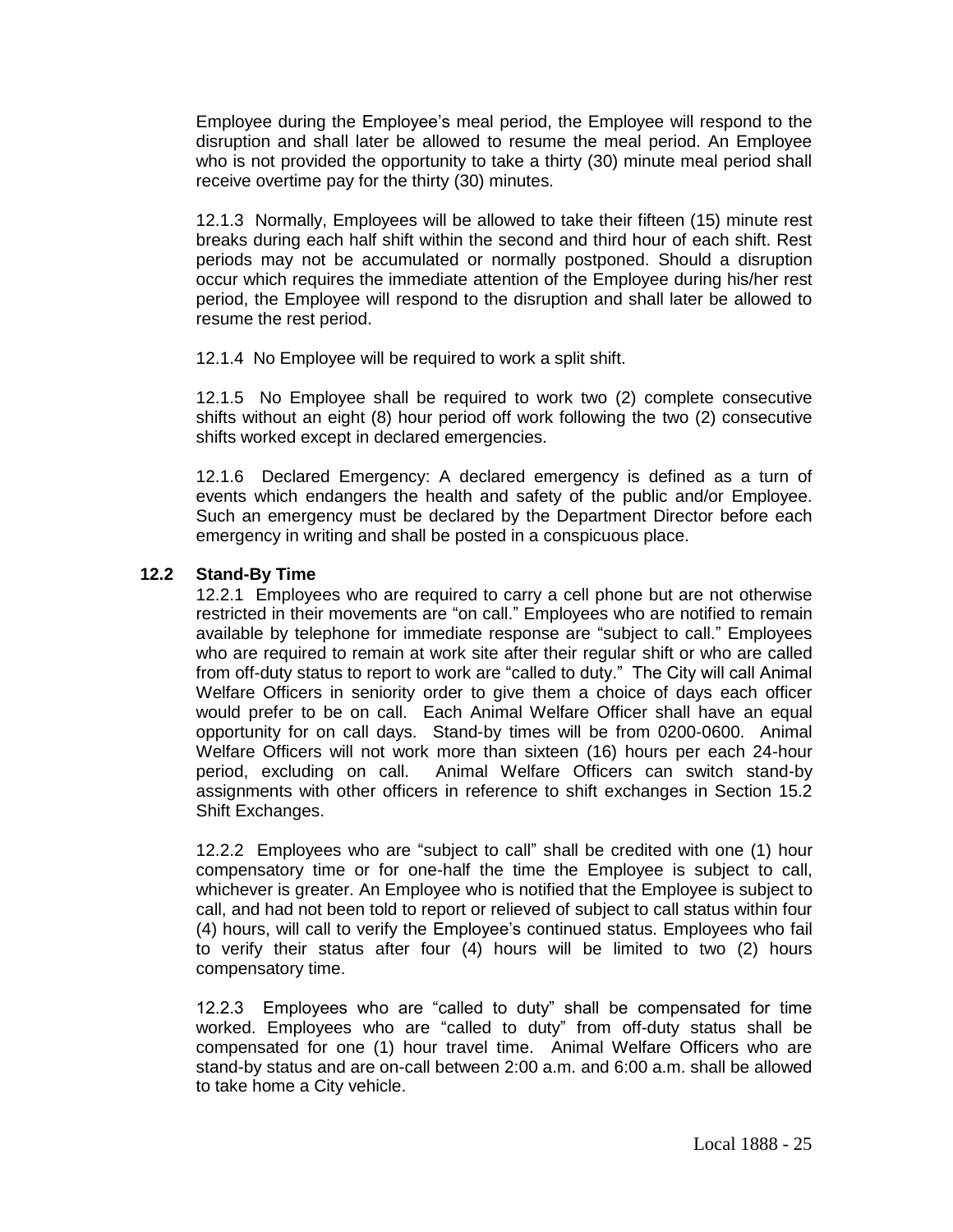## **12.3 Permanent Change in Work Hours**

12.3.1 A permanent change in work hours shall require at least fourteen (14) calendar days notice to the affected Employee. A permanent change in work hours is defined as a change of thirty (30) calendar days or more on a work assignment.

12.3.2 In calculating days notice under this section the day on which notice is given shall not be counted.

### **12.4 Other Work Hour Provisions**

12.4.1 It is recognized that it is the Employee's responsibility to maintain the Employee's equipment in a clean and sanitary condition. Sufficient time will be allotted to perform these duties.

## **13. WORK ASSIGNMENTS**

**13.1 Working Outside Classification** – This section intentionally left blank

### **13.2 Light Duty/ Modified Work Assignments**

13.2.1 The Employer shall make reasonable efforts to provide Employees covered by this Agreement with opportunities for returning to work on Light-Duty assignments due to temporary medical restrictions while recovering from work related injury or illness.

13.2.1.1 An Employee requesting an early return to work in Light-Duty assignment may request such an assignment with accompanying medical recommendations.

13.2.1.2 An Employee who returns to work on Light Duty assignment shall be paid no less than their last salary.

13.2.2 The City's Risk Management Division will approve Light Duty assignments for work related injuries, identified by the operational department and within that department's ordinary locations and tasks. The City cannot discriminate or retaliate for an employee's claim of injury. On a case-by-case bases, other posts may be mutually agreed to by the Director and the Union President.

13.2.3 Should the City officially adopt a program for off-the-job injuries over and above the current sick leave policy, the Union will be afforded the opportunity to negotiate on this issue.

#### **13.3 Dead Animal Pickup**

13.3.1 Animal Services Officers will not be required to pick up dead animals. However, when an Officer responds to an injured animal call and finds the animal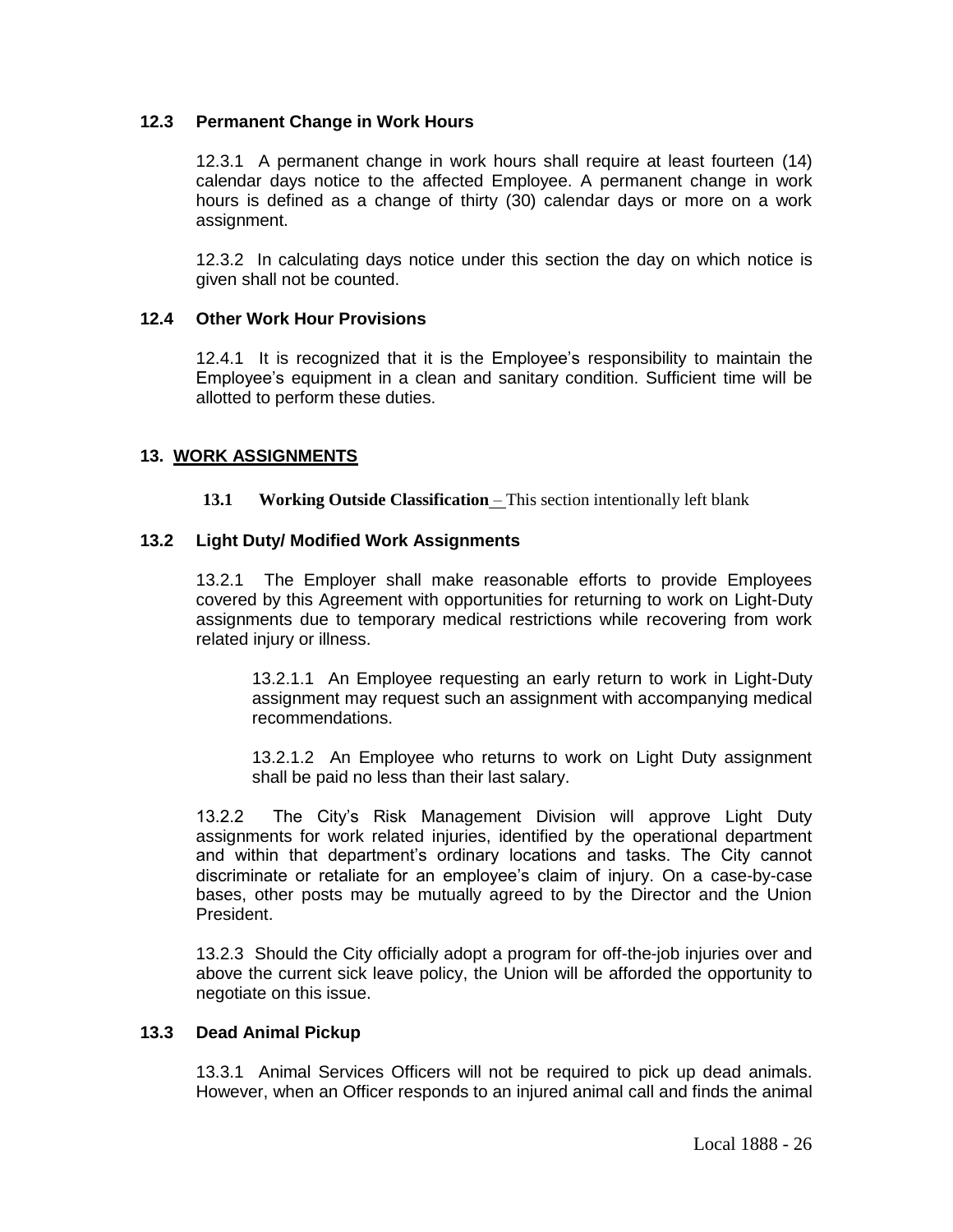has just died and has not started to decompose, the Officer will pick up the fresh carcass and bag same into a plastic refuse bag provided by the City for immediate transport to the appropriate location. Animal Services Officers will be issued protective gear to avoid contamination of their uniforms while picking up dead animals.

13.3.2 Upon request of the Union representatives, the Human Resources Department and the Animal Welfare Department will meet to improve the effectiveness and efficiency of this effort and to explore alternative methods of providing this service to the public.

### **13.4 Minimum Manning**

The Parties hereby agree to a Pilot Program for Minimum Manning as follows: Unless otherwise agreed to by the City and the Union, Section 13.4 et sec., shall expire on June 30, 2020, as a term and condition of this Agreement. Thereafter, minimum manning staffing levels shall be subject to the LMRO Section 3-2-8.

13.4.1 The City will provide the Union with a staffing plan for City Security employees by work unit every six months, sixty (60) days prior to the semi-annual bid referenced in Section 15 of this Agreement. The staffing plan will be divided to include preferred daily operational manning and minimum manning.

13.4.2 The Union will have ten (10) Business Days (CBD) to provide input and comment to the Department Director or designee with regard to the staffing plan. Such commentary will be confined to terms and conditions of employment, such as officer safety, and shall not infringe upon those rights reserved to the City under Section 1.3 of this Agreement and Sections 3-2-5 and 3-2-8 of the City's Labor-Management Relations Ordinance. After considering this commentary, the Department Director or designee shall provide the Union with an updated minimum manning plan within ten (10) CBD.

13.4.3 The Union may appeal the Department Director or designee's decision to reject all or part of the Union's recommendations to the Chief Administrative Officer (CAO). The final decision as to whether to incorporate some or all of the Union's recommendation is with the CAO and such decision is not grievable.

13.4.5 Once the staffing plan is in place and the bid has been conducted, the City will not reduce the minimum manning numbers set forth in the City's plan for each Security work unit. If the minimum manning numbers fall below the plan due to the absence of the assigned City security employee, the area will be filled through minimum manning overtime.

13.4.6 Section 13.4 and all subsections shall be read in conjunction with Section 2.3.

## **14. SENIORITY**

## **14.1 Seniority Determination**

For purposes of overtime in Section 2.3, seniority is defined as years of continuous service as a J12 employee so long as an employee remains in her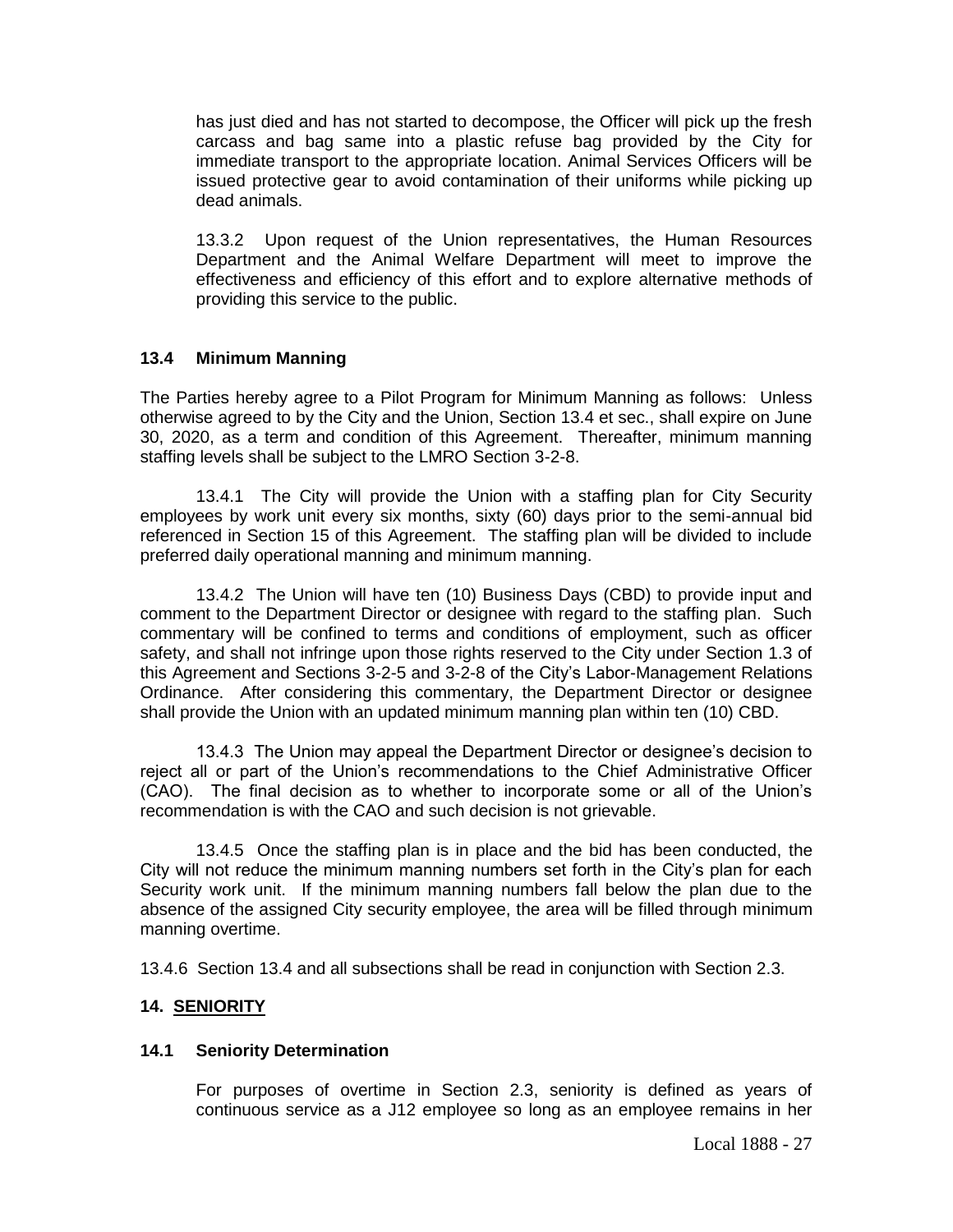job classification. If an employee voluntarily transfers to a new job classification, her years of continuous service resets to zero, but above probationary employees, except as in 14.1.1.2.

For purposes of bidding in Sections 5 and 15, seniority is defined as years of continuous service as a J12 employee, except that J12 employees with 15 or more years of such service, as of July 1, 2021 ("grand-fathered employees"), who bid from a position serving Transit to a position serving DMD, or vice versa, are deemed to have 15 years of seniority (the bidding exception). Details of this bidding exception will be determined by the Union. The Union will determine the seniority rank for grand-fathered employees for bidding in Section 5 and 15. No grievance may be filed regarding grand-father status, or the bidding exception. No additional employees will qualify as grandfathered employees, and this bidding exception will expire on July 1, 2026.

14.1.1 Seniority for the purpose of this Agreement is defined as follows unless otherwise specifically provided for in other Articles of this Agreement.

14.1.1.1 The length of continuous service with the City of Albuquerque as a full-time permanent Employee obtained in the Employee's present department. Continuous service shall not be interrupted if the Employee was on approved leave of absence.

14.1.1.2 Employees who voluntarily transfer out of the bargaining unit to accept other positions within City government may voluntarily return to their former position within thirty (30) days, if their former position remains open without any loss of seniority; the same terms apply with forty-five (45) days for a transfer within the bargaining unit to another classification.

14.1.2 The Employer shall prepare and maintain a seniority list as defined in this section for Employees in the bargaining unit. This list shall include the Employee's name, the Employee's classification and seniority date. A master seniority roster will be developed for each department. This will be posted in a secure area and updated as changes occur. Copies of the seniority roster will be made available to the Union upon request.

14.1.3 If the City decides to merge any or all JSO (600004) Employees as one (1) Unit or Department, the determining factor for seniority will be the date of hire in the JSO (600004) series.

## **15. BIDDING and VACANCIES**

### **15.1 Shift Bidding**

15.1.1 Bidding will be conducted in the month of April to take effect in May, and in October to take effect in November.

Employees within each classification will be allowed to bid in seniority order, semi-annually for, as applicable: facilities assignments, Security Officer duties, area and shift assignments, days off, voluntary overtime, vacation time, and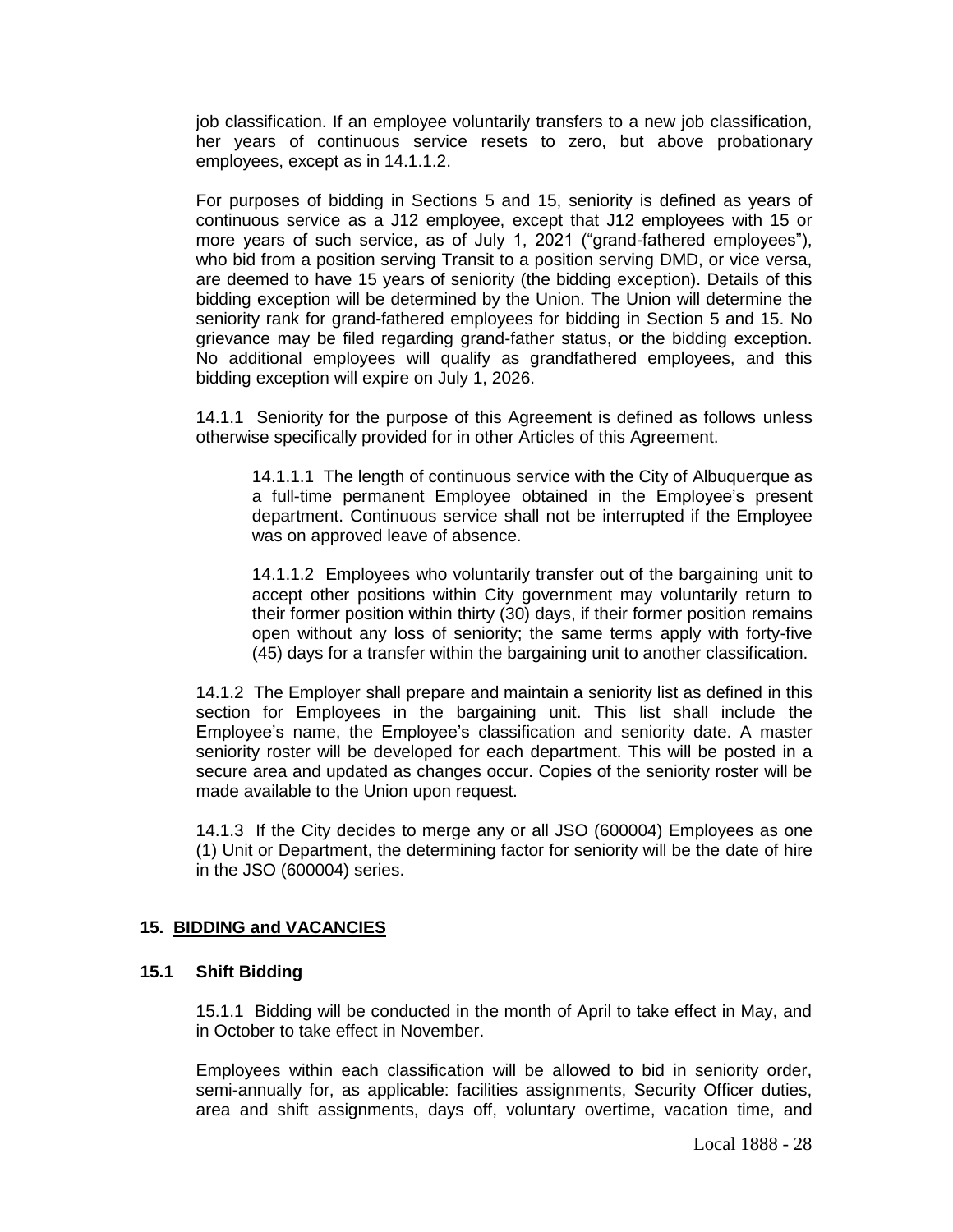upgrade. Parking Enforcement area assignments shall be rotated monthly by drawing lots. While every effort will be made to accommodate an Employee's choice of bid for facility assignment, or area assignment, the City has the right to temporarily or permanently reassign an Employee to a facility other than the one bid, within five (5) CBDs.

15.1.2 Each time an assignment becomes open, it will be posted for reassignment as soon as reasonably practicable.

15.1.3 Full-time bargaining unit position vacancies shall be posted and offered first to full-time Employees based on seniority.

15.1.4 Local 1888 President may appoint up to two (2) Employees from within each department to assist in the development and administration of the bidding process. One (1) Employee will be paid by the department and one (1) Employee will be paid by Local 1888. The Union President will identify in writing to the department which Employee the Union will pay.

15.1.5 It is recognized that specific minimum staffing patterns are required. Should the above bidding process fail to provide the staffing pattern required, reassignments which will meet those requirements will be made in reverse seniority order. Once the minimum staffing pattern requirements have been met, the Employee or Employees who were reassigned will have the right to return to their original bid in seniority order. The Union will be given five (5) days advance notice prior to reassignment.

15.1.6 The bidding process will be accomplished over a period up to five (5) calendar days. This period may be extended by mutual agreement.

15.1.7 The parties agree to work together to develop a more efficient bidding process to include bidding for vacation.

15.1.8 A shift supervisor may permit Employees to mutually agree to exchange bidded slots for hardship reasons. The City and the Union must agree.

#### **15.2 Shift Exchanges**

15.2.1 Each department will implement a program providing for the exchange of shifts in the same work units. Employees of equal rank and like qualifications may exchange shifts by notifying, in advance of the work shift, the supervisor designated by the department. The Officer who accepts the responsibility of working another Officer's shift shall do so in writing. In the event an Employee reports off for any reason, the Employee who agreed to work that Employee's shift shall be docked at the rate of time and one-half. The trading of time on holidays shall be allowed. Any exchange of shift agreement shall normally be approved twenty-four (24) hours before the agreement is to be implemented. It is understood that this agreement is solely for trading of shifts and is not intended to change the work week cycle. Nor shall any Employee be removed from this program for any reason other than failing to report for a shift exchange. Employees failing to report for a shift exchange shall not be allowed to participate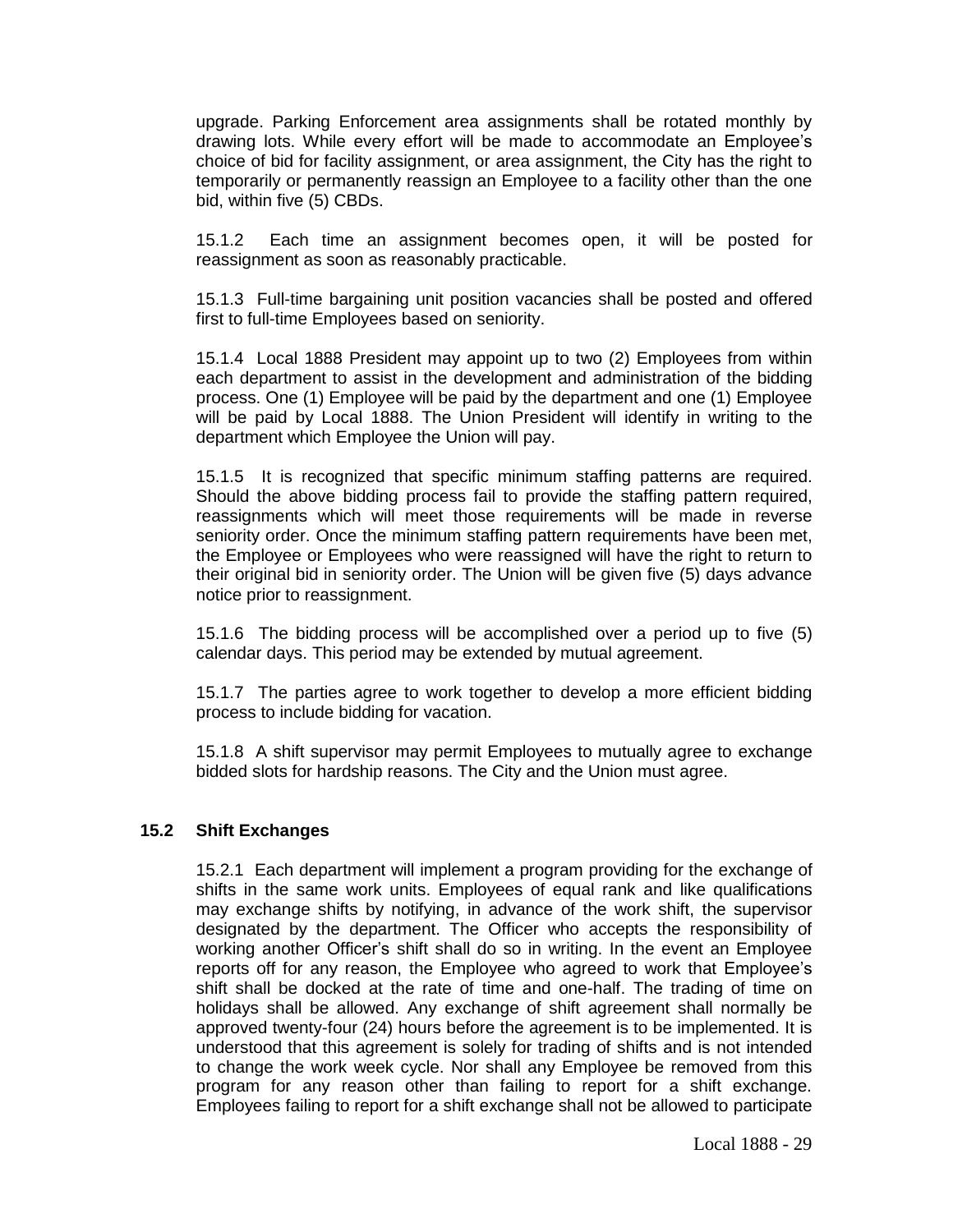in the program for sixty (60) days. If the Employee fails for a second time, that Employee shall be excluded for six (6) months. A third failure excludes the Employee for one (1) year.

15.2.2 Each department shall maintain rules and regulations that implement the provisions of this section to meet Department and Employee needs. Uses of shift exchange include but are not limited to the following:

15.2.2.1 Vacation

15.2.2.2 Representing the department in Special Events

15.2.2.3 Emergency

15.2.2.4 Personal Leave

15.2.2.5 Union Business

15.2.3 It is understood that the exchange of shift agreements requires approval of the supervisor designated by the department.

15.2.4 Employees may not exchange a shift for monetary payment under any circumstances.

#### **16. UNIFORMS, WORK DRESS**

16.1 The first badge will be provided by the City at the City's expense. Any misuse of the badge may lead to disciplinary action being taken against the individual who misused his/her badge. Any lost badges will be replaced by the City and the Employee will incur the replacement cost. Badges will remain the property of the City and will be retained by the City in the event of separation of service. Upon retirement, the City will present the Employee with his/her badge.

16.2 Any changes to the Uniform Policy will be done in accordance with this Contract.

16.3 Bargaining Unit members will be permitted to wear the current Union pin on their lapel (left side), and commendation bar while on duty so long as the design are: mutually agreed upon and the emblem or insignia is not offensive, does not negatively reflect on the City or does not interfere with the City's operational responsibilities.

#### **17. OCCUPATIONAL HEALTH and SAFETY**

#### **17.1 Safe and Healthy Working Conditions**

17.1.1 Safety is an integral part of the responsibilities of every manager, supervisor and Employee. Safety management exists to assist managers, supervisors and Employees in better performance of their duties.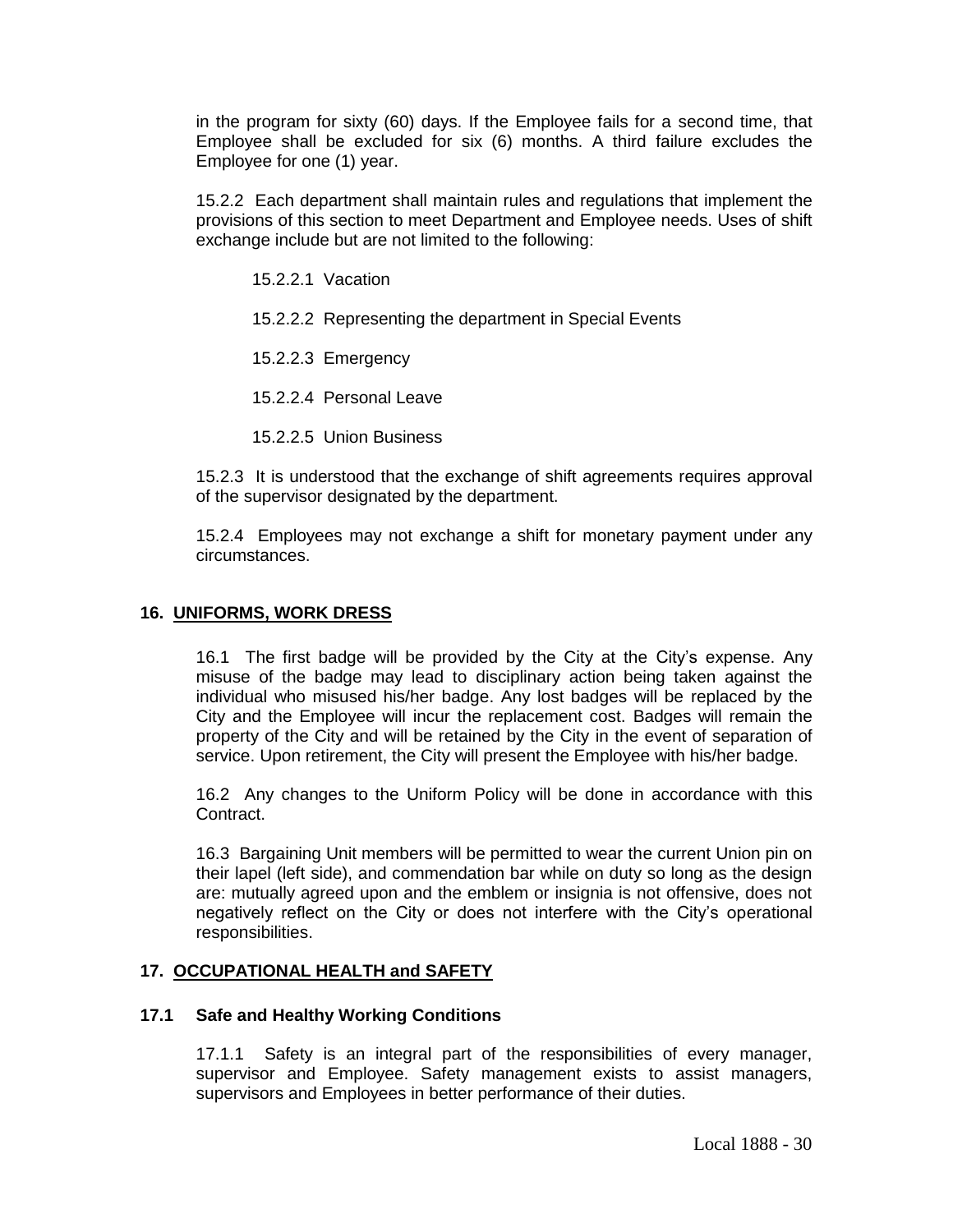17.1.1.1 Employees shall comply with such rules, regulations and practices as may be prescribed for the conduct of Employees in order to provide safe, sanitary and healthful working conditions.

17.1.2 For all Employees covered by this Agreement, the Employer shall:

17.1.2.1 Provide safe and healthy working conditions and practices.

17.1.2.2 Provide safe, healthy and clean work sites and grounds.

17.1.2.3 Provide a safe and secure area for Employee meal and break periods.

17.1.2.4 Maintain in safe working condition all City-owned motor vehicles, tools and equipment

17.1.3 When the security and safety of staff or public is questionable, the two person concept shall be used per Policy and Procedures/SOP.

17.1.3.1 The City and management must use its best efforts to provide a safe work environment. A.O.A. and the department heads will work in conjunction to create a safe work environment.

17.1.3.2 City Security Only: The City shall ensure that officers working special events of two (2) people or more shall be posted a minimum of one-half (1/2) hour prior to the event and a minimum of one-half (1/2) hour post event.

17.1.4 Union-Management Safety/Security Committees.

17.1.4.1 It is the responsibility of all bargaining unit members, officials of the Union and managers to contribute to a healthful and safe working environment. A joint Union/Management Safety/Security Committee will be established to review safety issues and make recommendations for improvement to the Department Director.

17.1.4.2 Security is included in this section only as it relates to safety. If requested by either Party, members of the Safety/Security Committees will meet at least once per quarter during working hours without loss of pay. If issues arise requiring immediate attention, the parties may agree to meet on a more frequent basis. If minutes of the committee meetings are kept, such minutes shall be made available to all committee members. Overtime shall not be authorized for committee meetings. Compensatory time and flex-time for committee members may be utilized.

17.1.4.3 Each committee will be composed of two (2) Employees selected by the Union President and two (2) Employees selected by management. The parties may agree to expand membership of these committees on a case by case basis to adequately address issues of concern.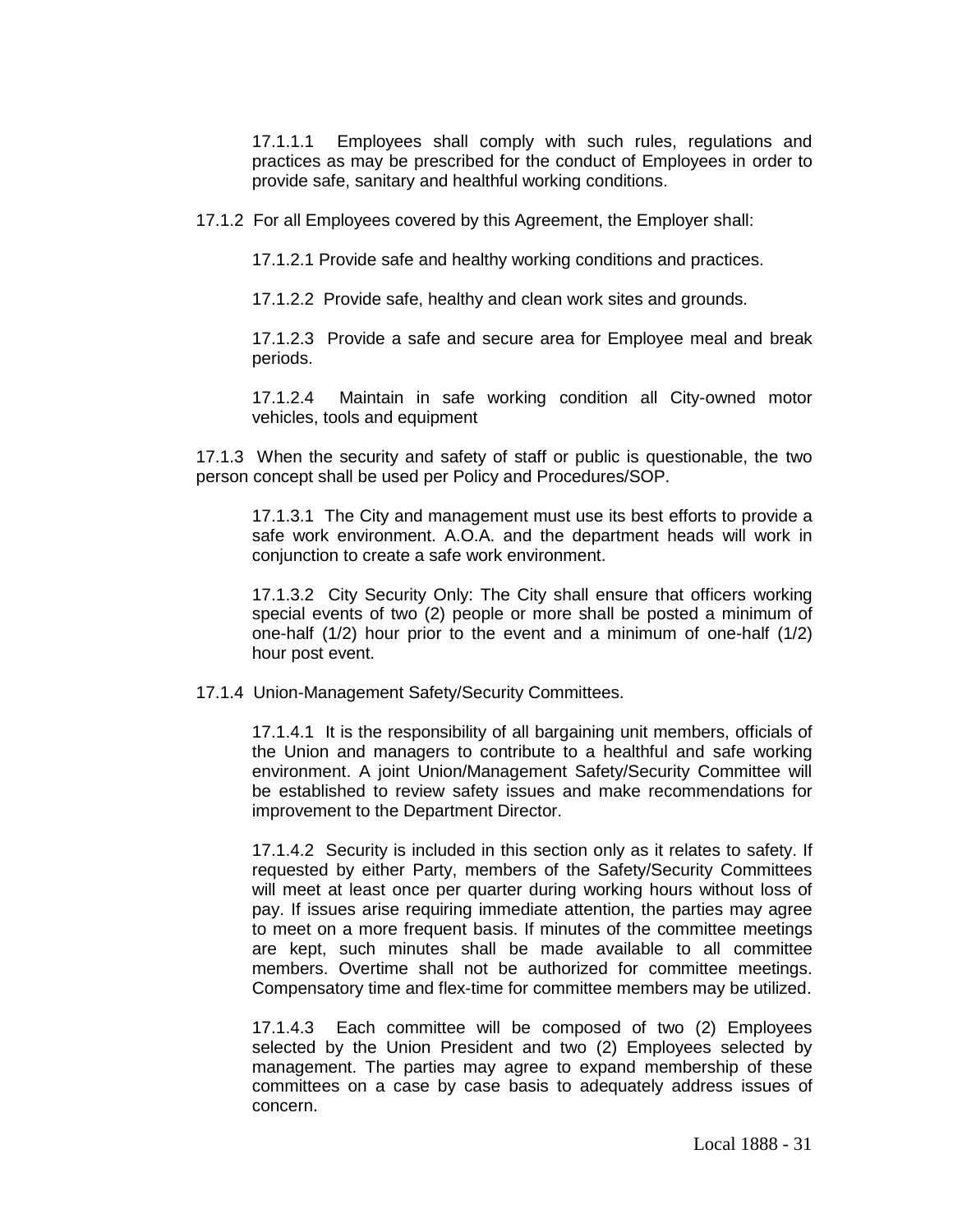17.1.4.4 The Safety Committee will not initiate or recommend disciplinary action.

17.1.4.5 Concerns regarding the effectiveness of Safety Committees may be addressed at the department level or through the Human Resources Department.

### **17.2 Ambulance Service**

17.2.1 Ambulance service, as determined by the paramedic called to the scene, shall be requested to take on-duty injured employees to a local hospital at the expense of the City.

#### **17.3 Injury Time**

17.3.1 Time off for injuries in the performance of duty shall be granted in accordance with the provisions of the Merit System Ordinance, applicable Administrative Instructions and applicable Personnel Rules and Regulations.

17.3.2 Injured or disabled Employees will be accommodated in accordance with the law that is applicable at the time an employee utilizes Workers' Compensation.

17.3.3 When an Employee is injured in the line of duty and if the Employee's doctor states that the Employee may/may not work light duty and the City Department of Employee Health disagrees, the City and the Employee's doctor will agree on an independent medical examiner at the City's expense. The opinion of the physician performing the independent medical evaluation will control, and the City will make every attempt to place the employee in a light duty position consistent with the findings of the independent medical evaluation.

17.3.4 After exhausting injury leave benefits, Employees may be eligible to receive donated vacation and sick leave in accordance with the Personnel Rules and Regulations.

17.3.5 The Union agrees to have two (2) Officers serve on the Mayor's task force on changes to injury time, should a task force be created.

### **17.4 Inoculation and Immunization**

17.4.1 Employees, while on duty, who are exposed to a contagious disease will receive any necessary inoculation and immunizations for himself/herself and his/her family at the City's expense.

17.4.2 The City will take appropriate measures, as determined by the City Occupational Health and Safety Division to protect Employees from contagious diseases.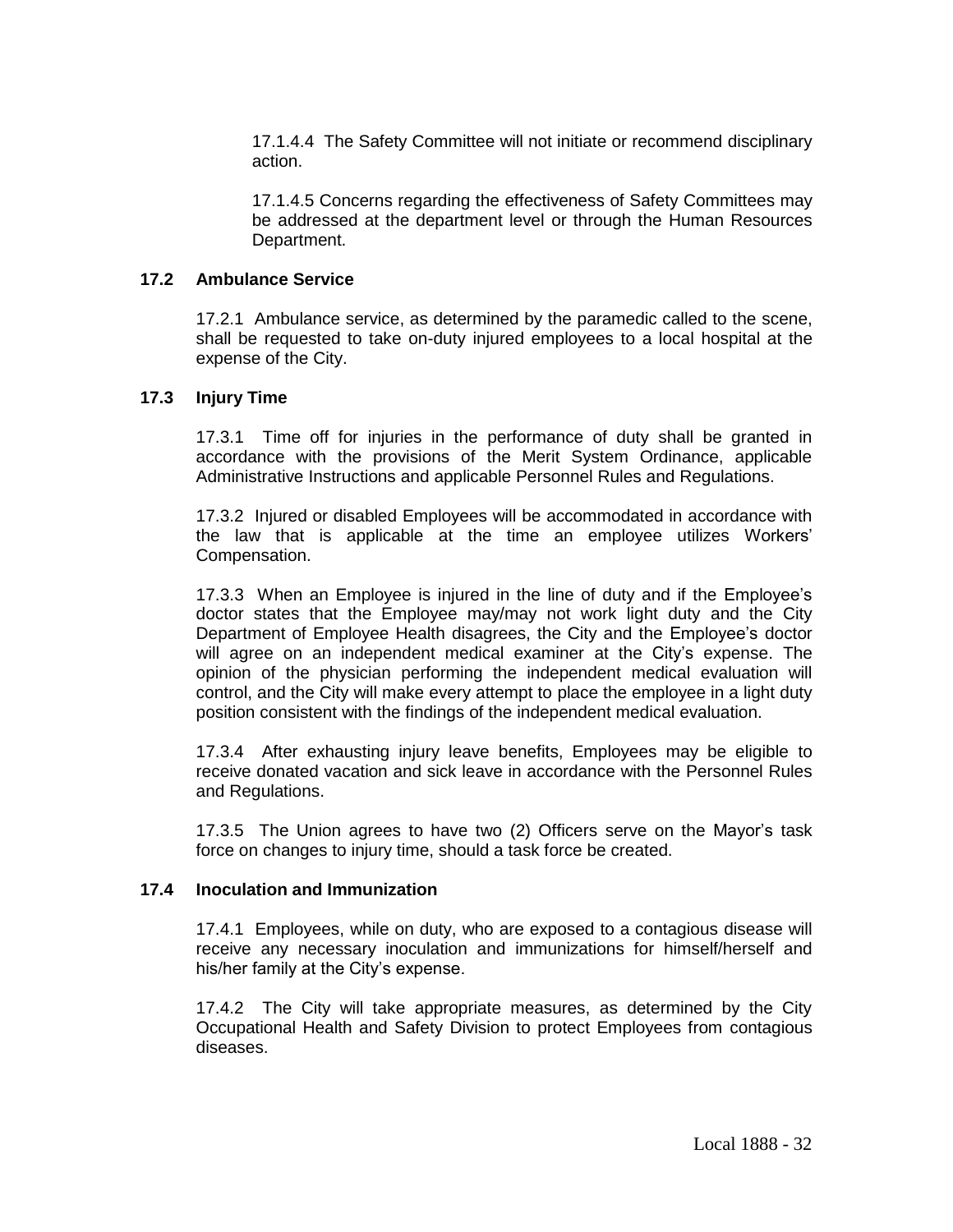## **18. TRAINING, EDUCATION, LICENSURE and CERTIFICATION**

## **18.1 In-Service Training and Education**

18.1.1 Management will provide employee training as necessary to maintain job skills and certifications subject to the availability of funds. Original certificates of completion of a course will be given to employees with a copy being placed in their personnel file

18.1.2 Specialized training for bargaining unit Employees will be posted for seven (7) calendar days and read in briefing. Copies will be provided to the Union President/designee. Selection will be determined on the job performance, experience, qualifications and fitness. Where all are equal, seniority shall be the deciding factor.

18.1.3 Upon request of the Union, the Union and the City shall meet to identify areas where additional training will benefit Employees and the City.

18.1.4 The City will determine when and what training is necessary and such training will be provided subject to the LMRO and the availability of funds.

18.1.5 Bargaining unit employees who successfully complete the Field Trainer Officer Program "FTO" approved by the City will be certified to train other bargaining unit employees. When these certified FTOs are utilized for training purposes as approved by the Department Director or Designee, the certified FTO will receive a training differential of fifteen percent (15%) above the employees' regular rate of pay for each hour of the actual training provided. Criteria for eligibility to be an FTO, and selection to be an FTO, will be determined on the job performance, experience, qualifications and fitness. For selection, where all are equal, seniority shall be the deciding factor.

18.1.6 Employees certified in the use of chemical or an organic spray or tear gas ("agent") shall be required to furnish proof of prior exposure in lieu of re-exposure during recertification training. Any Officer who provides evidence of previous acceptable exposure, as determined by management, to an agent shall not be required to be exposed. At the execution of this Agreement, Officer(s) considered permanently employed with the City will be deemed to be exposed to an agent. The City shall submit to Officers exposed to an agent a letter of certification, and a copy shall be placed in the Officer's file within the Central Human Resources Department.

## **18.2 Educational Leave**

18.2.1 Educational Leave shall be granted in accordance with the City's Personnel Rules and Regulations.

## **19. POSITION DESCRIPTIONS and SPECIFICATIONS**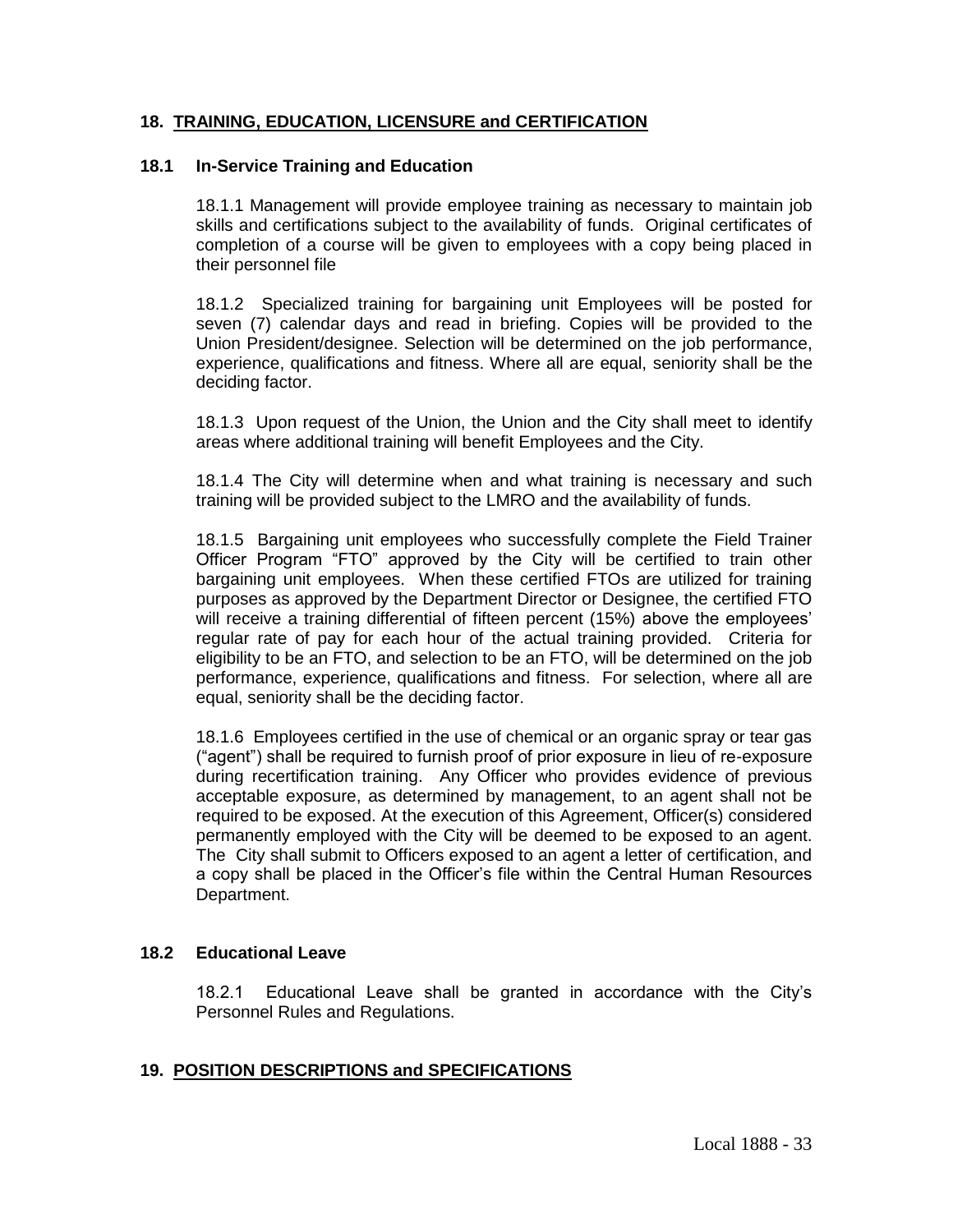### **19.1 Position Specifications**

19.1.1 The official job description for any position will be maintained by the Human Resources Department. The Union and the Employee or the Employee alone may review the job description for the position the Employee holds.

19.1.2 The Union will be given the opportunity to provide written input to the Human Resources Department, requesting existing job descriptions, changes to job descriptions and new job descriptions.

19.1.3 Upon request of the Union President or designee, the Union will be provided a copy of job descriptions for positions within their bargaining unit.

#### **20. PROMOTIONAL PROCEDURES and POLICIES**

#### **20.1 Vacancies**

20.1.1 Qualified Employees within the bargaining unit will be given first consideration for filling a vacancy within the bargaining unit, promotions within the bargaining unit, transfer or assignment within the bargaining unit.

20.1.2 The Employer agrees that when there is a vacancy within a division which could allow an Employee assigned to that unit a promotional opportunity, a notice of such vacancy will be posted on the appropriate bulletin boards for a period of seven (7) days. The Union President will be supplied copies of all circulars.

20.1.3 The City and the Union will notify and encourage bargaining unit Employees to participate in Career Counseling Programs through the City's Office of Career Development. The Union President will be given written notice of career counseling programs as they become available.

#### **20.2 Temporary Upgrades**

20.2.1 Temporary upgrades are voluntary assignments. Employees who are temporarily upgraded must be qualified, perform the duties and assume the responsibilities of the position.

20.2.2 Bargaining unit Employees who are temporarily upgraded to supervisory positions are responsible for the documentation of Employee actions which could lead to disciplinary action but will not be required to initiate disciplinary action. Employee action which requires immediate disciplinary action will be initiated by the next level of management personnel on duty.

20.2.3 The City agrees to discourage frequent assignment of Employees below their regular classification and agrees not to lower an Employee's pay on temporary assignment to lower classifications.

20.2.4 Temporary upgrades will be documented by the City.

20.2.5 Every six (6) months the Employer will post a sign-up sheet to allow the Employees to sign up to volunteer for temporary upgrades.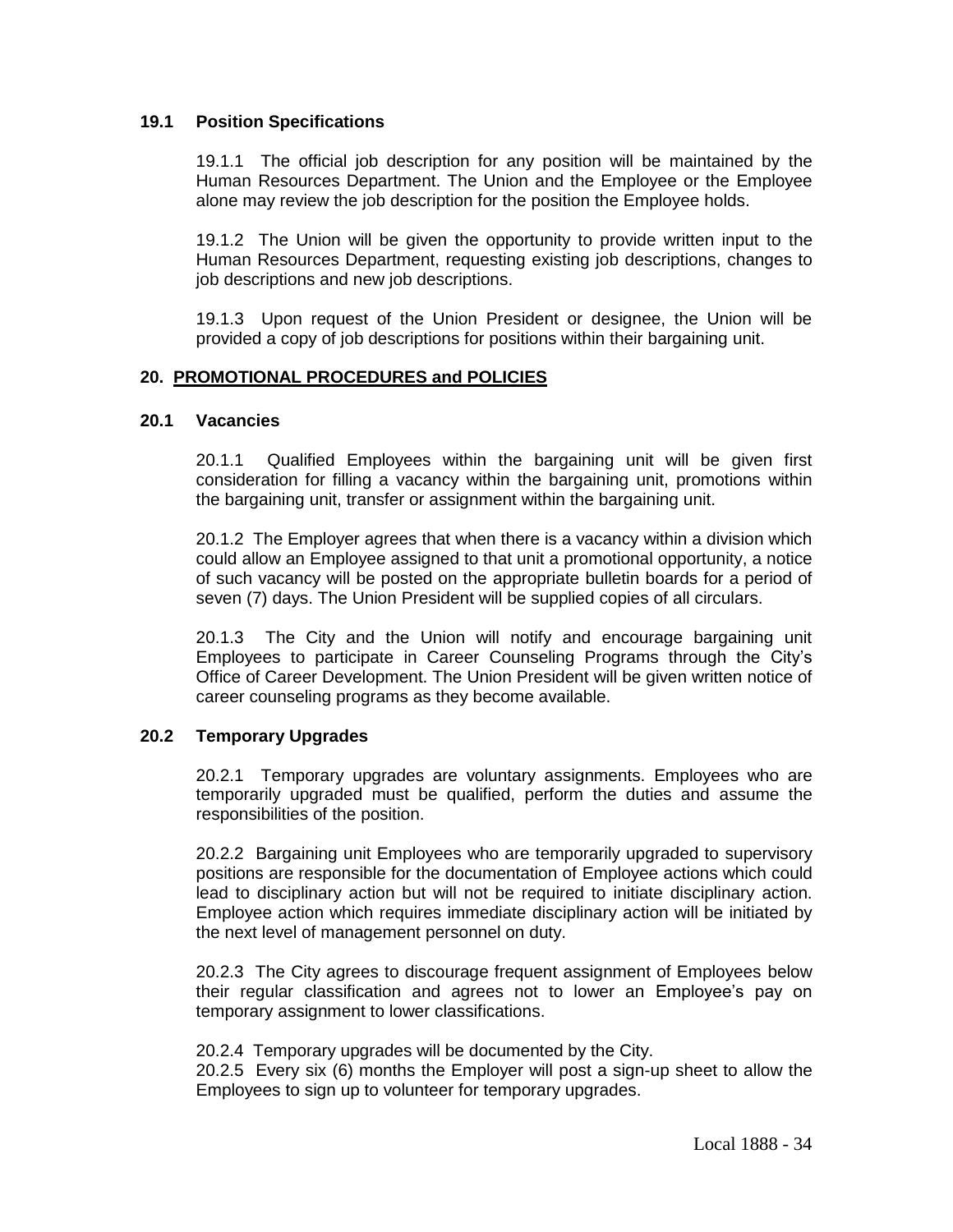# **21. PERFORMANCE EVALUATIONS and APPRAISALS**

21.1 The parties recognize that department directors may choose to implement a systematic performance evaluation system at the level of the department, division, work unit or by Employee classification. For an Employee to be evaluated, performance evaluations will be conducted by the supervisor(s) for all subordinates assigned to the Employee's charge at least annually, but not more than biannually. No evaluation will be made of any Employee by the employee's immediate supervisor(s) until that Employee has served under the supervisor(s) for at least three (3) months. When this is not possible, evaluations shall be conducted in conjunction with previous supervisor(s) when possible.

21.2 At the Employee's request, negative performance evaluations shall be reviewed up to the department head who may modify, rescind or affirm the evaluation in question. Upon request, the employee shall receive a copy of the evaluation upon signing the document.

21.3 Any deficiencies noted in the performance evaluation shall call for a meeting between the supervisor and the Employee in which the deficiencies and possible corrective action are discussed. The Employee may write down their disagreement with noted deficiencies and have it included with the performance evaluation.

21.4 Evaluations should not include ratings solely reflecting a lack of specialized training normally provided by the City, but not made available to the Employee.

## **22. PERSONNEL FILES and RECORDS**

## **22.1 Employee Records**

22.1.1 A copy of any material pertaining to an Employee's performance or to disciplinary actions to be placed in the employee's personnel files must be presented to the Employee for signature and review.

22.1.2 By arranging an appointment in advance, Employees shall be allowed to review the contents of their departmental personnel file during normal working hours (8:00 am to 5:00 pm). Reasonable requests for copies or documents in the file shall be honored and reasonable charges made for such copies.

22.1.3 Only the personnel file kept in the Human Resources Department will be used for interdepartmental interviews.

22.1.4 Employees shall have the right to submit written responses to all derogatory documents placed in their Human Resources or departmental file within each department. Such written responses will be placed in the appropriate file. Departmental working files will be reviewed by employees upon request to their immediate supervisor at a time mutually agreeable to both parties. Departmental working files may be removed once a year by the Division Manager or Department Director. For the purpose of material to be placed in the employee's personnel file, documents will be presented to the employee and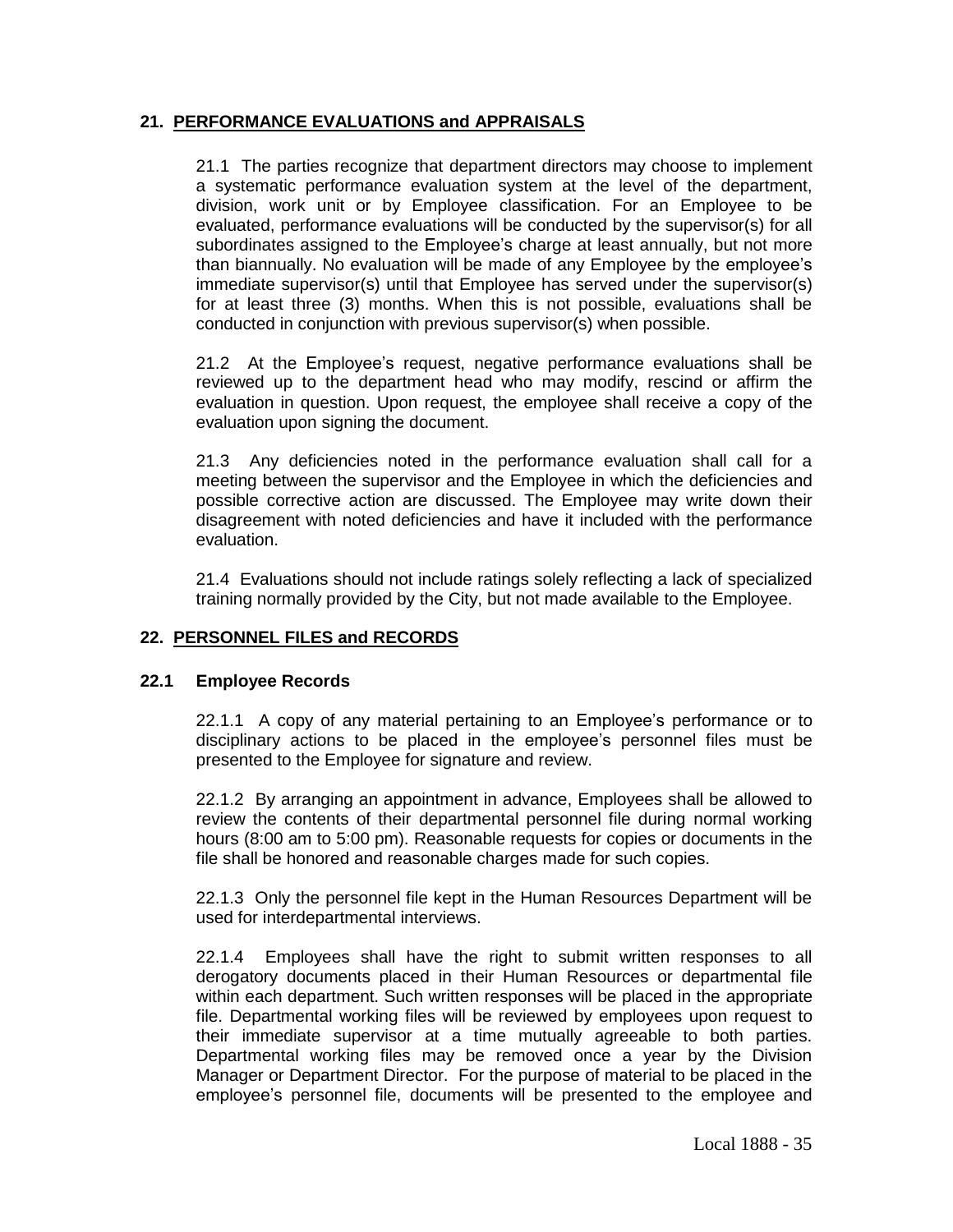signed by management as to receipt of that document. This will signify that the employee has read and received a copy of that document.

22.1.5 Human Resources Departmental files are a permanent record of an Employee's performance with the City of Albuquerque. Such files will not be purged. However, Employees who have been cleared of any charges shall not have reference of any of these charges included in their permanent personnel file.

22.1.6 It is hereby recognized that, upon written notification by the Employee, the Union will be allowed to view his/her file.

22.1.7 The Union President or designee may request to meet with the department director to mediate disputes concerning purging of derogatory material from Departmental personnel files.

## **23. CONDITIONS of EMPLOYMENT**

### **23.1 Drug Testing**

23.1.1 The City and the Union agree that establishing a drug free workplace is a priority that requires the cooperation of the parties. To that end, the parties will meet with the Substance Abuse Policy Review Board, Human Resources, Risk Management and the Legal Department to discuss problems and possible changes to the current testing procedures. The City will provide necessary training to employees regarding drug testing policies and procedures. The Union will be given the opportunity to provide input to improve the effectiveness of Employee training efforts.

23.1.2 The City will comply with all applicable Federal, State and City laws.

## **24. DISCIPLINE and INVESTIGATIONS**

The revised deadlines in Section 24 shall become effective for facts arising on or after July 1, 2020.

In this Agreement, City Business Days ("CBD") means Monday through Friday, excluding Holidays as recognized by the Chief Administrative Officer.

#### **24.1 Investigations**

24.1.1 The parties agree that investigations of disciplinary actions shall be conducted in a manner that affords the Employees involved an environment that is conducive to problem solving. Union concerns over investigations may be initially addressed to the Department Director. It is acknowledged by the parties that it is the responsibility and obligation of the City to investigate charges of employee misconduct.

24.1.2 If the employer decides to conduct an investigation the employer shall submit a written notification of investigation to the effected employee no later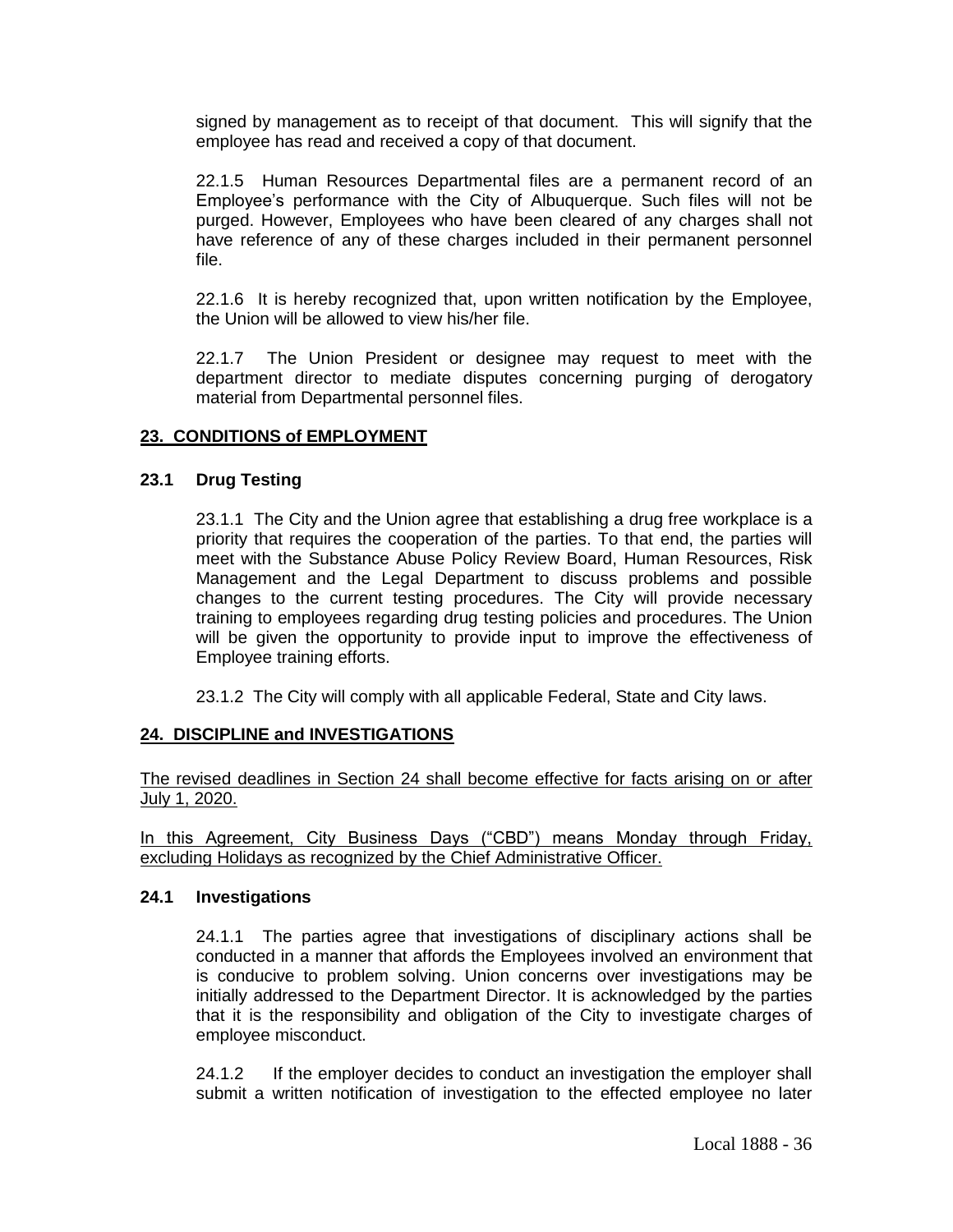than twenty (20) CBDs after the employer knew or reasonably should have known of the act for which the investigation is being initiated. For the purposes of this section, the employer is defined as the department director or his or her designee. Any supervisor who knows or reasonably should have known of the act which is being investigated must immediately notify the department director.

For investigations initiated on or after July 1, 2020, the City shall submit such written notification of investigation to the effected employee no later than fifteen (15) CBDs (and no later than ten (10) CBDs effective January 1, 2021) after the employer knew or reasonably should have known of the act for which the investigation is being initiated. During the investigation phase, the City will inform an employee if they are the target of the investigation or a witness. During the investigation phase, the City will provide a target with a summary of what occurred, and what City rule or policy may have been violated; such as "there was an accident on [date] at [location], and we are investigating whether you violated City rules regarding safe driving." A witness will be provided with a summary of what occurred.

The City's provision of this information does not limit the scope of the City's investigation, or the City's ability to ultimately allege different or additional violations in Predetermination Hearing Notice or the investigation, or to begin a parallel investigation making a witness a subject. The Union Representative ("UR") will be provided a copy of the Notice of Investigation, by the City or the employee, when requested. Should a witness become a target, the original investigation timeline shall be retained for the original act(s), and a new investigation timeline commences for the new target, unless the Union and City agree to broaden the initial investigation.

24.1.3 The Employee shall have the right to have Union representation during the investigative, pre-determination and grievance process. The parties agree investigations should be completed as quickly as possible. The investigation shall normally be concluded within a fifteen (15) workday period. The City may extend the investigation beyond the fifteen (15) workday periods provided the City has a compelling reason(s) for the extension. The reason may include, but will not necessarily be limited to, a homicide, riot, narcotics violation or an excessive force case. At any time during the investigation, the Union and/or the affected Employee may request a status report on the investigation. The request shall not be denied. Employees under investigation may be placed on administrative leave with pay during the pendency of the investigation.

For investigations initiated on or after July 1, 2020, the following shall apply.

24.1.3.1 The investigation shall normally be completed within forty-five (45) calendar days from the date an employee receives a notice of investigation. If the Employer determines that an investigation needs to be extended beyond the forty-five (45) calendar day limitation, the Employer may unilaterally extend the investigation up to an additional forty-five (45) calendar days by submitting a written notice of extension to the employee no later than forty-five (45) days after the employee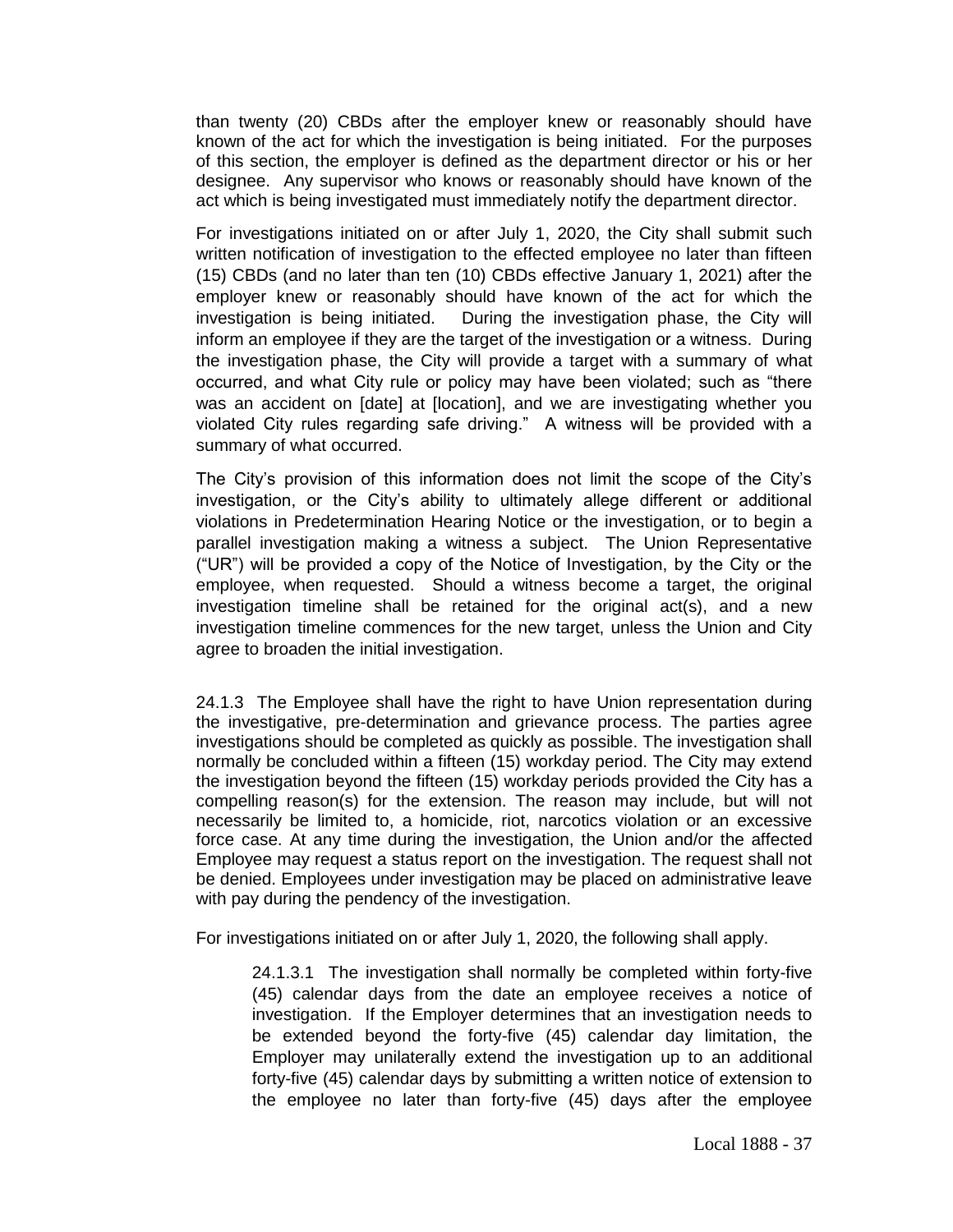received the initial notice of investigation. The affected employee or the Union, if designated by the employee, may request periodic verbal status reports on the investigation from the City. The request will be granted provided the City shall not be required to provide information that might jeopardize the investigation process.

The Employer will inform targets and witnesses when an investigation is closed and no further action or discipline will be taken.

24.1.4 Honest Employee and witness testimony is a central ingredient to the establishment and maintenance of an internal investigation process that is characterized as one that has integrity, efficiency and fairness. Each Employee or witness shall be free from inappropriate interrogatories during any investigation. Each Employee shall provide information that is truthful during an investigation. Upon the completion of the investigation the employee will be notified as to whether the charges were sustained or not sustained.

24.1.5 If disciplinary action is contemplated following the investigation the employee will be presented with the charges and provided an opportunity to respond to the charges prior to determining whether any disciplinary action will be taken.

## **24.2 Disciplinary Actions**

24.2.1 A Pre-Determination hearing shall be convened to determine the facts regarding allegations against an Employee which may result in disciplinary action other than a verbal warning, oral counseling, a letter of instruction or a letter of advisement/caution. The Employee shall have reasonable notice, but not less than four (4) days notice, of the scheduled pre-determination hearing. A predetermination hearing notice shall list the charges against the Employee and will include all discovery against the Employee. The City shall assure Union access to the Policies and Procedures Manual for the purpose of representing an Employee with a pending Pre-Determination hearing. Within ninety-six (96) hours of the pre-determination hearing, the Employee will be allowed an opportunity to review all evidence against the Employee. If an Employee is ordered to prepare a written document that describes an incident that eventually leads to an investigation of the Employee's behavior, the Employee, upon request, shall be provided a copy of the letter. The letter shall be provided to the Employee before the Employee is required to submit a written answer to any charges filed against the Employee by the Department.

For Pre-Determination Hearing Notices based on facts arising on or after July 1, 2020, the following shall also apply:

24.2.1.1 The Pre-Determination Hearing Notice will include a term substantially similar to the following:

"Should the complaint be substantiated by the evidence, or if this Notice is not contested, then Management would contemplate a discipline of . This does not limit Management's ability to recommend, or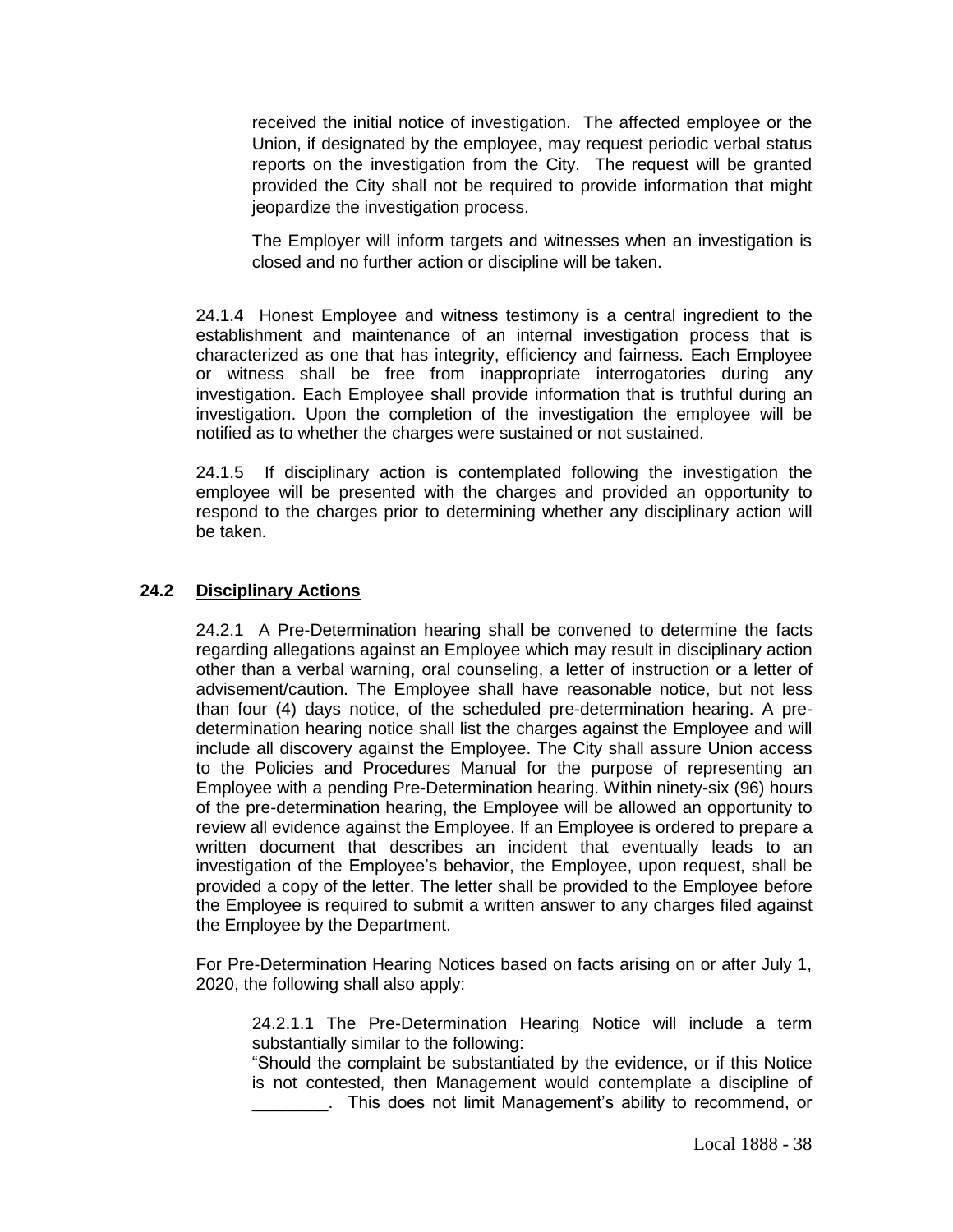the Management's ability to impose, discipline up to and including termination should the evidence warrant."

24.2.1.2 The City will have twenty (20) CBDs to issue a Pre-Determination Notice, measured either from the end of the investigation period (45 to 90 calendar days), or another term agreed to by the parties.

24.2.2 In the event disciplinary action is taken against an Employee other than the issuance of an oral warning, the employer shall promptly furnish the Employee in writing a clear and concise statement of the reasons therefore. For discipline initiated on or after July 1, 2020, the City will have twenty-five (25) CBDs to issue a Notice of Final Action measured from the Pre-Determination Hearing. Unless an extension is agreed to by the Union and the City or the substantiated conduct implicates Title VII of the Civil Rights Act or the New Mexico Human Rights Act, no discipline may be issued after any missed deadline.

24.2.3 Nothing in this section shall prevent the Employer from disciplining or discharging Employees for just cause.

24.2.4 When disciplinary action is to be imposed, progressive discipline will be considered when it appears that the merits of the case would lend itself to this procedure.

24.2.5 When possible, criticism of Employees and management will be in private, away from the public and other Employees.

24.2.6 An Employee may propose in writing to management a level of discipline the Employee will accept for an offense prior to management imposing disciplinary action. If management accepts the discipline proposed by the Employee, the issue will be considered settled and the action will not be grieved.

**For discipline initiated on or after July 1, 2022, Appendix B shall apply.** 

## **25. GRIEVANCE and APPEAL PROCEDURES**

### **25.1 Grievance Procedure**

25.1.1 Nothing in this Agreement shall prevent any Employee from instituting or pursuing any grievance in his/her behalf without the assistance of the Union. The City and the Union agree to work together to make efforts to resolve grievances at the lowest level. The Union must be notified at the filing of all grievances by the Employee.

25.1.2 The aggrieved Employee may have representation at any time or step in the grievance procedure of disciplinary action.

25.1.3 As a condition of employment, Employees are required to appear as witnesses in grievance hearings when requested by the aggrieved Employee or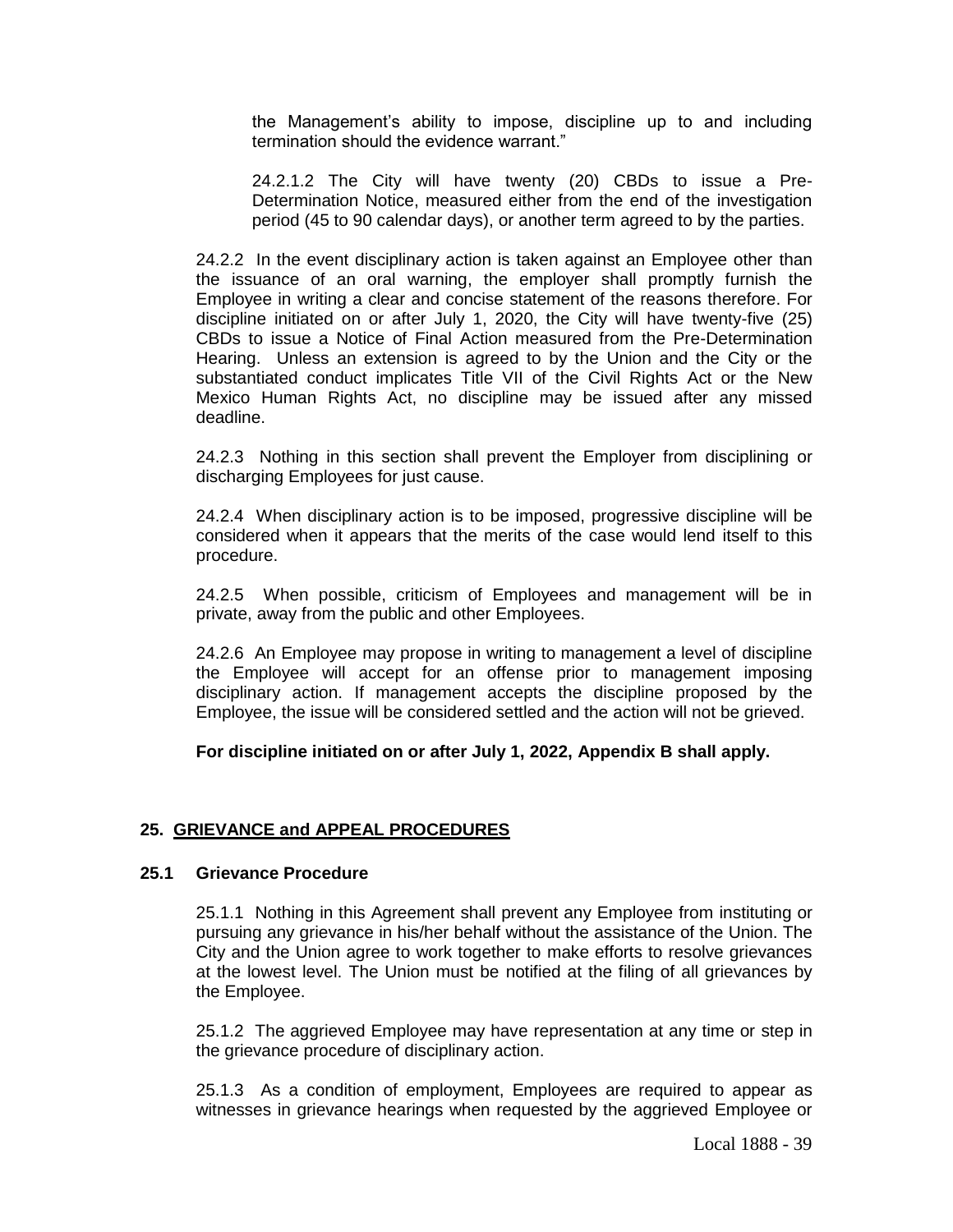by the City. Requests for the appearance of witnesses will be made through the Department of Human Resources. Any Employee called as a witness during working hours shall be paid at the Employee's regular rate. The Employee will be required to return to work when he/she is no longer needed as a witness. Employees called as witnesses during time off shall be paid at straight time for the time spent at the hearing by whichever party is requiring the Employee to appear.

### **25.2 Grievance Steps**

25.2.1 A grievance shall be defined as an alleged violation of the Agreement.

25.2.2 Prior to filing a written grievance, an Employee shall informally discuss the grievance with the Department Director or the Director's designee within ten (10) workdays after the commission or omission of the act. The Parties may extend the time limits by mutual agreement. The failure to have the informal meeting will not void the grievance nor prevent the Union to proceed to file a Step I Grievance.

25.2.3 A grievance shall be considered null and void if the grievance is not filed in writing at Step One within ten (10) workdays after the informal discussions with the Department Director or the Director's designee that generated the grievance.

25.2.4 Step One: If the Employee is not satisfied with the results of the informal meeting, the Employee may file a written grievance with the Department Director no later than ten (10) workdays after the informal discussions with the Department Director or the Director's designee. The Department Director or the Director's designee will submit a written response to the grievance to the Employee and the Human Resources Director no later than ten (10) workdays after the Department Director received the grievance. The Department Director shall also send a copy of the response to the Union President.

25.2.5 Step Two: If the Employee is not satisfied with the Department Director's written grievance response, the Employee may appeal the grievance in writing to the Human Resources Director no later than ten (10) working days after receiving the Director's written response. The Employee shall submit a copy of the appeal to the Union and then to the Human Resources Director. The Human Resources Director shall convene a meeting to discuss the grievance within fifteen (15) workdays after receiving the grievance. The Employee may have a Union representative attend the meeting and the Department Director may be represented by a person of the Department Director's choice. No later than ten (10) workdays after the close of the meeting, the Human Resources Director shall issue a written finding to the Employee, the Union and the Department Director.

25.2.6 If the Union and the Employee are not satisfied with the Human Resources Director's written finding, the Union may appeal the grievance to the City's Labor-Management Relations Board within thirty (30) days after receipt of the findings.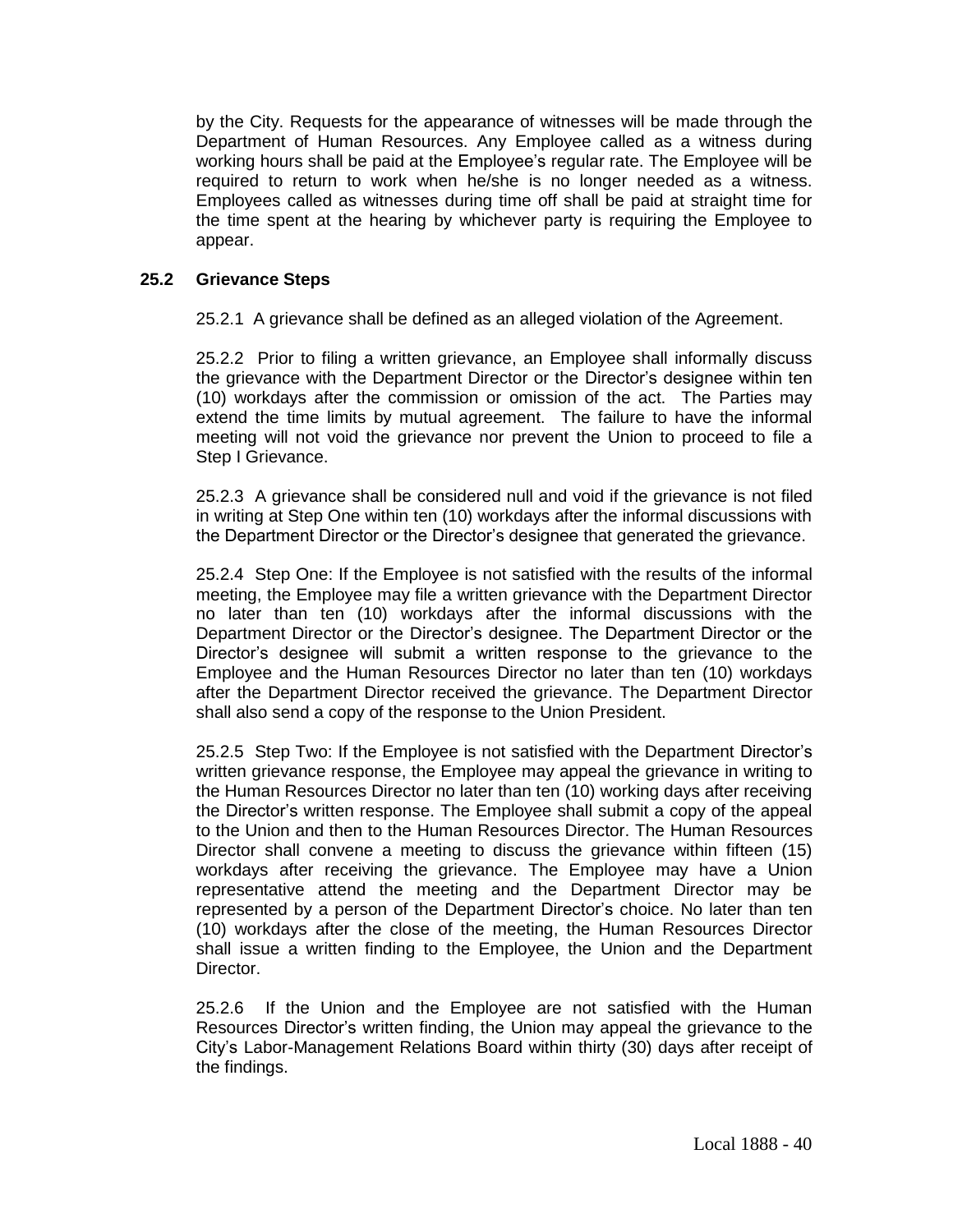25.2.7 The time limits set forth herein shall be considered maximums. The parties may only extend the time limits by executing a written extension. If a grievance is not filed or appealed by the Employee or Union in a timely manner, the grievance shall be considered null and void. If the City does not respond to a grievance in a timely manner, the grievance shall automatically be appealed to the next step.

**For discipline initiated on or after July 1, 2022, the grievance process in Appendix B shall apply.** 

# **26. EMPLOYEE REIMBURSEMENTS**

## **26.1 Per Diem and Mileage Reimbursements**

This section intentionally left blank

## **26.2 Other Employee Reimbursements**

26.2.1 Health aids damaged in the line of duty will be repaired or replaced by the City. Replacement of health aids shall be of equal construction for those items damaged or broken.

26.2.2 Employees' watches damaged in the line of duty will be reimbursed for such damage up to a maximum of forty dollars (\$40.00). A receipt and incident report required.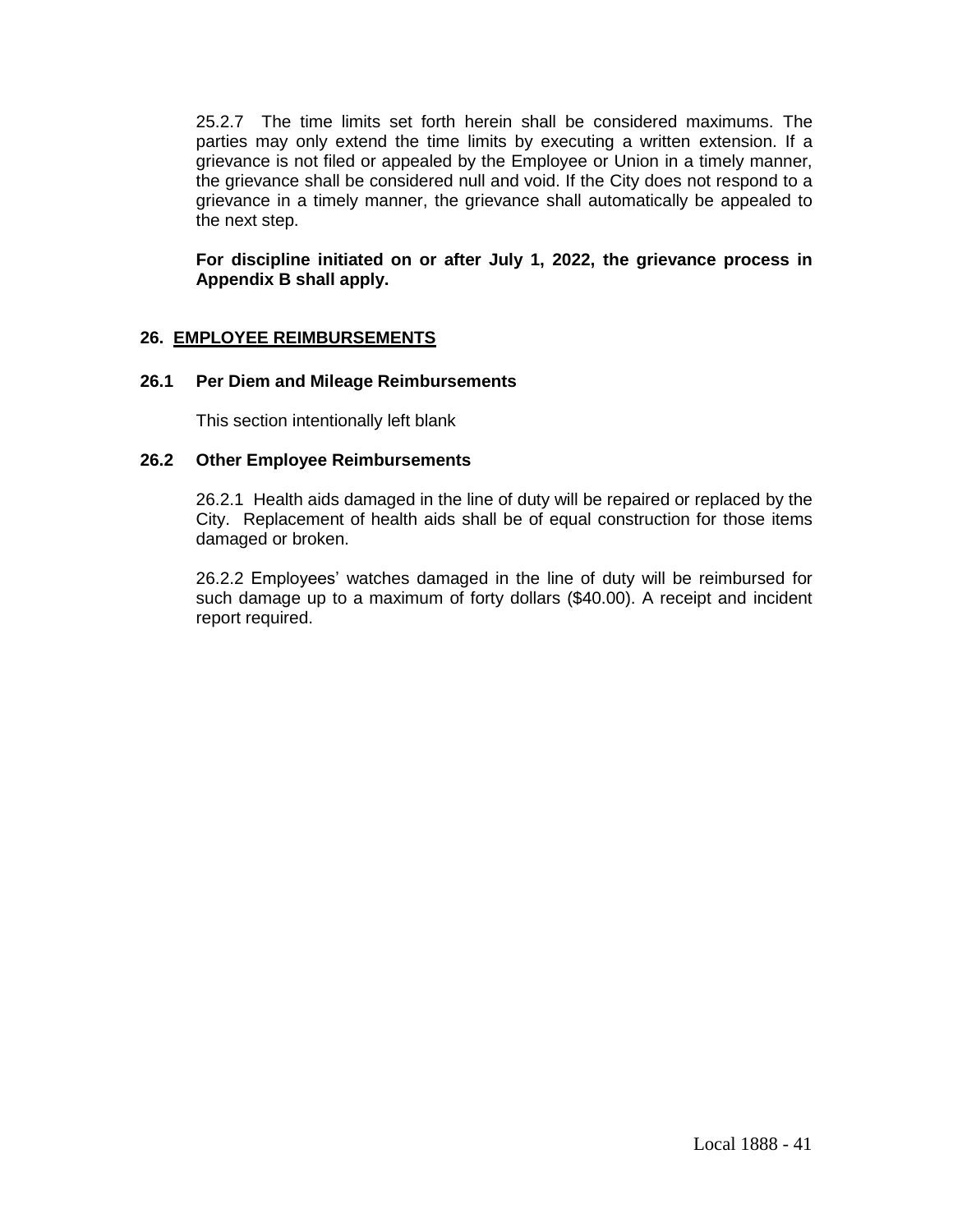# **27. EMPLOYEE LIABILITY COVERAGE**

### **27.1 Legal Protection/ Civil Actions**

27.1.1 Should an Officer be sued in a civil action for any allegations arising out of the course and scope of the Officer's employment, the Officer will be provided a defense and indemnity from liability pursuant to the requirements of the New Mexico Tort Claims Act, Section 41-4-1 et. Seq. NMSA 1978, as amended, and in accordance with any applicable joint powers agreement.

### **27.2 Legal Protection/ Criminal Actions**

27.2.1 It is understood by the parties that it is against public policy to defend an Officer in a criminal suit once the Officer is indicted for a criminal act.

27.2.2 The Union and the Human Resources Department will meet and confer to evaluate possible methods to provide a defense to Employees who are charged by citizens with misdemeanor criminal complaints filed for actions taken in the course and scope of their employment.

### **27.3 Employee Liability Coverage/ General Provisions**

27.3.1 For purpose of this section and Agreement, the phrase "course and scope of employment" means the lawful acts which an Officer is requested, required or authorized to perform by the City.

27.3.2 Nothing herein shall bar the use in court of case law and common law in the resolution of any dispute arising out of an interpretation of the New Mexico Tort Claims Act 41-4-1 et. Seq. NMSA 1978.

27.3.3 It is understood by the parties that a breach of this Agreement shall not, in itself, cause the City to be liable for any punitive damages arising out of any suit to which the Officer is a party.

#### **28. EMPLOYEE ASSISTANCE PROGRAMS**

#### **28.1 Employee Assistance Program**

This section intentionally left blank

### **28.2 Critical Incident Stress Debriefing**

28.2.1 Employees who, during the performance of their duties, are seized, detained by force, threatened or are victims of significant battery will be referred to the Employee Assistance Program for evaluation to determine if the Employee can perform the essential functions of the job. If determined that the employee cannot return to duty, the Employee will remain on injury time until the employee has been released to return to duty. It is the intent of this section to ensure adequate care and treatment as well as uninterrupted pay for Employees involved in work related injuries.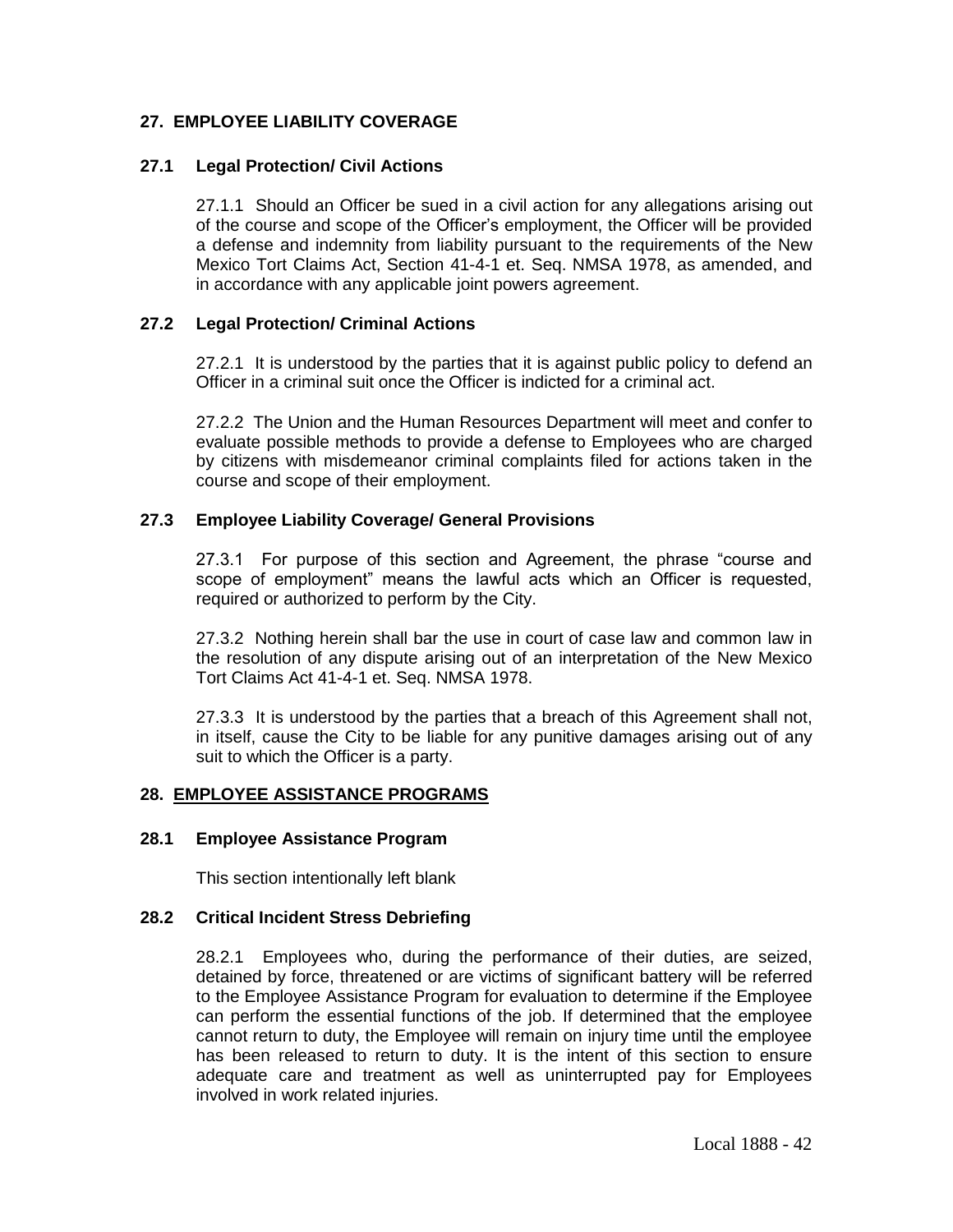28.2.2 In the event that critical stress incidents including, but not limited to, work peer suicide or work related death of a co-worker occurs, Employees will be referred to the Employee Assistance Program for counseling. These counseling sessions will be kept confidential. The Employer shall provide employees appropriate and adequate critical incident stress debriefing (hereinafter referred to as "CISD") through the E.A.P.

28.2.3 The City will notify the Union President or the President's designee of any serious incident such as a riot, an assault and battery on an employee or a hostage situation that affects an Employee. This commitment shall not be interpreted or implemented in a manner that limits the ability of the City effectively address and resolve the incident Failure by the City to notify the President of the incident may be initially grieved to the Director of Human Resources.

#### **28.3 Burial and Funeral Expenses**

28.3.1 The City agrees to defray funeral and burial expenses of any Employee killed under honorable circumstances in the line of duty to a maximum of nine thousand dollars (\$9,000.00).

### **29. EMPLOYEE VEHICLE USAGE**

This section intentionally left blank

## **30. EMPLOYEE/ EMPLOYER PROVIDED TRANSPORTATION**

This section intentionally left blank

## **31. FIREARMS**

#### **31.1 Firearms Operating Procedures**

31.1.1 Departments will establish firearms operating procedures and provide training for those employees required to carry firearms. Existing departmental firearms operating and training procedures will be reviewed by the City Legal Department.

### **31.2 Firearms Qualification**

31.2.1 The City will schedule practice time for each Employee issued a firearm. Sufficient ammunition will be provided at no cost to the Employee.

31.2.2 Firearms qualifications shall be conducted in accordance with the New Mexico Law Enforcement Academy Guidelines.

31.2.3 An Employee who fails to qualify on the Employee's first attempt shall be permitted a second opportunity to qualify in accordance with Department Regulations and Procedures.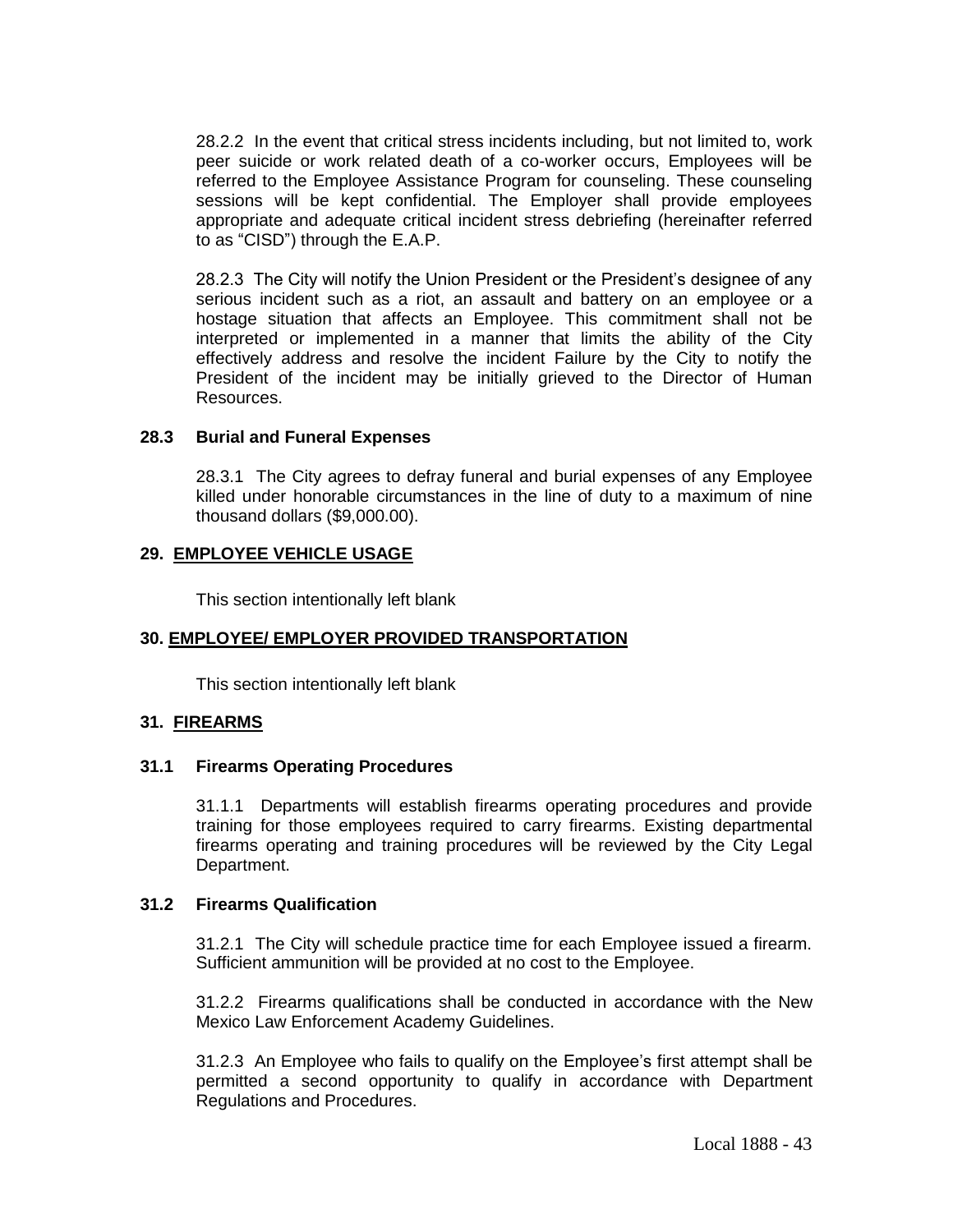# **32. CITY PROVIDED EQUIPMENT and TOOLS**

### **32.1 Storage of City Equipment**

32.1.1 Storage that provides a reasonable amount of security will be provided for City equipment and Employees will not be required to take equipment home except when the Employee is on standby status.

32.1.2 Employees who are to take City equipment home will be held responsible for its maintenance and care and replacement in the event it is damaged or lost. A policy addressing the storage of weapons will be established by the department.

### **32.2 Clothing Allowance**

32.2.1 Thirty (30) calendar days prior to each fiscal year, each employee shall elect to receive a clothing allowance under Section 32.2.2 or Section 32.2.3. If an employee does not make a selection, the employee shall be subject to Section 32.2.2.

32.2.2 Each Employee shall receive a clothing and personal properties allowance of eight hundred dollars (\$800.00) per year to be paid at the rate of fifty dollars (\$66.66) per month on the first payday of each month. Payments may be prorated on a pay period basis, twenty-six (26) equal payments per year. Employees electing this option are expected to use this income to meet the City's Uniform Policy.

If a supervisor finds an Employee fails to meet the policy for items the employee must purchase, plus optional items as identified in the Policy, the supervisor shall issue to the Employee a written statement as to how the Employee has failed to meet the policy and shall send the Employee home without pay until the Employee meets the Policy. If an Employee is sent home without pay three (3) times within two (2) fiscal years, then the Employee will be moved to the vendor system. Being sent home without pay is grievable up to Step II, but transfer to the vendor system is not. If an employee involuntarily transfers to the vendor system and does not violate the Policy for three years, then the employee will be returned to the take-home pay system upon request.

32.2.3. The City will maintain a process with a vendor where each employee will receive a credit of \$800.00 at or about the first business day of each fiscal year. Employees will be responsible to purchase from the vendor clothing and personal properties. If an employee exhausts the annual credit, the employee must use other funds to comply with the Uniform Policy.

32.3 The City shall provide equipment to employees as set forth in the Uniform Policy. Employees are responsible to care for City equipment, and to return the equipment in the event that employment ends. Excluding City vehicles, employees are responsible for issued equipment lost or rendered unserviceable beyond that occasioned by malfunction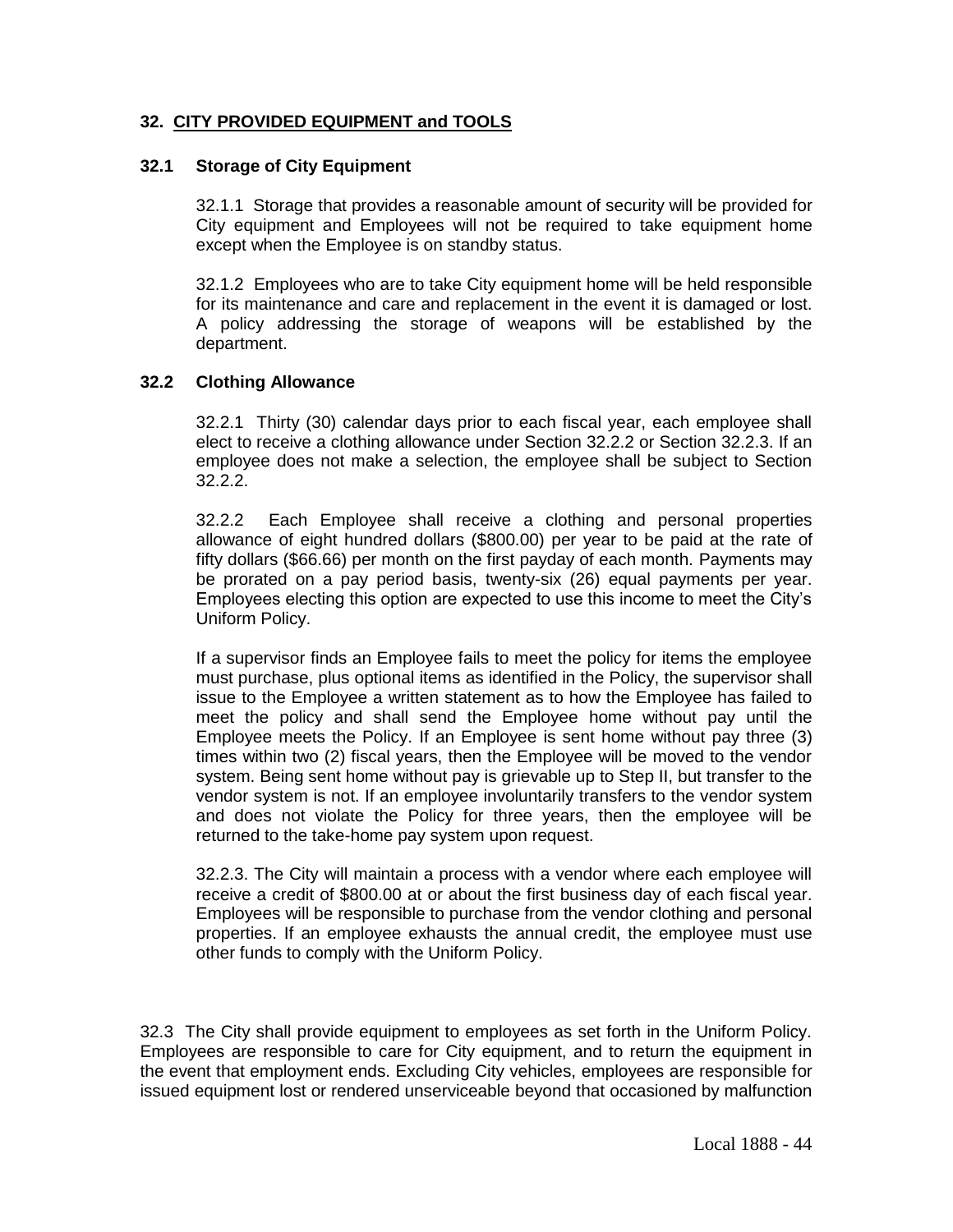or ordinary wear and tear. The employee may be required to pay for the same at replacement cost up to \$300. The employees are not responsible to pay for equipment stolen or damaged in the performance of duties so long as a police report is provided. Coaching, or discipline which may include replacement cost may be imposed. Specific to this subsection, and if discipline is sustained, the Union agrees that employee agreement for garnishment of wages is provided through this contract.

32.4 During the period an employee has possession of a City vehicle, whether in active operation by the employee or not, the employee must appear before the City's Accident Review Board when: an accident involving a City vehicle occurs; or, a City vehicle has damage or possible damage. If the Review Board finds an employee had three preventable accidents within one year, the City may remove an employee from driving City vehicles for three years.

# **33. EMPLOYEE INCENTIVE PROGRAMS**

### **33.1 Employee Recognition Program**

33.1.1 Committees may be established within each department to review and recommend improvements to existing Employee incentive programs and to propose new programs that will benefit both the City and the Employees.

33.1.2 If these programs are implemented, awards shall be consistent with the provisions detailed in Section 404 of the City's Personnel Regulations.

### **33.2 Sick Leave Incentive Program**

33.2.1 Employees who utilize zero (0) hours of sick leave over six (6) consecutive months will be awarded one (1) day of leave in accordance with Council Resolution R-445.

## **34. EMPLOYEE PAYROLL DEDUCTIONS**

This section intentionally left blank

## **35. LAYOFF/ REDUCTION IN FORCE and RECALL**

#### **35.1 Layoff and Reduction in Force Procedures**

35.1.1 When it is necessary to have a reduction in force, Employees will be laid off in reverse order of seniority within their department.

35.1.2 In the event of layoff, an Employee will retain seniority in any classification held within this bargaining unit and will be allowed to apply the total length of continuous service within this bargaining unit towards seniority.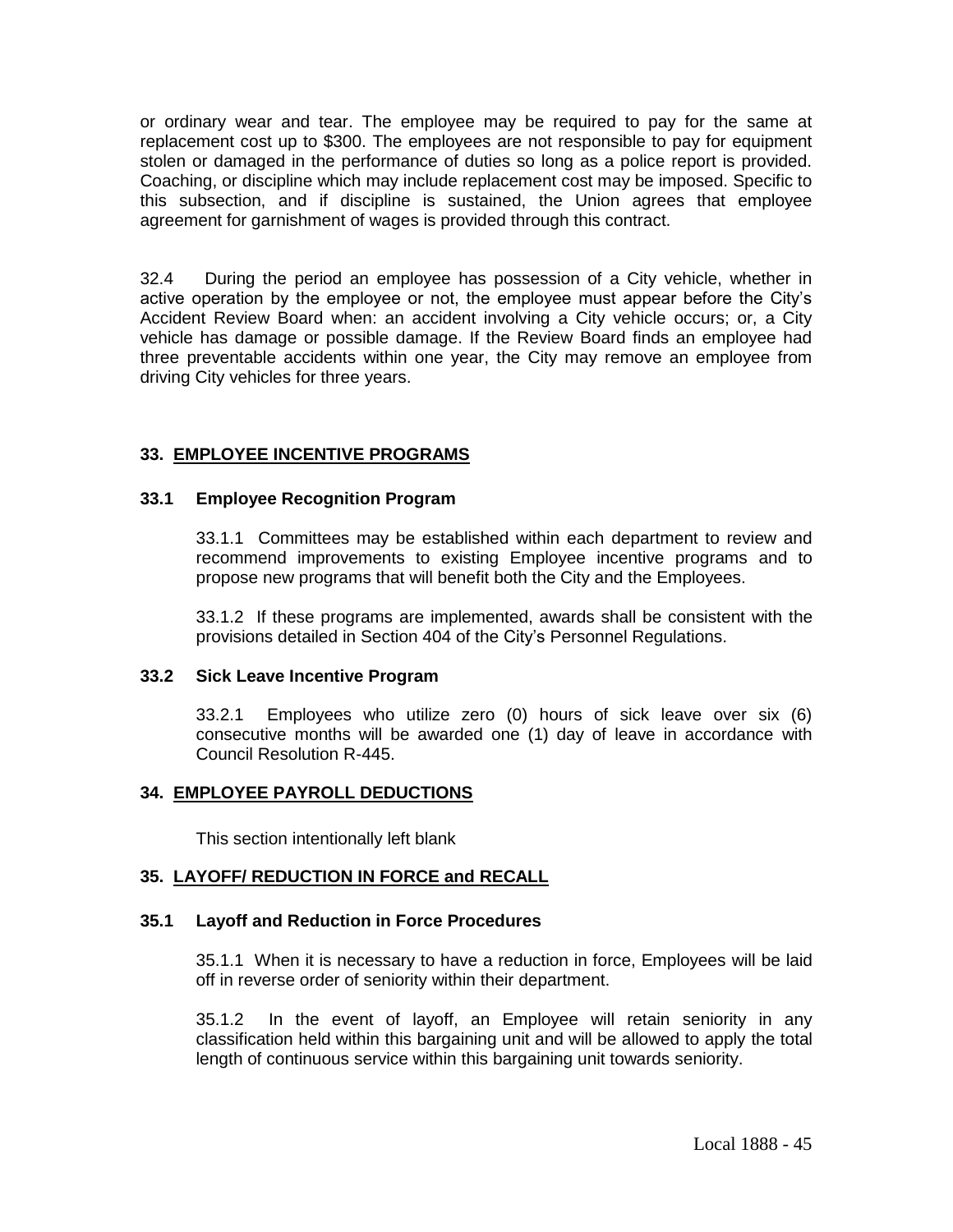35.1.3 An Employee identified for layoff will be given at least fifteen (15) working days notice.

35.1.4 The City will provide for Union input prior to any layoff.

35.1.5 An Employee who is laid off has the responsibility of keeping the City informed as to correct mailing address. An Employee laid off due to a reduction in force will be called back to work in his/her seniority order according to the following procedure:

35.1.5.1 The City will advise the Employee to be recalled by certified or register US Mail. A copy of such recall notice shall be furnished to the Union.

35.1.5.2 An Employee upon receiving notice of recall will, within ten (10) working days after receipt of the recall notice, acknowledge receipt by certified or registered mail advising the Human Resources Director of the date he/she will be available for service, which available date must not be later than thirty (30) calendar days from the date the Employee receives the recall notice unless there are extenuating circumstances.

35.1.5.3 Employees failing to comply with this section will forfeit their recall rights. Failure to report following the receipt of the recall will be considered an automatic resignation. It is understood that the City will have discharged its obligation of notification to laid off Employees by having forwarded the recall notice as herein outlined.

35.1.6 No new Employees will be hired into the bargaining unit until all laid off qualified Employees have been given an opportunity to return to work.

35.1.7 Bidding on vacancies while on Layoff-Forced Assignment: Employee who are assigned to a lower grade as a result of reduction in the work force may bid for positions of a higher grade and pay. Should the position bid for carry a grade and pay higher than the forced assignment but lower than the position from which the Employee was initially downgraded, the Employee will retain the recall rights to the Employee's initial position. Should the Employee, while on forced grade and pay be higher than his initial position and the Employee accepts the position, the Employee will relinquish all recall rights to the initial position held prior to the forced assignment.

#### **36. RESIGNATION and RETIREMENT**

### **36.1 Resignation**

This section intentionally left blank

#### **36.2 Retirement**

36.2.1 Employees should plan to begin processing for retirement at least six (6) months before the projected date of retirement. Assistance may be obtained through the Human Resources Department.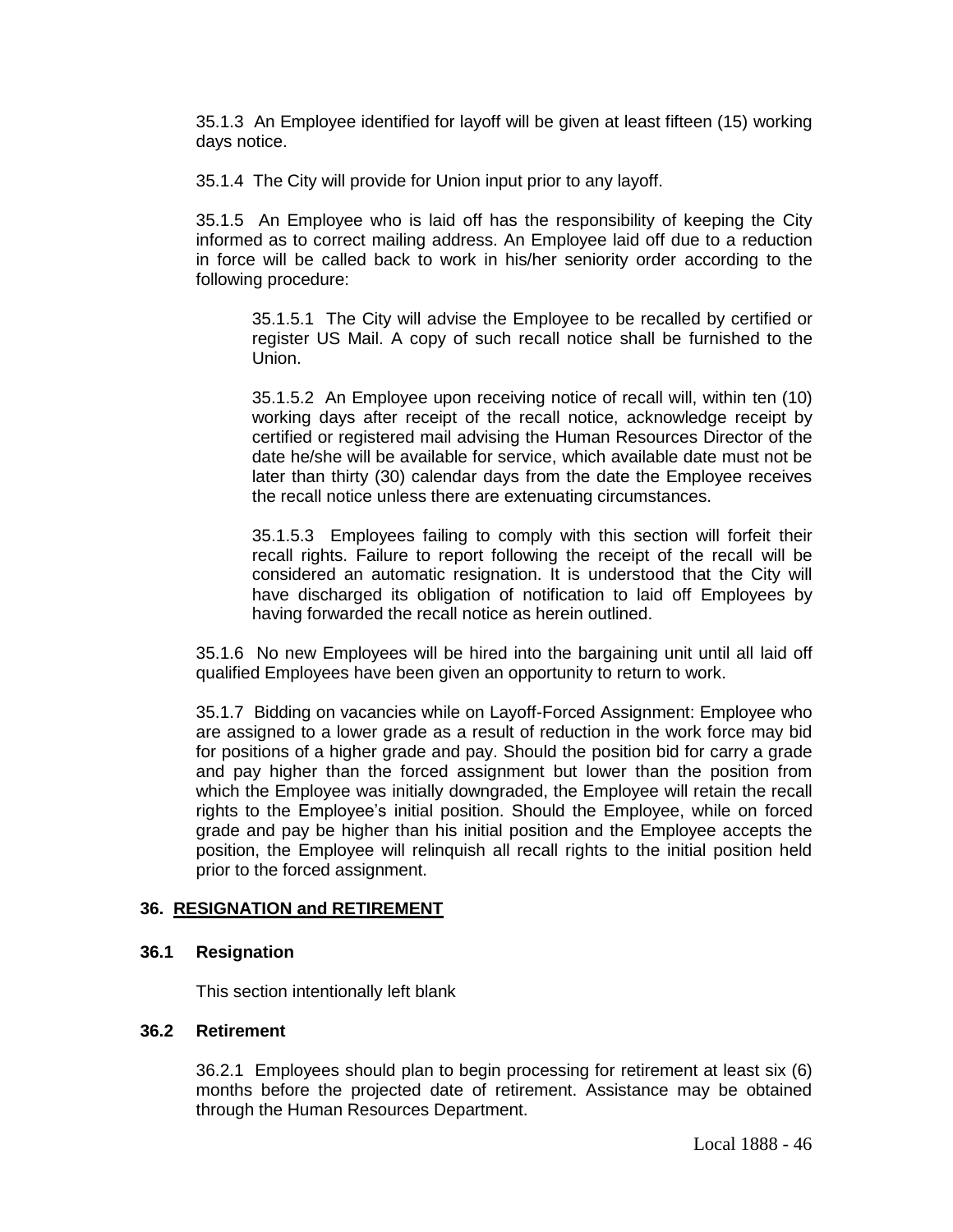36.2.2 Employees may convert one hundred percent (100%) of their sick and vacation leave accumulations to cash payment at time of retirement.

## **37. RULES and REGULATIONS**

37.1 The Employer hereby agrees that any changes to Rules and Regulations within each department shall not be in direct conflict with Local 1888's existing contract.

37.2 The Employer agrees to notify Local 1888 in advance and in writing of any proposed changes to Rules and Regulations for review purposes, and to provide input.

## **38. PRIVATIZATION and CONTRACTING OUT**

### **38.1 Contracting for Services**

38.1.1 The City agrees that prior to contracting or sub-contracting out bargaining unit work that the City shall use the provisions of this Agreement to meet minimum manning requirements. If the City determines that all requirements have been met and requires more staffing, the City will formally and in writing notify the Union. The Parties will meet and confer informally.

## **39. STRIKES and LOCKOUTS**

This section intentionally left blank

## **40. GENERAL ADMINISTRATIVE PROVISIONS**

#### **40.1 Non-Discrimination**

40.1.1 The Employer and the Union agree that the provisions of this Agreement shall be applied equally to all Employees in compliance with applicable law against discrimination as to age, race, creed, color, religion, national origin, sex, condition of disability, sexual orientation, marital status, veteran status, political affiliation, or union affiliation.

40.1.2 The Employer and the Union agree with the rights of Employees to become or not to become Union members. There shall be no discrimination, interference, restraint or coercion by the Union or the Employer regarding any employee's decision to affiliate or not to affiliate with the collective bargaining Union.

40.1.3 The Union recognizes its responsibility as the bargaining agent and agrees to represent all employees in the bargaining unit without discrimination, interference, restraint or coercion.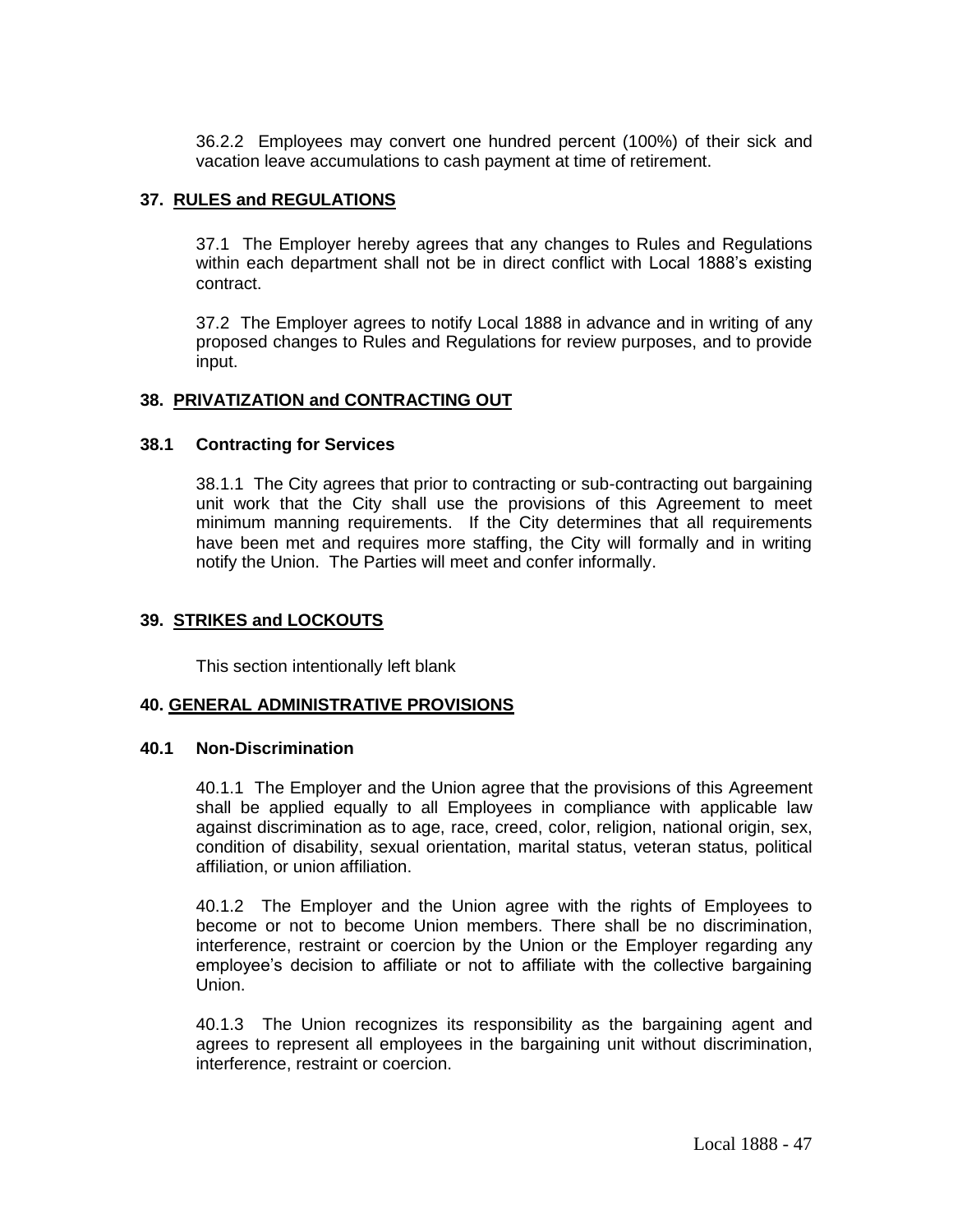## **40.2 Memoranda of Understanding (MOU)**

40.2.1 The signatures of the Union President and the Director of Human Resources, as exclusive representatives on Memorandums of Understanding, shall be binding on the parties.

## **40.3 Complete Agreement /Zipper Clause**

40.3.1 The parties agree that this is the complete and only Agreement between the parties. Each party has negotiated on all issues identified for negotiations and such negotiations have led to this Agreement. No additional negotiations will be conducted on any item, whether contained herein or not, except by mutual agreement of the parties. This Agreement replaces any and all previous agreements between the parties.

40.3.2 The parties acknowledge that during the negotiations which resulted in this Agreement, each had the unlimited right and opportunity to make demands and proposals with respect to all proper subjects of collective bargaining and that all such subjects have been discussed and negotiated upon and the agreements contained in this Agreement were arrived at after the free exercise of such rights and opportunities; therefore, the Employer and the Union, for the life of this agreement, each voluntarily and unqualifiedly waives the right and each agrees that the other shall not be obligated to bargain collectively, but could if mutually agreed, with respect to any subject matter not specifically referred to or covered in this Agreement, even though such subject or matter may not have been within the knowledge or contemplation of either or both of the parties at the time they negotiated or signed this Agreement.

40.3.3 Furthermore, it is understood and agreed that Employees have only those contractual rights specifically granted to them by the specific language of this Agreement. Neither the Union nor the Employees have any implied or inferred contractual rights. The Union shall be the exclusive representative for those contractual rights.

#### **40.4 Savings Clause**

40.4.1 Should any part of this Agreement or any provisions contained herein be declared invalid by any tribunal of competent jurisdiction, the validity of the remaining portions shall not be affected.

40.4.2 Should this occur the parties will immediately meet to negotiate a suitable provision to replace the provision held invalid.

#### **40.5 Term of Agreement**

40.5.1 This Agreement shall be effective on the first full pay period following settlement, ratification, and signature by the parties and shall remain in full force through June 30, 2023. The Union may reopen wages and PERA for the second year of this Agreement by giving written notice to the City anytime during the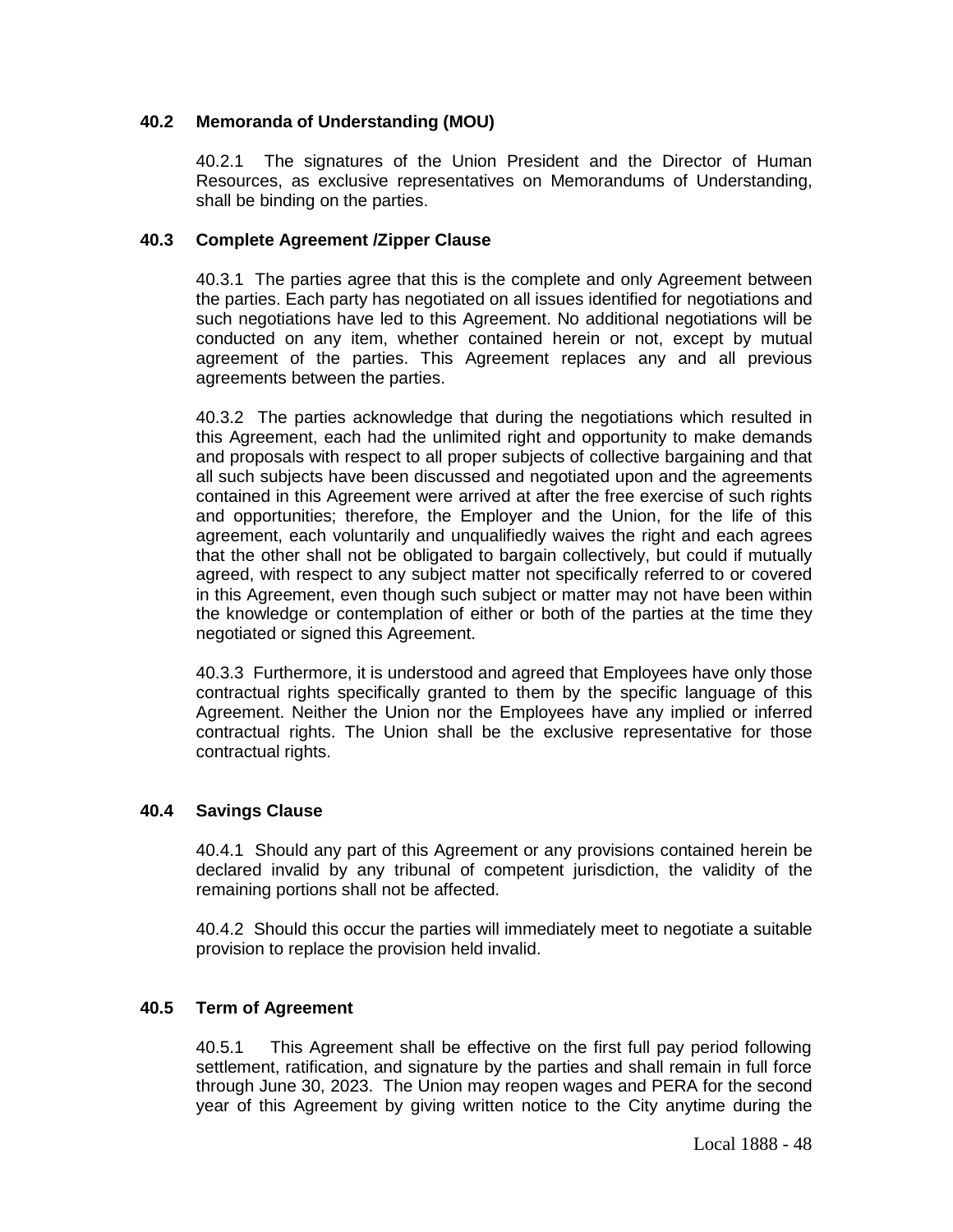period December 23, 2021, to January 24, 2022, with negotiations for the sole purpose of negotiating wages for FY/21 commencing the first week of February 2020. Any Agreement for FY/23 wages shall be attached as an Addendum to this Agreement.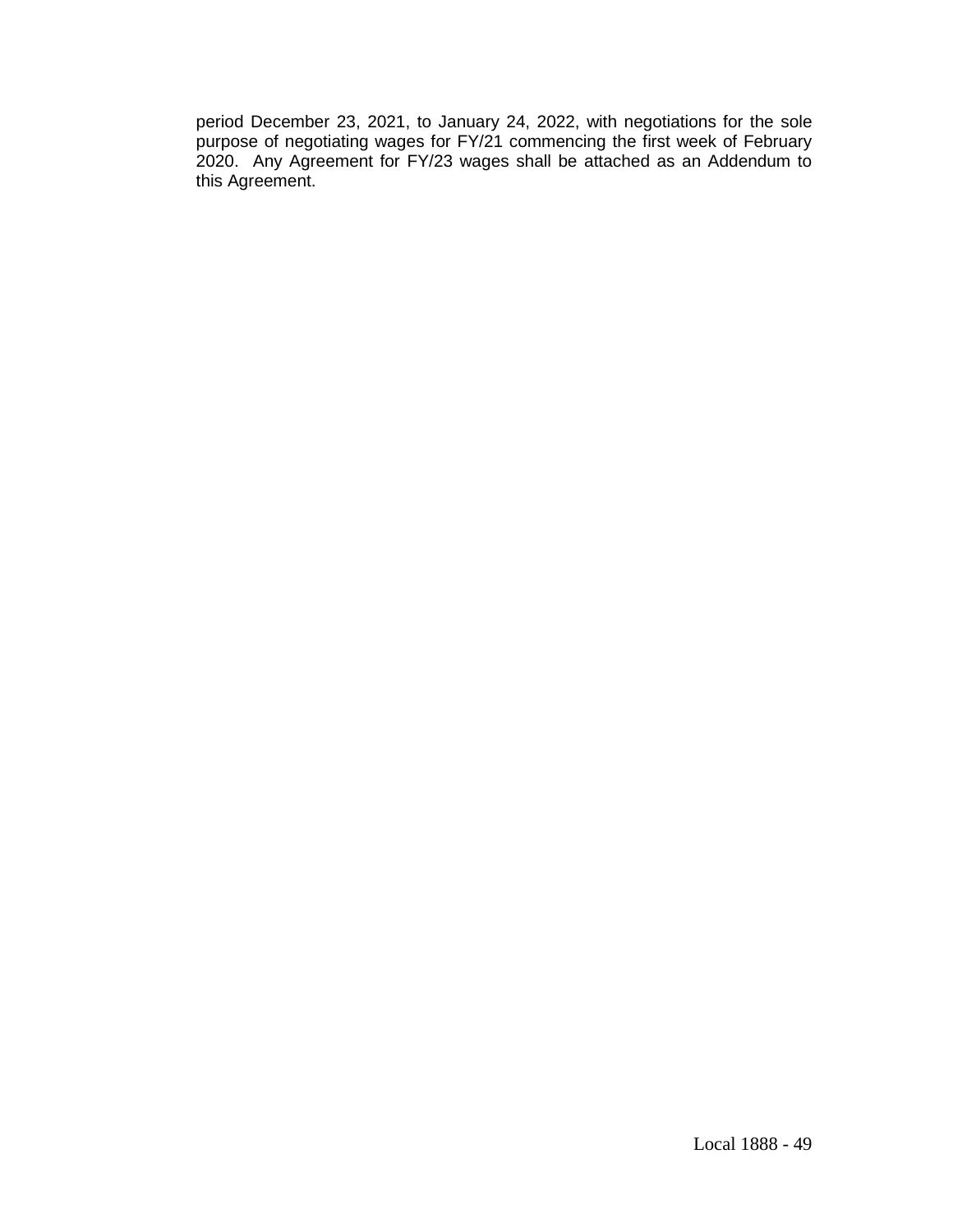# *APPENDIX A* **to Collective Bargaining Agreement between City of Albuquerque and AFSCME Local 1888 through June 30, 2023**

*The following terms from the Public Employee Bargaining Act are incorporated into the CBA:*

The City shall provide the Union reasonable access to employees within the bargaining unit, including the following for purposes of employees in the bargaining unit, reasonable access includes:

(a) the right to meet with employees during the employees' regular work hours at the employees' regular work location to investigate and discuss grievances, workplace-related complaints and other matters relating to employment relations; and

(b) the right to conduct meetings at the employees' regular work location before or after the employees' regular work hours, during meal periods and during any other break periods.

(c) the right to meet with new employees within thirty days from the date of hire for a period of at least thirty minutes but not more than one hundred twenty minutes, during new employee orientation.

If the City has the information in the employer's records, the City shall provide to the Union, in an editable digital file format agreed to by the Union, the following information for each employee the bargaining unit:

(1) the employee's name and date of hire;

- (2) contact information, including:
	- (a) cellular, home and work telephone numbers;
	- (b) a means of electronic communication, including work and personal electronic mail addresses; and
	- (c) home address or personal mailing address; and
- (3) employment information, including the employee's job title, salary and work site location.

The City shall provide the information to the Union within ten days from the date of hire for newly hired employees within the bargaining unit, and every one hundred twenty days for employees in the bargaining unit who are not newly hired employees.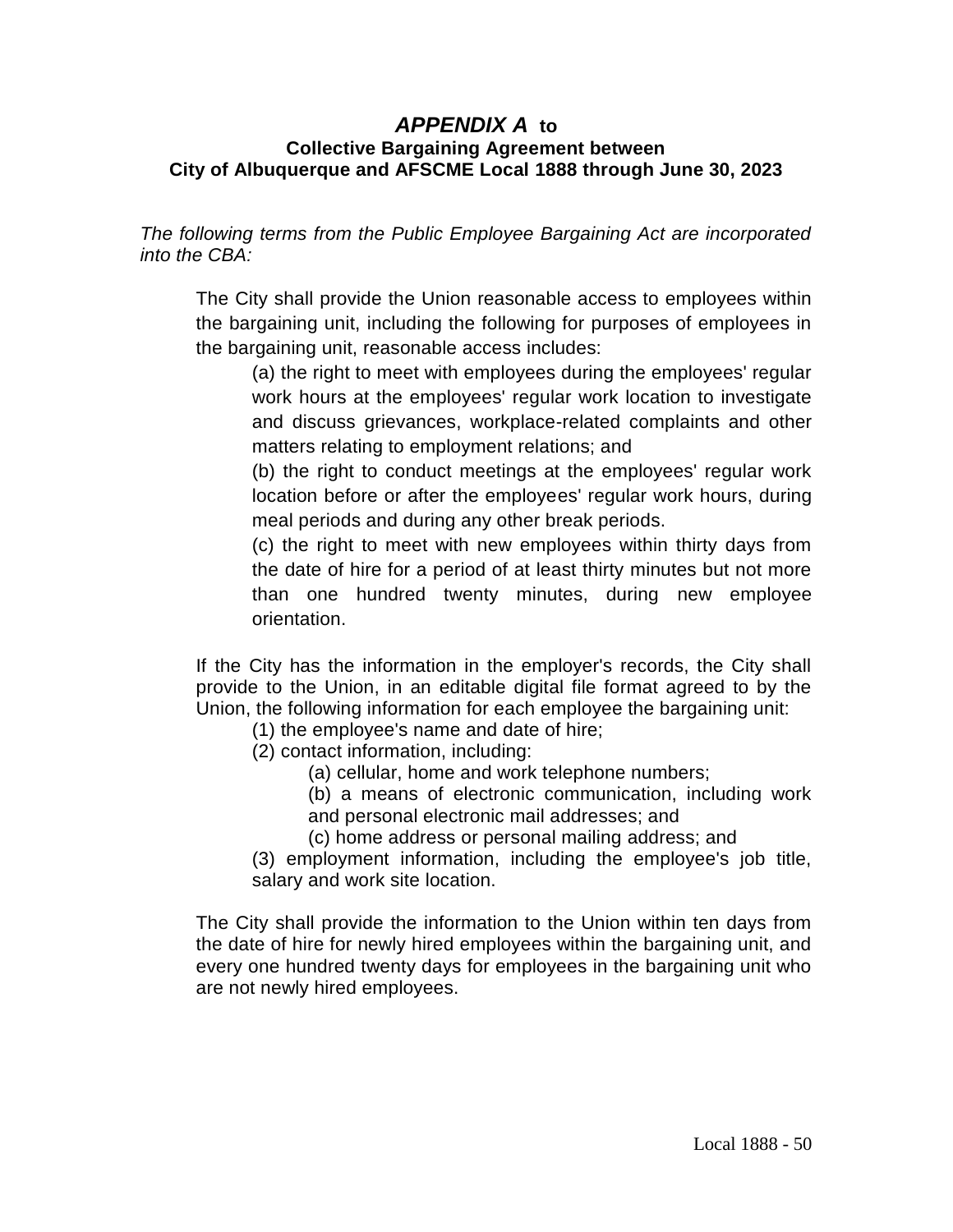The Union shall have the right to use the electronic mail systems or other similar communication systems of the City to communicate with the employees in the bargaining unit regarding:

(1) collective bargaining, including the administration of collective bargaining agreements;

(2) the investigation of grievances or other disputes relating to employment relations; and

(3) matters involving the governance or business of the labor organization.

Except for retirement programs provided pursuant to the Public Employees Retirement Act or the Educational Retirement Act, public employers and exclusive representatives:

shall enter into written collective bargaining agreements covering employment relations. Entering into a collective bargaining agreement shall not obviate the duty to bargain in good faith during the term of the collective bargaining agreement regarding changes to wages, hours and all other terms and conditions of employment, unless it can be demonstrated that the parties clearly and unmistakably waived the right to bargain regarding those subjects. However, no party may be required, by this provision, to renegotiate the existing terms of collective bargaining agreements already in place.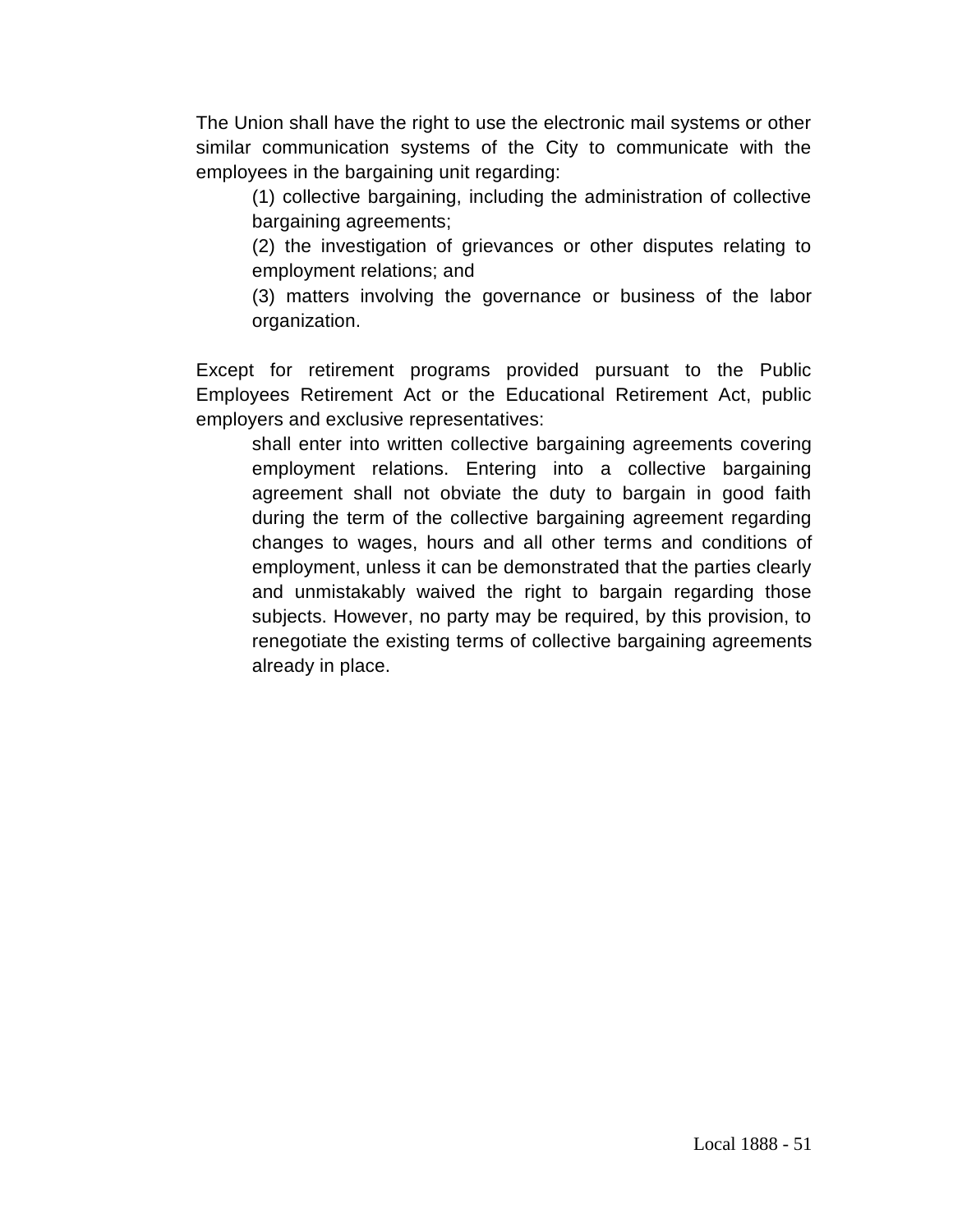## *APPENDIX B*

# **Collective Bargaining Agreement between City of Albuquerque and AFSCME Local 1888 through June 30, 2023**

**Effective on or after July 1, 2022, the following Discipline and Grievance procedures shall apply:**

## *24. DISCIPLINE and INVESTIGATIONS*

### **24.1 Disciplinary Actions**

In this Contract, City business days ("CBD") means Monday through Friday, excluding Holidays as recognized by the Chief Administrative Officer. Other than the unilateral extension for investigations, all the deadlines below may extend by agreement of the Human Resources Manager and the AFSCME Staff Representative or Local President. The request will be sent to the Staff Representative and the Local President. The Local President or Staff Representative may respond. If AFSCME does not respond within 3 CBDs, then the City will automatically have an additional 5 CBDs extension. If the request is made before a deadline expires then AFSCME and the City may mutually agree on a time frame, and agreement will not be unreasonably denied. If the request is made after a deadline has expired, then the request may be denied by AFSCME. A request to extend time limits made by the Union will not be unreasonably denied.

The City will inform the Union if an employee is a target and is on FMLA leave, and the following will apply if circumstances warrant:

1) The City will send the Notice of Investigation or the notice of 45 day extension to the Union President and the Council 18 Representative (See 24.1.5.3 or 24.1.5.4).

2) Upon the employee's return, the City will have at least ten (10) CBD days to interview the target (See 24.1.4).

3) Upon the employee's return, the City will have at least three (3) CBD to issue the notice of the next steps.

Deadlines regarding an FMLA leave in Nos. 2 and 3 are measured from and including the first day the employee is actually at work.

When notifying of an extension of the investigation, or requesting agreement to an extension, a reason will be provided. These may include, but are not limited to, legitimate delays in the process. absent employee(s), employee conduct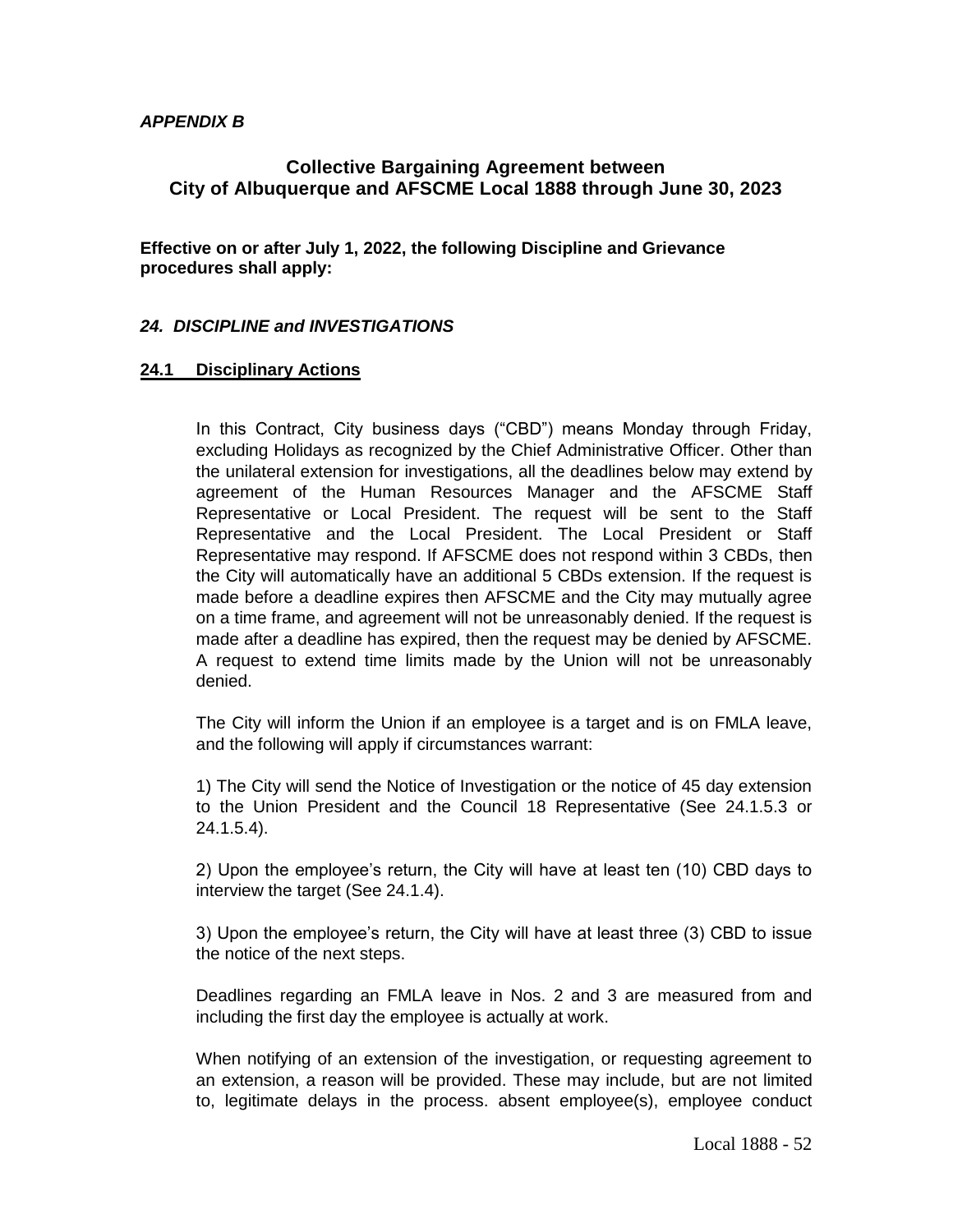caused delay, investigations involving multiple employees, factual overlap with another investigation, involvement of third parties as witnesses or investigators, statutory claims such as Title VII, the volume of investigations in a Department, or an investigation involving violence, serious injury or fatality, or serious property damage.

All notices to be provided to employees under Section 24 will be hand-delivered or emailed five (5) CBDs before the interview or hearing, if the employee is available or an email address is known. Otherwise, notices will be sent by certified mail to the last known address; and will be sent at least eight (8) CBDs before the interview or hearing.

24.1.1 A hearing shall be convened to allow the employee and the employee's representative the opportunity to explain the reasons for the employee's actions or lack of action which may result in disciplinary action other than an oral reprimand.

24.1.2 An employee shall have the right to Union representation at all stages of an employee's disciplinary proceedings.

24.1.3 Employee investigations and notices of contemplated disciplinary actions shall be implemented in the following manner:

24.1.3.1 If an employee is not placed on investigation, disciplinary process shall be initiated against an employee no later than ten (10) business days after the employee's supervisor knew or reasonably should have known of the act that caused the disciplinary action to be initiated.

24.1.3.2 For the purposes of this provision only, "initiated" shall mean the written communication of a notice of contemplated disciplinary action to the employee.

24.1.3.3 If the employer decides to conduct an investigation the employer shall submit a written notification of investigation to the effected employee no later than ten (10) business days after the employer knew or reasonably should have known of the act for which the investigation is being initiated.

If another act is discovered during a third-party investigation, the City knows of the act when informed during the debrief, but the Union may confirm the date of the debrief and argue that the City should have known of the act sooner based on knowledge of a supervisor. The City shall inform an employee if they are a target for discipline or a witness of the investigation. During the investigation phase, the City will provide a target with a summary of what occurred, and what City rule or policy may have been violated; such as "there was an accident on [date] at [location], and we are investigating whether you violated City rules regarding safe driving." A witness will be provided a summary of what occurred. The City's provision of this information does not limit the scope of the City's investigation, or the City's ability to ultimately allege different or additional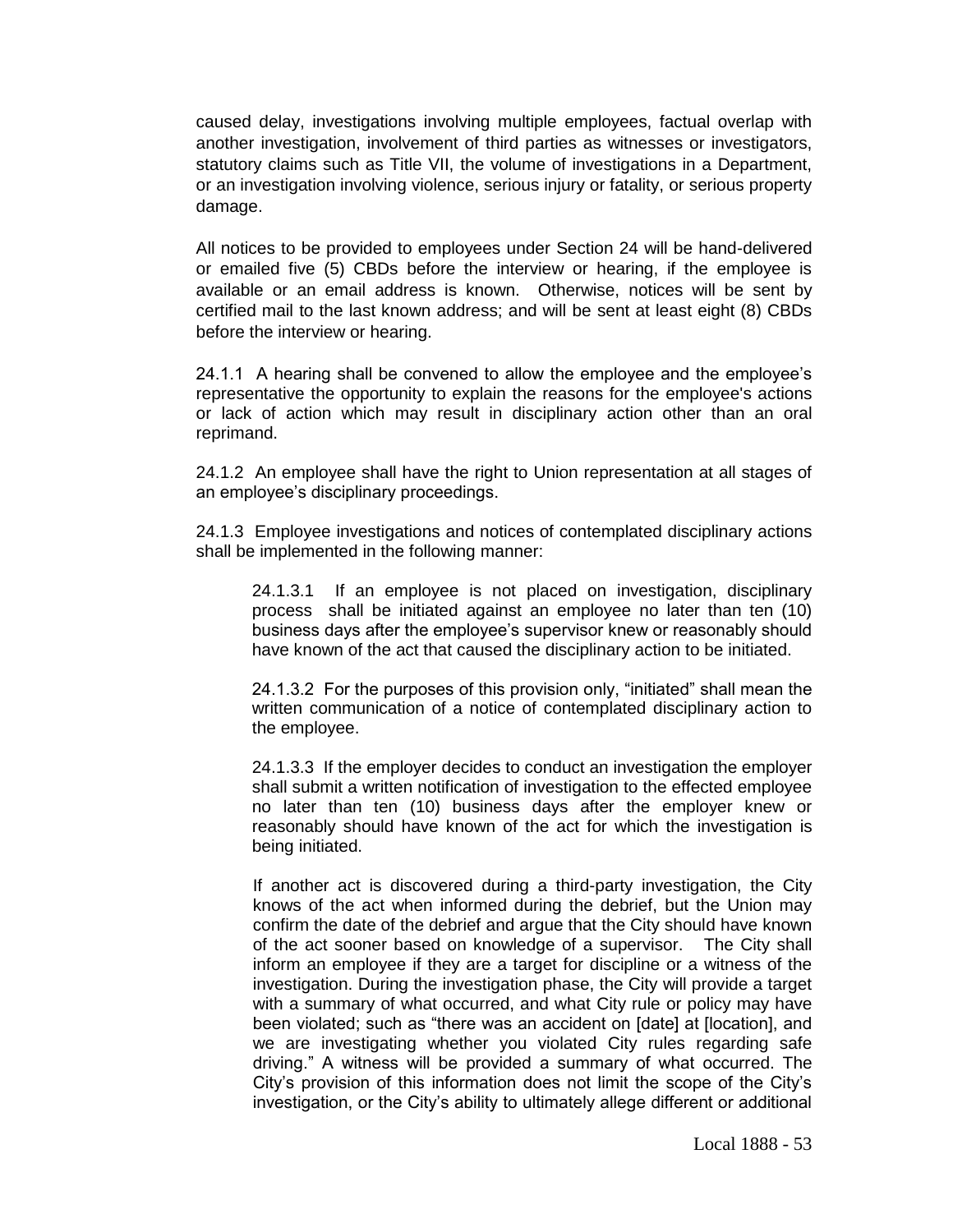violations in a Pre-Determination Notice or the investigation, or to begin a parallel investigation making a witness a subject. The union representative ("UR") will be provided a copy of the Notice of Investigation, by the City or employee, when requested. Should a witness (including the complaining party(ies)) become a target, the original investigation timeline shall be retained for the original act(s), and a new investigation timeline commences for the new target, unless the Union and City agree to broaden the initial investigation.

For the purposes of this section, the employer is defined as the department director or his or her designee. Any supervisor who knows or reasonably should have known of the act which is being investigated must immediately notify the department director.

24.1.3 For investigations initiated the following shall apply. An employee disciplinary investigation shall normally not exceed forty-five (45) calendar days from the date an employee receives a notice of investigation. If the City determines that the investigation needs to be extended beyond the forty-five (45) calendar day limitation, the City may unilaterally extend the investigation up to an additional forty-five (45) calendar days by submitting a written notice of extension to the employee no later than forty-five (45) days after the employee received the initial notice of investigation. The affected employee or the Union, if designated by the employee, may request periodic verbal status reports on the investigation from the human resources coordinator or the employee's division manager. The requests will be granted provided the supervisor shall not be required to provide information that might jeopardize the investigation process. Unless a mutual extension is agreed to by the Union and City after 90 days, the investigation will be considered complete. The City will inform target(s) and witnesses when an investigation is closed and no further action or discipline will be taken. The City will have 20 CBDs to issue a Pre-Determination Notice (PDH), if a PDH Notice is issued, from the date an employee is notified the investigation is complete but no later than the end of the investigation period (45 or 90 calendar days). The Pre-Determination Notice will include a term substantially similar to the following:

"Should the complaint be substantiated by the evidence, or if this Notice is not contested, then Management would propose a discipline of This does not limit the employee's ability to submit a self-imposed discipline less than what was recommended. The City shall enter in the blank space the specific discipline contemplated. The City cannot generalize the discipline as "suspension," or "demotion," but the PDH notice shall specify one of the following:

Letter of Reprimand Suspension of [number of days] Demotion [to position **Termination**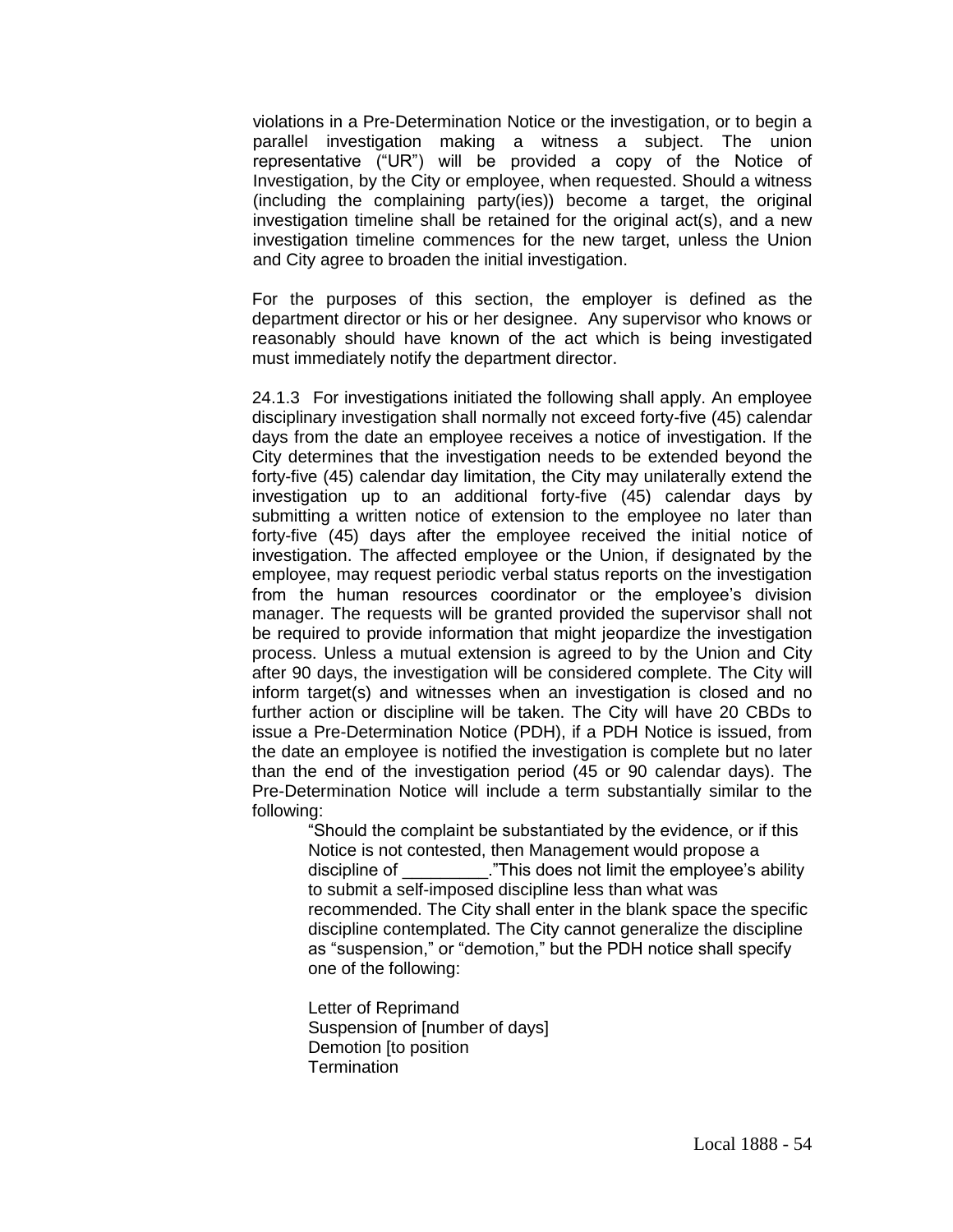The discipline imposed, if any, after the PDH may be lower, but not higher than the discipline specified in the notice, unless new facts are discovered in the PDH, in which case the City may issue a new PDH notice.

The City will have 25 CBDs to issue a Notice of Final Action measured from the Pre-Determination Hearing. Unless an extension is agreed to by the Union and the City or the substantiated conduct implicates Title VII of the Civil Rights Act or the New Mexico Human Rights Act, no discipline may be issued after any missed deadline.

24.1.4 In the event disciplinary action is taken against an employee other than the issuance of an oral warning, the employer shall promptly furnish the employee with a clear and concise statement in writing of the reasons therefore.

24.1.5 Nothing in this Section shall prevent the employer from disciplining or discharging employees for just cause. Any such decision may be subject to the grievance procedure.

24.1.6 When discipline is to be imposed, progressive discipline will be considered when it appears that the merits of the case would lend itself to this procedure.

24.1.7 When possible, the employer agrees to criticize employees in private away from the public and other employees. Each party may have a witness present.

24.1.8 An employee may propose in writing to management a level of discipline the employee will accept for an offense prior to management imposing disciplinary action. If management accepts the discipline proposed by the employee, the issue will be considered settled and the action will not be grieved.

#### **24.2 Investigations**

24.2.1 The parties acknowledge that investigations of disciplinary actions should be conducted in a manner which affords the employees involved an environment that is conducive to problem solving. Union concerns over investigations will be addressed through the Office of Human Resources.

24.2.2 Employees who are the subject of a disciplinary investigation shall be permitted to have union representation upon request. The employer shall not be required to delay the investigative interview more than  $\frac{1}{2}$  hour while the employee obtains union representation.

24.2.3 The Human Resources Office and the Union President shall continue to meet to discuss issues of mutual concern related to disciplinary and supervision issues.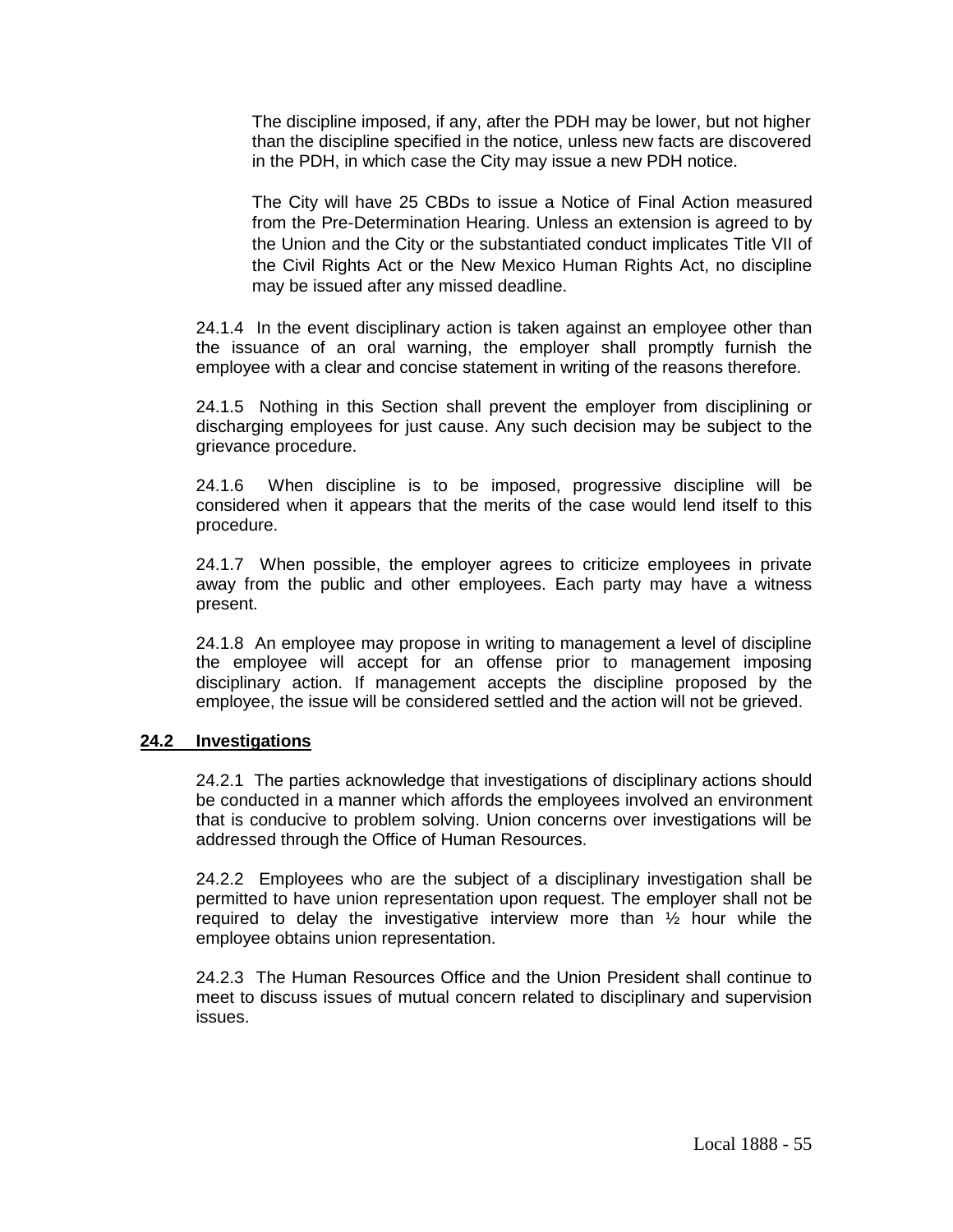### **24.3 City Operator Permit - COP**

24.3.1 If an employee reaches the number of points under the COP which results in the loss of the employee's City Operating Permit (COP), the employee's department shall submit to the Human Resources Director (HRD) a completed form with the following questions answered:

- 24.3.1.1 Does the employee's job description require a driver's license?
- 24.3.1.2 Has the department required the employee to drive during the past year? If so, how often?
- 24.3.1.3 How will the employee's restrictions from driving impact the productivity of the department?
- 24.3.1.4 How will the department be impacted if the employee cannot drive for a period of one (1) year?
- 24.3.1.5 Can the essential functions of the employee's position be performed by the employee without a COP? Why or why not?
- 24.3.1.6 If the answer to (e) above is "no," can a modification be made to the employee's position for the employee to retain the employee's current employment status within the department?
- 24.3.1.7 Can the employee be reassigned to other duties (i.e., through voluntary demotion, transfer, etc.) within the department to lessen the impact on the department?

24.3.2 The form identified and described above shall be submitted to the (HRD) prior to the commencement of any disciplinary action against the employee for losing the COP.

24.3.3 Upon receipt of the answered form, the (HRD) shall provide the employee or the employee's union representative to also complete the form. The employee/union shall be provided a reasonable amount of time to complete the form.

24.3.4 If the City suspends or revokes and employee's COP, and the City requires the employee to drive to perform the employee's job duties, the City will provide the employee an option of entering into counseling with a return to work agreement in lieu of application of the City's COP policy for a first conviction involving driving under the influence off duty or loss of license for other reasons. Accommodations in the return to work agreement will include assignment to nondriving duties with a corresponding loss in pay for a period of one (1) year or less, provided the employee's required license will be reinstated within one (1) year. All actions by the City providing employees an opportunity to maintain employment under this article shall not be subject to grievance or appeal.

## **24.4 PROCESS FOR DUI**

24.4.1 These terms apply to only arrests for a first DUI, not on work or on City time. These terms supplement the COP policy regarding DUIs and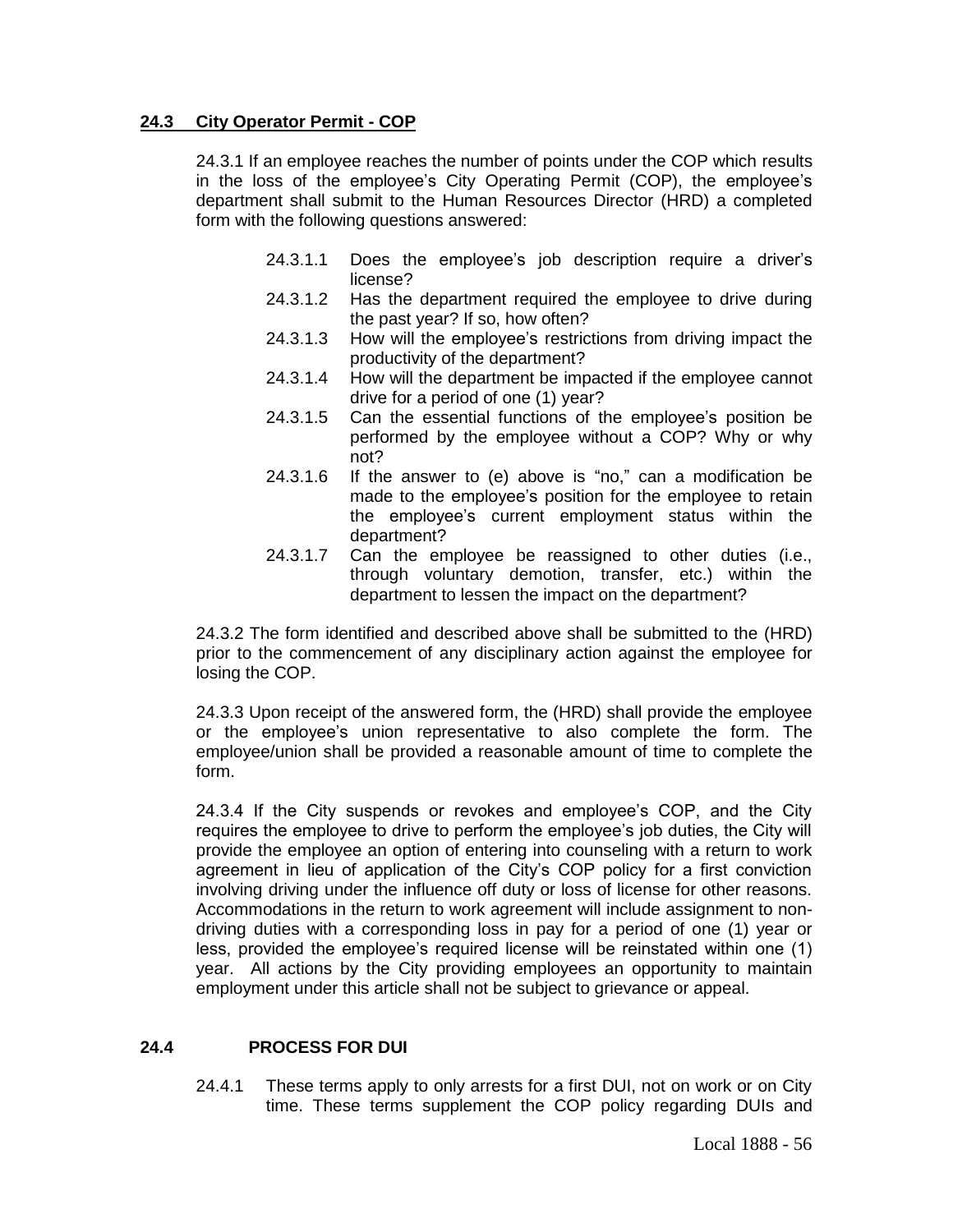administrative processes regarding NM Driver's License. This process is separate from any terms or provisions of the Substance Abuse Program. A second arrest for DUI results in the end of employment. A plea of guilty or nolo contendere or a finding or entry of guilt for a first or subsequent DUI results in the end of employment.

- 24.4.2 Deadlines below starts on day of arrest. Employees are to report any arrest for DUI.
- 24.4.3 City issues notice within 5 CBD; notice includes: self-refer to SAP within 7 calendar days; notice of temporary assignment; notice of PDH to occur 5 CBDs or more from notice. Proposed discipline will be 5 work day suspension without pay.
- 24.4.4 If PDH determines DUI arrest occurred, discipline is 5 work days (or equivalent days to 40 hours) suspension without pay. PDH outcome may not be grieved. If the PDH determines no arrest occurred, then the employee is made whole.
- 24.4.5 The employee will be placed in a temporary assignment for 90 calendar days, but the terms of compensation will be the same as the original position.
- 24.4.6 If the employee clears criminal charges and has an unrestricted New Mexico driver's license of the appropriate class on or within 90 calendar days, then the employee returns to the original position and continues in SAP if applicable. If not, then the employee may elect to use sick leave, or vacation leave, or both for 91 to 180 days (480 hours max) from the arrest. These employees are not eligible for donated leave.
- 24.4.7 After exhausting any leave the employee chooses to use or after 180 days from arrest, the employee will be on leave without pay under City Rules and Regulations 402.5(B) from 181 days to 375 days, except the employee will not be required to exhaust any more sick/vacation accruals under R&R 402.5(B).
- 24.4.8 The City may advertise the original position starting at 91 days, and may fill position starting at 151 days.
- 24.4.9 On or within 375 days, the employee must be cleared of criminal charges and have an unrestricted New Mexico driver's license of the appropriate class; if not, then employment ends. If the employee meets the terms, then:

24.4.9.1 The employee will, if the original position is still open, be offered the original position.

24.4.9.2 If the original position is not open, then employee will be offered a position in same job grade; an open position or a position which opens.

24.4.9.3 If an employee rejects an offer of the original position or a position in the same job grade, then employment ends.

24.4.9.4 If employee returns to a position, the employee will continue in SAP if applicable. The employee will not be made whole, but the employee will have the same City seniority date. The department, division and classification seniority date will be the same if the employee returns to the original position; or new dates if the employee returns to a different position.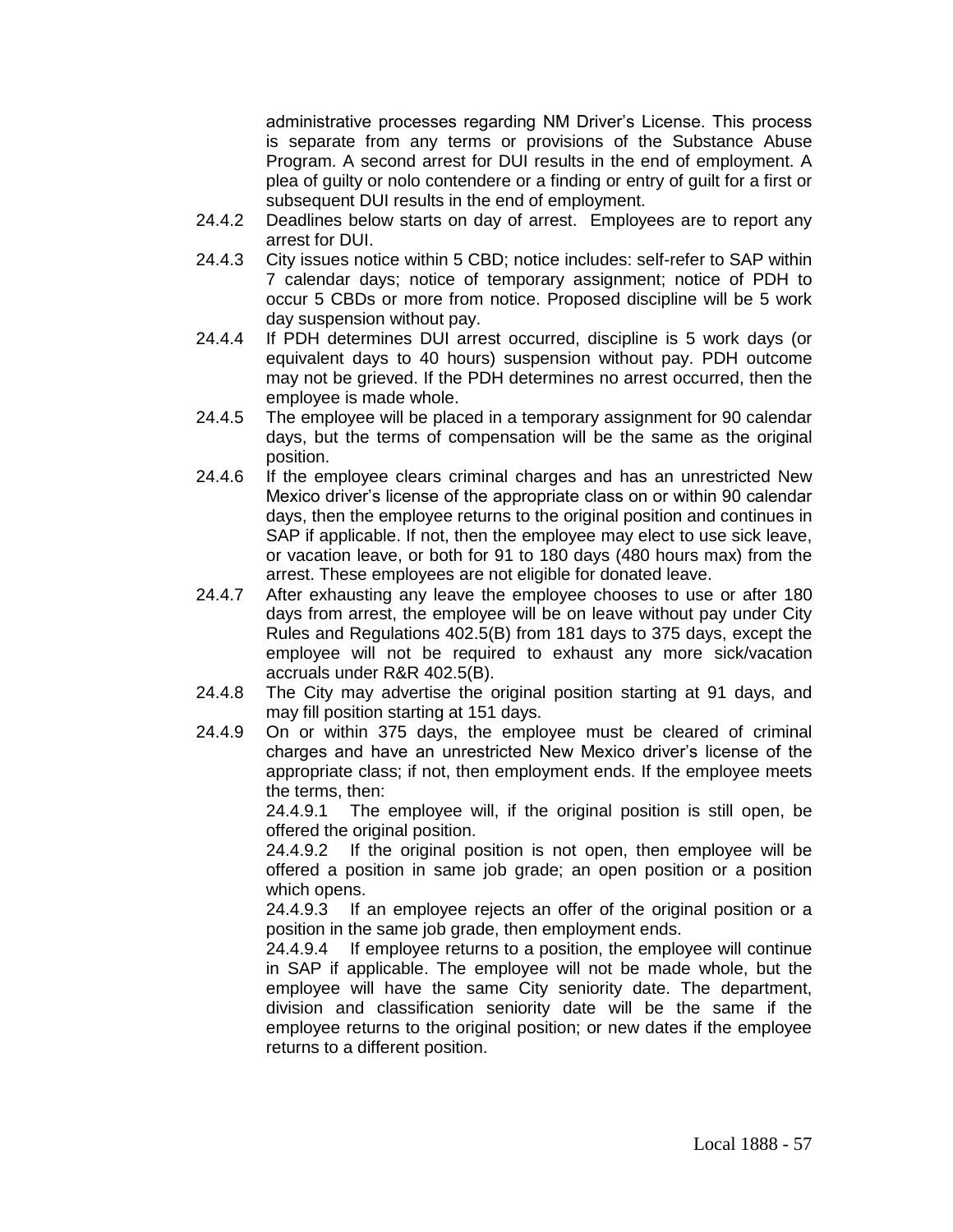# *25. GRIEVANCE and APPEAL PROCEDURES*

### **25.1 Grievance Procedures**

25.1.1 Subject to the election in 25.1.5 and 25.1.8, nothing in this Agreement shall prevent any employee from instituting or pursuing any grievance of a letter of reprimand on the employee's own behalf or with the assistance of the Union, in accordance with the provisions of the Merit System Ordinance. Effective March 1, 2019, employees may use the City's Merits Ordinance § 3-1-24 Grievance Resolution Procedures; employees may also use Ordinance § 3-1-25 Appeal from Suspensions, Demotion and Discharge and Appeal. During the term of this Agreement, the parties agree to reasonably discuss and test an electronic grievance system created by the City. The Union will not be obligated to negotiate terms of the City's efforts nor to formally use the system.

- 25.1.1.1 In a notice of final action, if the City decides to impose discipline that is held in abeyance, then the discipline must be wholly held in abeyance and shall consist of the following:
- 1. The discipline imposed and held entirely in abeyance for past acts.
- 2. The period of time measured from the abeyance during which the employee must refrain from any similar acts in order to void the discipline held in abeyance.
- 3. The specified progressive discipline which will be imposed in the event the employee allegedly commits a similar act during the abeyance period.
	- a. For example, "The employee's two (2) day suspension is held in abeyance for three (3) months, and if she commits a similar act during that time, the suspension will be three (3) days.
- 4. During the abeyance period the employee and the Union agree not to file any action. If the specified progressive discipline is imposed, an action may be filed consistent with the election in Article 25.1.5 and 25.1.8, which contest the specified progressive discipline and all previously alleged acts.

At any time, the parties may jointly settle any discipline imposed in a notice of final action.

25.1.2 The aggrieved employee may have representation at any time or step in the grievance/arbitration procedure. If an employee institutes a grievance under the provisions of Section 3-1-24 of the Merit System Ordinance in effect on the employee's own behalf, in accordance with this Section, the employee's representative will comply with the provisions of Administrative Instruction 1-11, as currently in effect, governing the Grievance Committee Process.

25.1.3 As a condition of employment, employees are required to appear as witnesses in grievance/arbitration hearings when requested by the aggrieved employee or by the City. Five (5) City Business Days before a hearing, or as required by a forum's rules or scheduling order if longer where applicable, a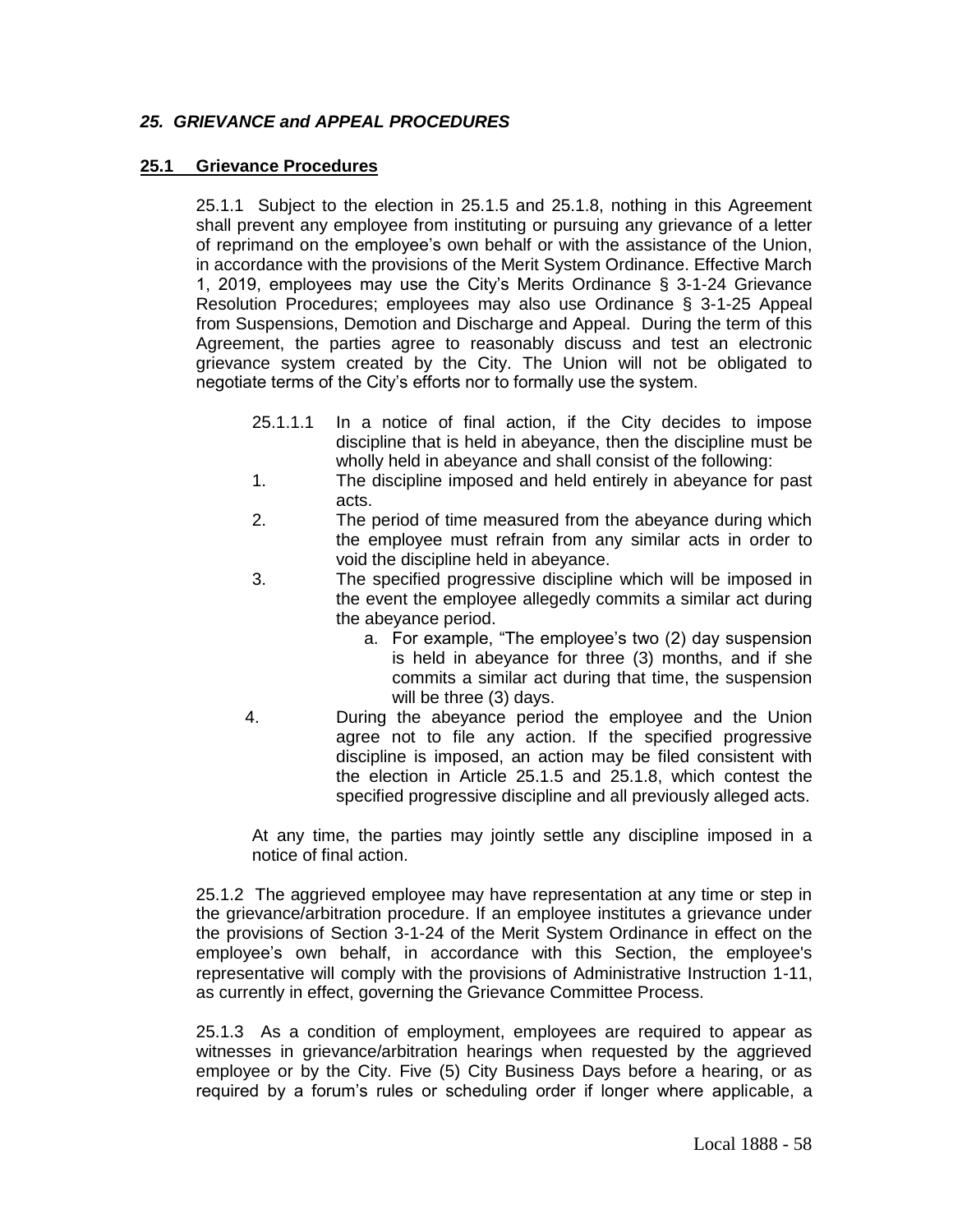grievant, or the Union, or both will inform one Human Resources Coordinator(s) in each Department(s) of current City employees of those current City employees who are called as witness(es) by the grievant/union, along with the date, time and place of the hearing. The City will require the witnesses to appear, and require the witnesses to request leave as "PLO" and specify that the reason is to be a witness. The request for leave will be granted. A grievant may also use any service of process which a proceeding allows. An employee called as a witness during working hours shall be paid at the employee's regular rate. The employee will be required to return to work when the employee is no longer needed as a witness.

25.1.4 Employees called as witnesses during time off shall be paid for the time spent at the hearing. This time is considered time worked for the purpose of computing overtime compensation.

25.1.5 Any action resulting in the filing of a grievance/arbitration shall be processed according to the procedures in effect at the time of the filing of the grievance/arbitration as provided by the Merit System Ordinance or the Collective Bargaining Agreement. If an employee wishes to appeal a disciplinary action that is subject to this Grievance Procedure, the employee shall elect to use this Grievance procedure or the City's Merit System Ordinance to appeal the action. If the employee decides to use the City's Merit System Ordinance to appeal a disciplinary action, the employee shall appeal the disciplinary action in writing and in accordance with the Ordinance no later than ten (10) days after the employee receives the written notice of disciplinary action. An employee who decides to use this Agreement's Grievance Procedure to appeal a disciplinary action shall appeal the disciplinary action by filing a written grievance no later than fourteen (14) days after the employee received the written notice of disciplinary action. If the employee decides to use this Grievance procedure, the employee may not also use the Merit System Ordinance appeal procedures. If the employee utilizes the Merit System Ordinance appeal procedures, the employee may not use the Grievance Procedure appeal procedures. This decision shall be irrevocable. If the Union, at a later date, decides that the employee's grievance is not meritorious and withdraws the grievance, the employee may not submit an appeal through the Merit System Ordinance."

25.1.6 If an employee chooses to use the City's Merit System ordinance to appeal a discipline, provisions of this Agreement shall be admissible evidence at the employee's hearing before a Personnel Board hearing officer provided the provisions are relevant to the issue before the hearing officer.

25.1.7 An officer or a steward will be allowed reasonable time off with pay to represent an employee during an arbitration, grievance or pre-determination hearing. The President/designee will be granted access to work sites to conduct inspections for the arbitration process. The parties agree that such access shall not disrupt the work place. Prior to access of the work site, notification will be given to the appropriate City official. Management may require that the Union President/designee be escorted while on the work site.

25.1.8 The parties will use either the Labor Board or binding arbitration, but not both, for resolution of alleged contract violations or other written agreements, and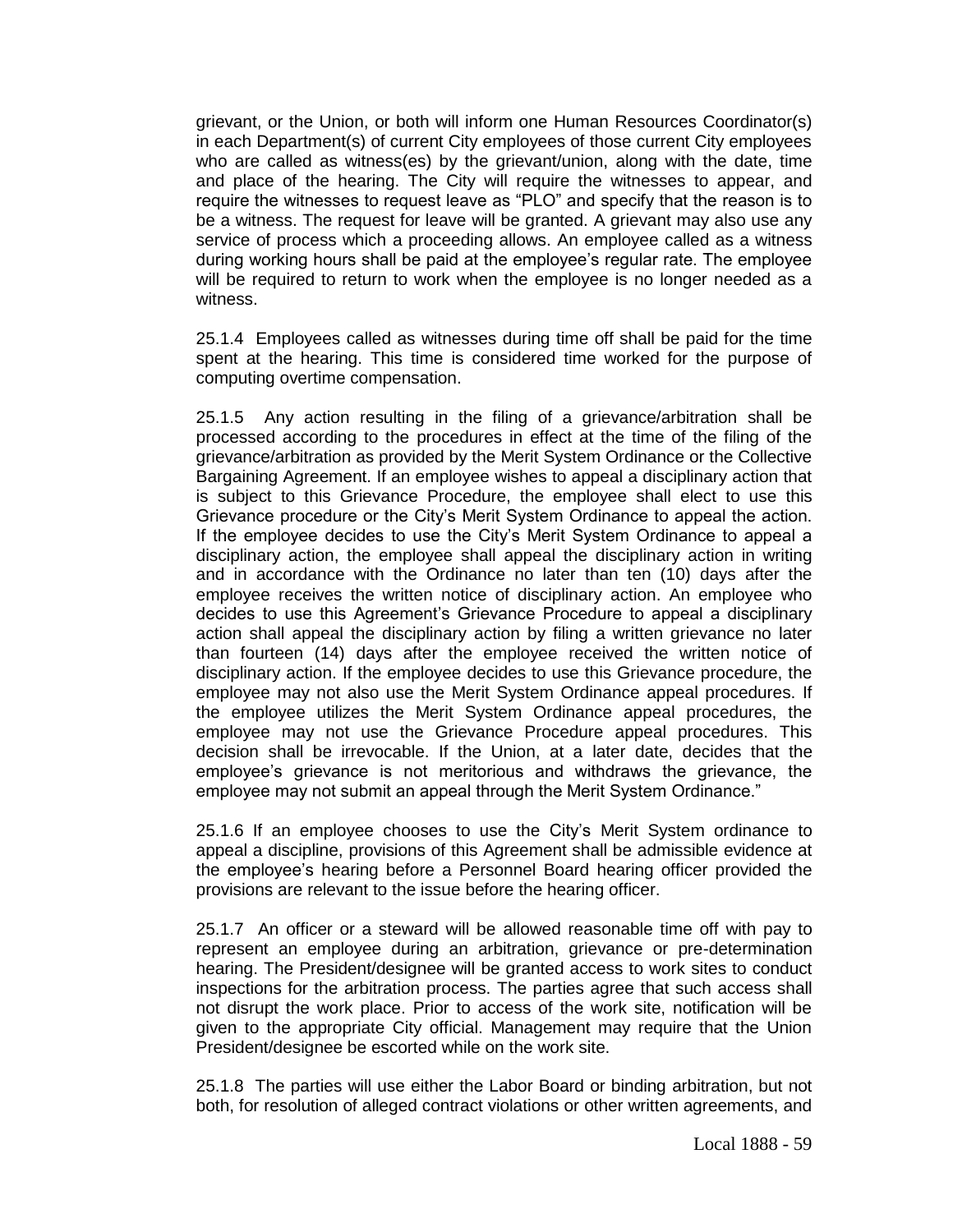all disciplinary related grievances, except as set forth in Subsection 25.1.1 above. For purposes of this subsection, disciplinary related grievances shall be limited to the following:

25.1.8.1 Suspension

25.1.8.2 Demotion

25.1.8.3 Terminations

25.1.9 The City and Local 1888 agree that certain provisions of the Public Employee Bargaining Act are incorporated into this Agreement, and are in Appendix A. A dispute about those provisions is subject to this Grievance process or may be the subject of a Board Charge, but the Parties agree that any dispute will be brought in only one proceeding, not both.

### **25.2 Grievance Steps and Arbitration Procedures**

25.2.1. Step I: Within fourteen (14) calendar days of an alleged contract violation, violation of other written agreements, or imposition of a disciplinary action, the Union must submit a notice of grievance or violation to the Department Director, with a copy to the Office of Human Resources. Such notice shall be as clear and concise as possible, based on information made available to the Union. The Department Director or designee shall schedule a meeting and meet with the grieving employee, the Union, and appropriate supervisory staff no later than fourteen (14) calendar days after the date the Department Director receives the appeal, but the failure to hold this meeting does not void, or grant, the grievance. The Department Director shall have fifteen (15) City Business Days from the date of the notification to respond in writing to the Union as to the disposition of the Step I grievance. If the Union is dissatisfied with the response, the Union may request arbitration. These deadlines may be extended by mutual agreement.

25.2.2 Step II: Within ten (10) City Business Days of the completion of Step 1, the Director of the Office of Human Resources or designee shall meet with the Union President or designee and attempt to resolve any grievance issue. It is recognized that the Director and President have the authority to settle disputes.

25.2.3 Step III: If no resolution is obtained, the Union must initiate arbitration proceedings within thirty (30) days of the completion of Step II, or forfeit the right to arbitrate the specific grievance.

In the event of a [Step III] grievance, the Union shall have 120 business days to strike from the date the City produces to the Union all evidence which supports its position in the grievance. Should the Union need additional time to strike for an arbitrator beyond the 120 business days, the Employer shall not be liable for damages for the period of additional time needed. Damages include, but are not limited to back pay or interest.

25.2.4 Discovery request made by the union shall be submitted to the union within fifteen (15) City Business Days at no cost. The Union will respond to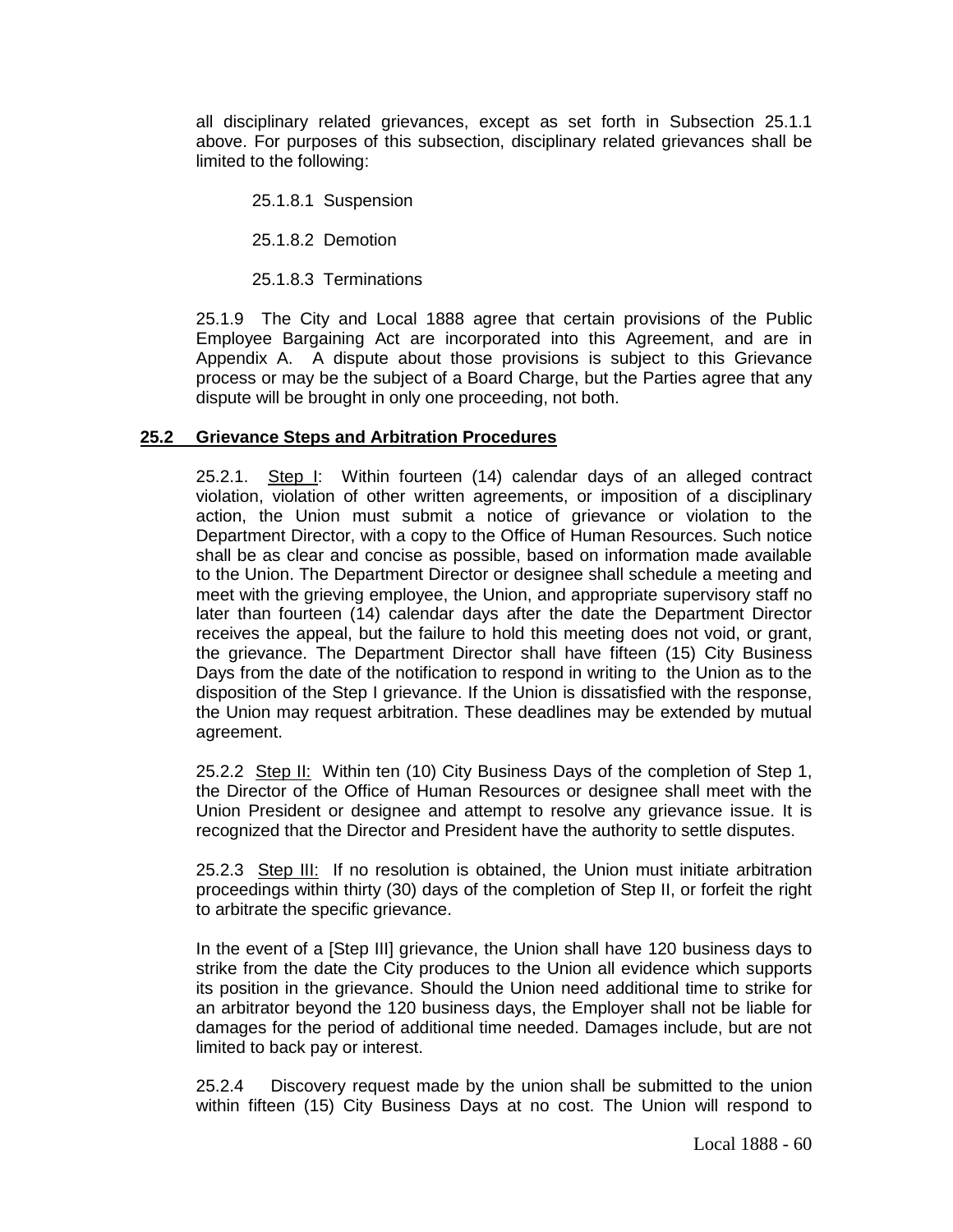discovery from the City at least ten (10) City Business Days before the applicable hearing, at no cost.

25.2.5 Time Limits

25.2.5.1 In determining the time limits in this Agreement, the date of the grievable act or occurrence shall not be counted.

25.2.5.2 If the last day of any notice required by this Section falls on a holiday, Saturday or Sunday the time limit shall be extended to the next date that the City Administrative Offices are open for business.

25.2.5.3 Time limits may be extended by written mutual agreement of the parties.

25.2.5.4 If the Union fails to comply with the time limits, the grievance shall be considered null and void.

25.2.6 Selection of Arbitrator

25.2.6.1 Arbitrators will be selected from a list of seven (7) arbitrators requested from the Federal Mediation and Conciliation Service. The arbitrator's list shall consist of arbitrators from the region which includes New Mexico as defined by the F.M.C.S. The selection of the arbitrator shall be accomplished by the parties striking names until only one name remains. That person shall be the arbitrator. The party to strike the first name is determined by the flip of a coin.

25.2.7 Disciplinary Arbitration Procedures

25.2.7.1 The tape recording of the arbitration procedure is determined by the arbitrator.

25.2.7.2 Issues of grievability shall be decided by the arbitrator.

25.2.7.3 The arbitrator's standard for determining the appropriateness of disciplinary actions shall be just cause.

25.2.7.4 The arbitrator shall have the authority to accept, modify or reverse discipline imposed by the city.

25.2.7.5 In the event of reinstatement, a reduction or recession of a suspension or demotion, the arbitrator's award shall be limited to back pay and benefits for time lost, less any compensation received by the employee during the suspension, demotion or termination.

25.2.7.6 In researching a decision, the arbitrator may consider the Human Resources Ordinance, the Merit System Ordinance, Personnel Regulations, Administrative Instructions, a collective bargaining agreement in effect at the time of discipline, contract violations, evidence and testimony relevant to jurisdiction and any valid City policy.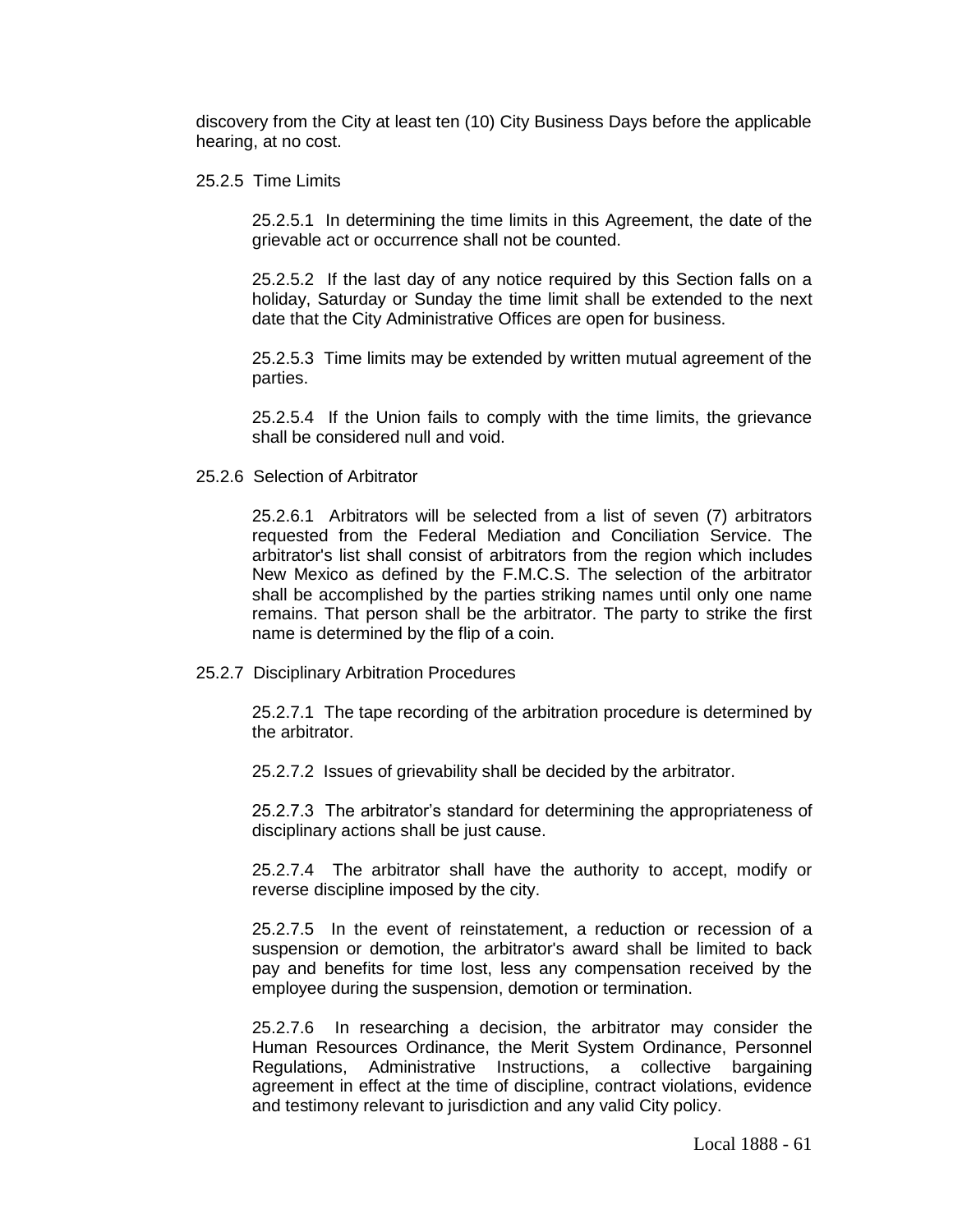25.2.7.7 The burden of proof on alleged violation shall be on the appellant. The burden of proof in disciplinary grievances shall be of the City.

25.2.7.8 The standard of review on appeal shall be governed by the New Mexico Uniform Arbitration Act.

25.2.7.9 Challenges of an arbitrator's decision shall be filed in a court of lawful jurisdiction within sixty (60) calendar days of the filing party's receipt of such decision.

25.2.7.10 The parties are prohibited from violating written agreements in force which were negotiated in accordance with the Employee Relations Ordinance. Any controversy concerning an alleged contract violation may be submitted for binding arbitration.

25.2.7.11 The arbitrator shall have the authority to interpret and determine compliance with the provisions of the Collective Bargaining Agreement. The Arbitrator may not add to, detract from or alter in any way the provision of the Collective Bargaining Agreement, the Employee Relations Ordinance, the Merit System Ordinance, the Personnel Rules and Regulations, or any valid City Policy.

#### 25.2.8 General Provisions

25.2.8.1 The City and the Union agree to attempt to resolve the grievance arbitration in a timely manner.

25.2.8.2 Costs of arbitration shall be shared equally by the parties. Costs shall include, but may not be limited to: arbitrator fees and expenses, witness fees, and court reporting/tape recording costs. City employee witnesses shall be compensated at their regular hourly rate. Witnesses not employed by the City shall be compensated by agreement of the parties.

25.2.8.3 The arbitrator shall have the authority to require any party to the arbitration to produce relevant documents and to testify on behalf of either party.

25.2.8.4 The arbitrator's decision shall be final and binding upon the City, the Union and the grievant, except as provided by law.

25.2.8.5 The arbitrator shall deliver his/her award and decision in support thereof, within the F.M.C.S. guidelines after the close of the grievance hearing or submission of briefs, whichever is later, unless otherwise agreed to by the parties.

25.2.8.6 Alteration of time requirements may be made by mutual written consent of the parties. The Director of the Office of Human Resources and the Union President have the right to settle disputes.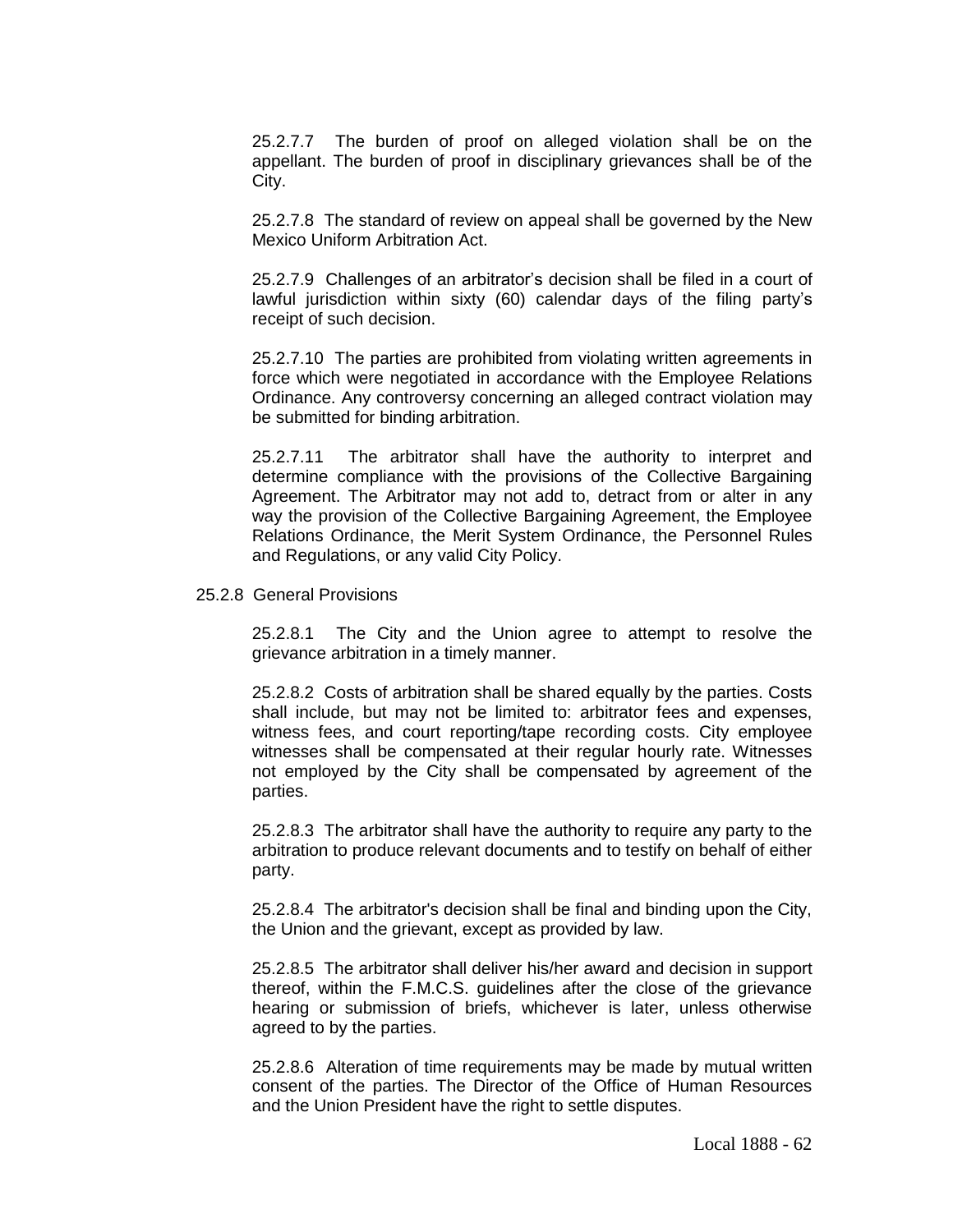25.2.8.7 As an incentive to avoid arbitration and its associated costs, at any time prior to the arbitration hearing, either party may submit a written settlement offer to the other party. Counter offers may be submitted in writing until agreement *is* reached, and signed by the parties, thus resulting in a shared cost of all cancellation fees, if any. However, if a written settlement offer is rejected the following shall apply:

25.2.8..7.1 If a party rejects a written settlement offer, and the arbitrator subsequently makes an award less favorable to that party than the rejected offer, and as favorable or more favorable to the party making the offer, the party rejecting the offer shall pay the costs of arbitration. If the arbitrator's award is not less favorable to any party than a settlement offer that has been rejected, or no settlement offer was tendered, the parties shall split the costs of the arbitration. The arbitrator shall retain jurisdiction to determine fees if there is a dispute as to the application of this Subsection.

25.2.9 In an effort to expedite the backlog of grievances that currently exist, the parties agree that an effort will be made to settle all existing grievances, and from the date of the signing of this agreement a one year time limit will apply on any new grievance filed.